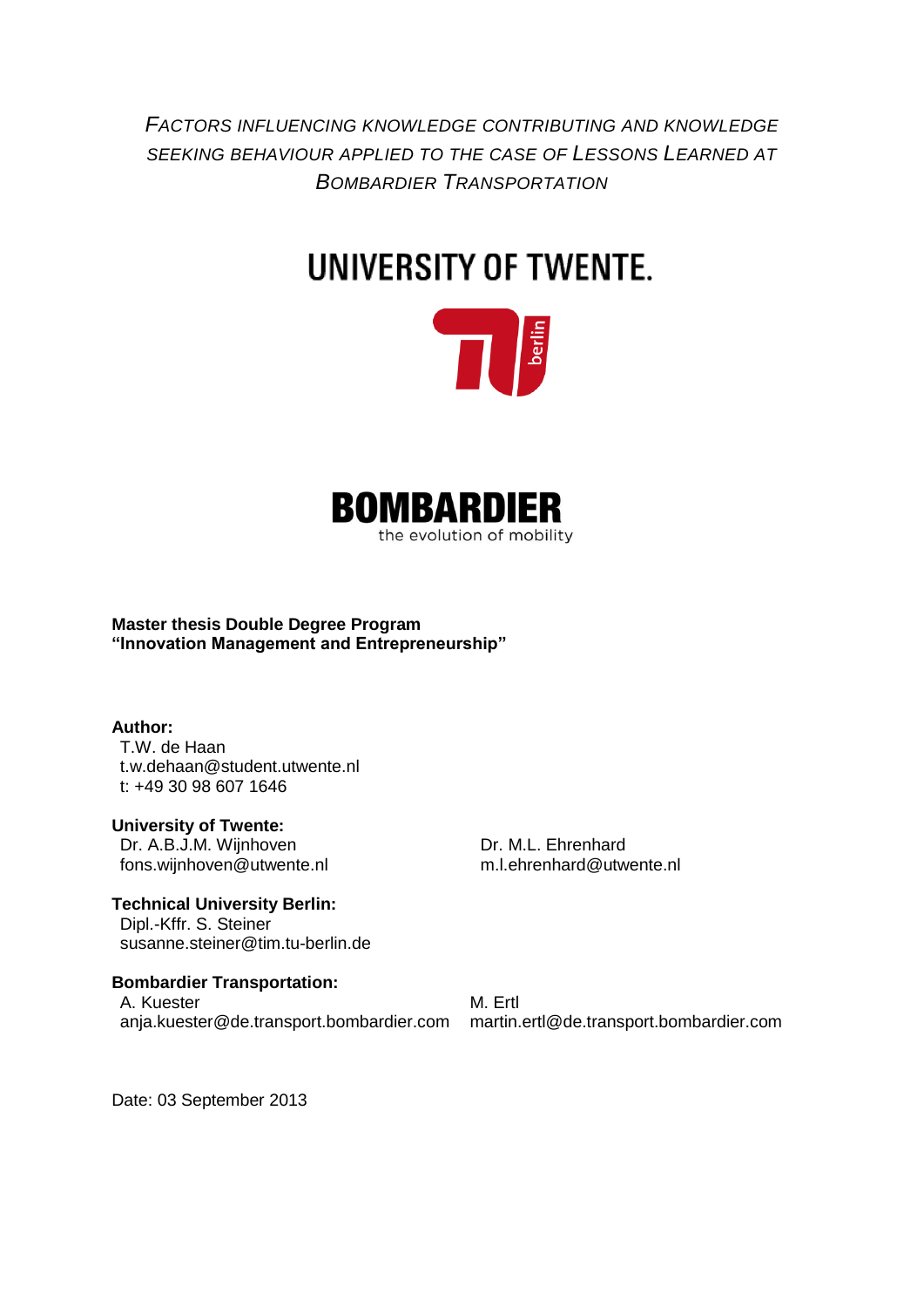## <span id="page-1-0"></span>**Acknowledgement**

First, I send my sincerest gratitude to Fons Wijnhoven for his support over the course of this project. Besides giving direction to the research, his feedback in later stages have had a great positive influence on the final result. I thank him for sharing his experience, his dedication and his support that he contributed in each phase of this project.

Second, I want to extend my deepest thanks and appreciation to Susanne Steiner for the extensive feedback sessions and all the useful input she gave me. The intensive, yet sharp discussions contributed greatly to successful completion this project.

Third, I would like to thank my hosts, Anja Küster and Martin Ertl from Bombardier Transportation. Their feedback, positive attitude and willingness to introduce me to their networks have been of great value and have allowed me to do proper research in an exciting environment. Also all interviewees and other colleagues who gave their input I would like to send my thanks and warm regards.

Lastly, I want to extend my thanks to family and friends for the unlimited support and patience they granted me.

Hartelijk bedankt, ein herzliches Dankeschön, Thank you very much,

Enjoy reading,

Tom de Haan, August 2013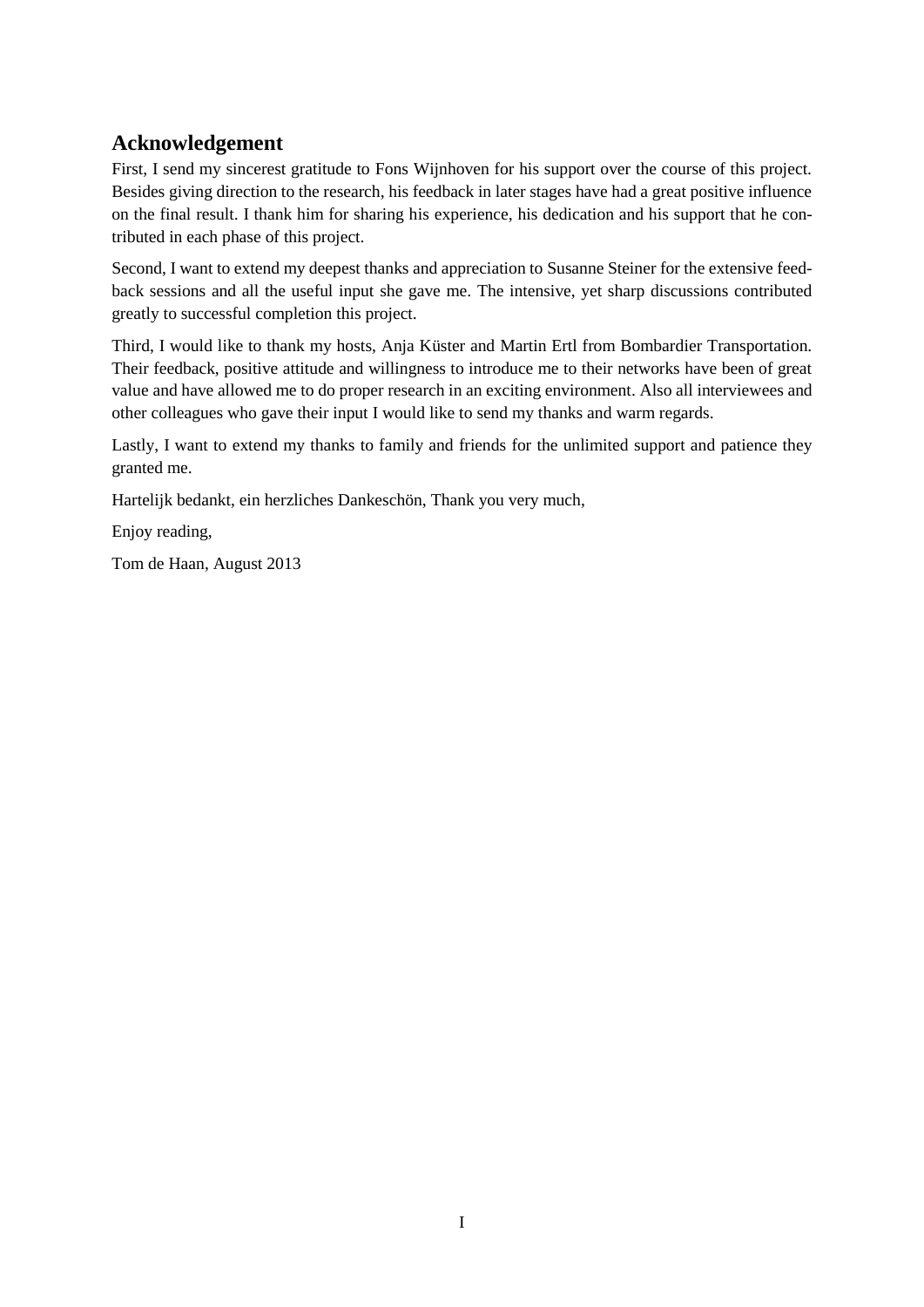#### <span id="page-2-0"></span>**Abstract**

Lessons Learned (LL) are pieces of knowledge, based on experiences that can be either positive or negative, from which other people in a company can learn. The transfer of LL happens through (digital) systems. At Bombardier Transportation (BT), a global manufacturer of railway products, several of these systems exist. Among management the belief exists that these are not used to the maximum extent. The Theory of Planned Behaviour is used as a framework to analyze why employees do or do not supply or seek LL from these systems. In thirty-five semi-structured interviews with managers of departments where LL are used and LL experts, data was collected. Opinions on strengths and weaknesses of the currently used systems are gathered. Findings suggest that people can be motivated by anchoring both supplying and seeking in processes. The commitment and atmosphere among peers and management is perceived as high. Yet, LL have no high priority in projects. Several guidelines are established that enhance ease of use and perceived usefulness of LL systems. Answering to the findings, a process model for the exchange of LL is suggested and practical implications are listed. Conclusion is that the transfer of LL is best supported by a knowledge management strategy that combines codified knowledge with personalized knowledge. Literature suggests that these two strategies cannot be combined and therefore, further research focus on implications of this strategy is recommended.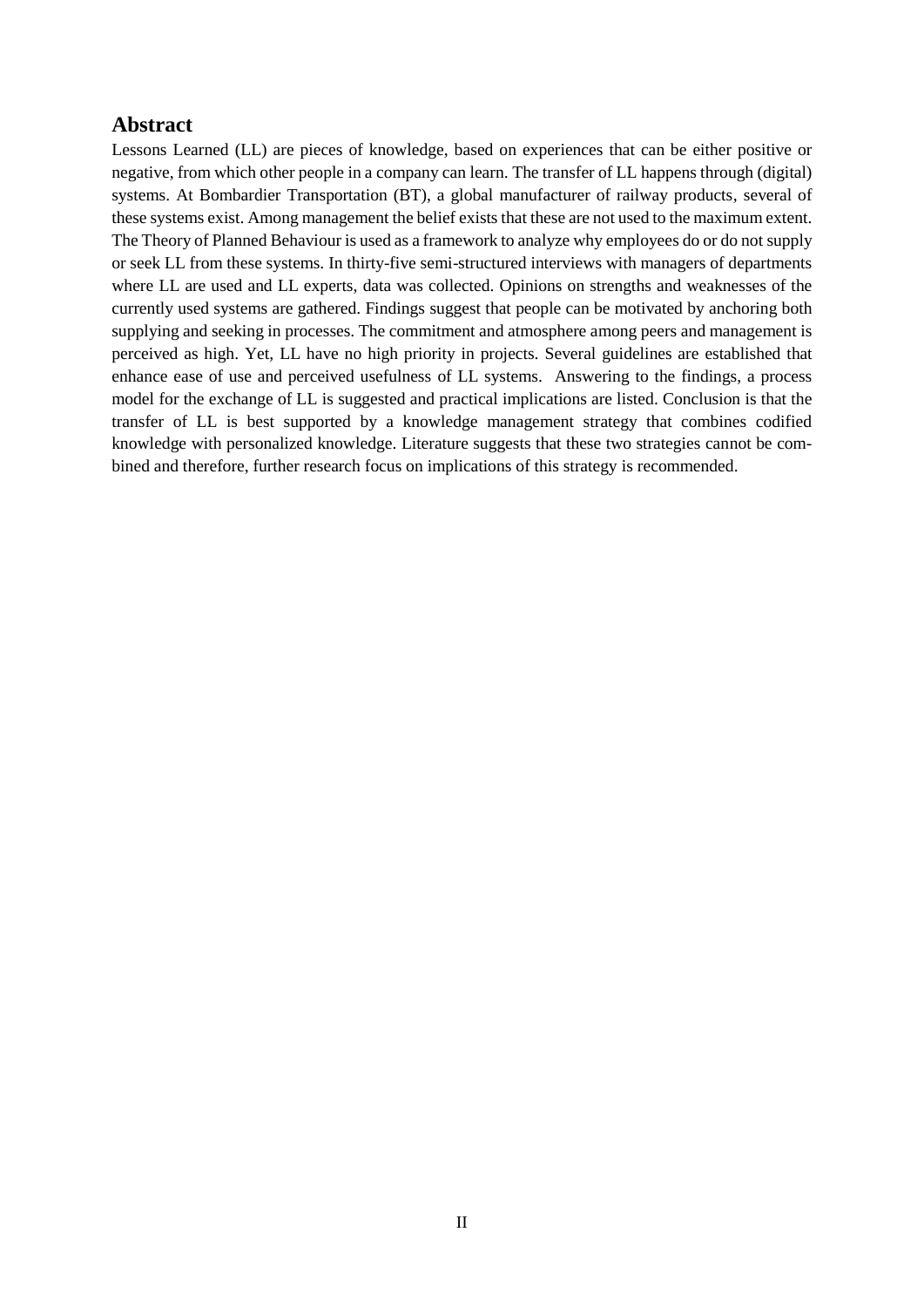# <span id="page-3-0"></span>**List of figures and tables**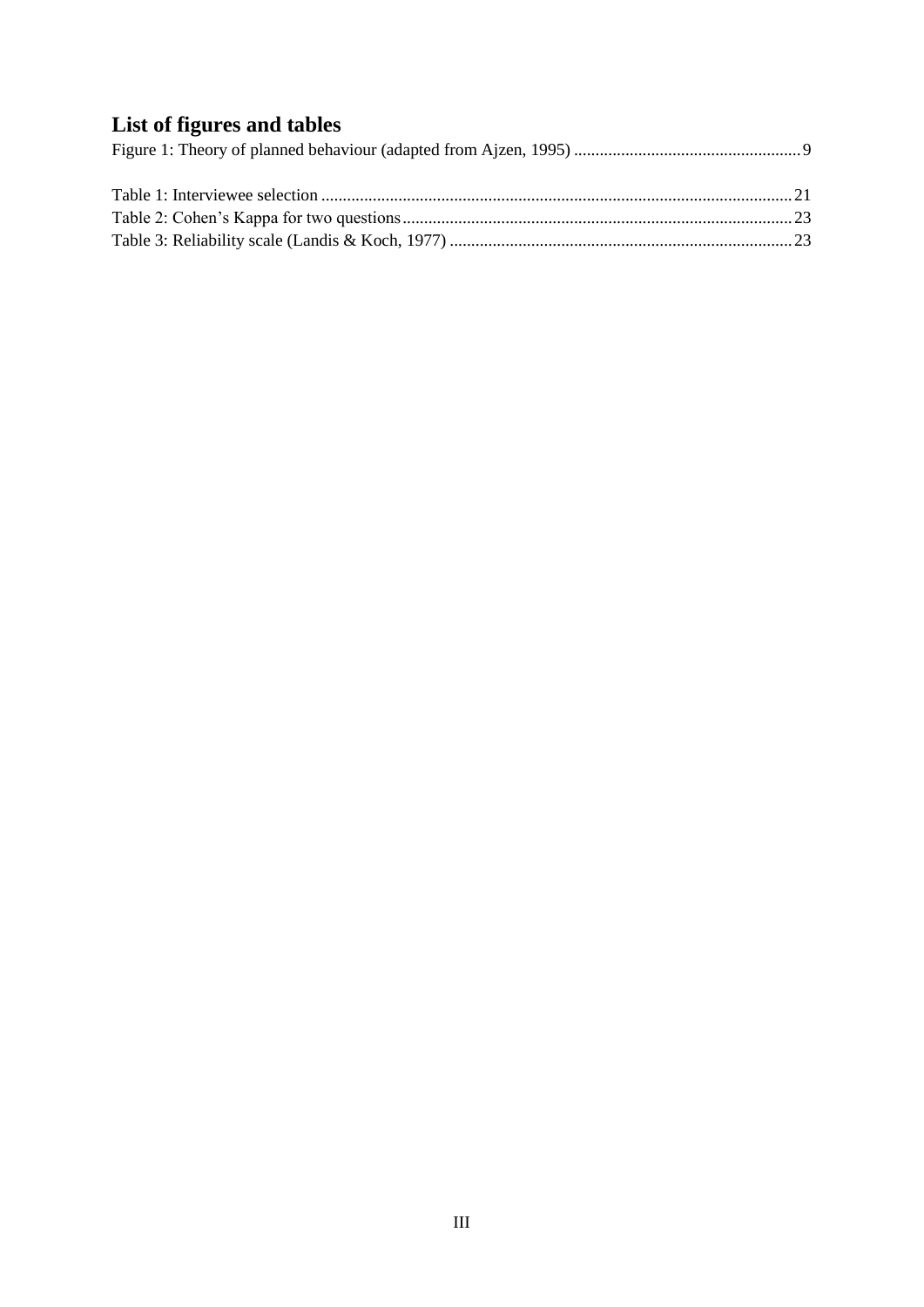# <span id="page-4-0"></span>**List of abbreviations**

| <b>BOG</b>     | <b>Bogies Division</b>                                     |
|----------------|------------------------------------------------------------|
| <b>BT</b>      | <b>Bombardier Transportation</b>                           |
| <b>BTNA</b>    | <b>Bombardier Transportation North America Division</b>    |
| <b>IRR</b>     | <b>Interrater Reliability</b>                              |
| KM             | Knowledge Management                                       |
| <b>KMS</b>     | Knowledge Management System                                |
| LL             | <b>Lessons Learned</b>                                     |
| <b>LLE</b>     | Locomotives, Light Rail Vehicles & Equipment               |
| LOC            | <b>Locomotives Division</b>                                |
| <b>LRV</b>     | Light Rail Vehicles Division                               |
| PI             | <b>Product Introduction</b>                                |
| <b>PM</b>      | Project Management                                         |
| <b>PMO</b>     | Project Management Office                                  |
| <b>PMP</b>     | Performance Management Process                             |
| <b>PPC</b>     | Propulsion and Control Division                            |
| <b>RAM/LCC</b> | Reliability, Availability, Maintainability/Life Cycle Cost |
| <b>RCS</b>     | Rail Control Solutions Division                            |
| <b>REA</b>     | Rolling Stock Central & Northern Europe and Asia Division  |
| <b>RSAS</b>    | Rolling Stock Atlantic & Services Division                 |
| <b>SER</b>     | <b>Services Division</b>                                   |
| <b>SYS</b>     | <b>Systems Division</b>                                    |
| <b>TPB</b>     | Theory of Planned Behaviour                                |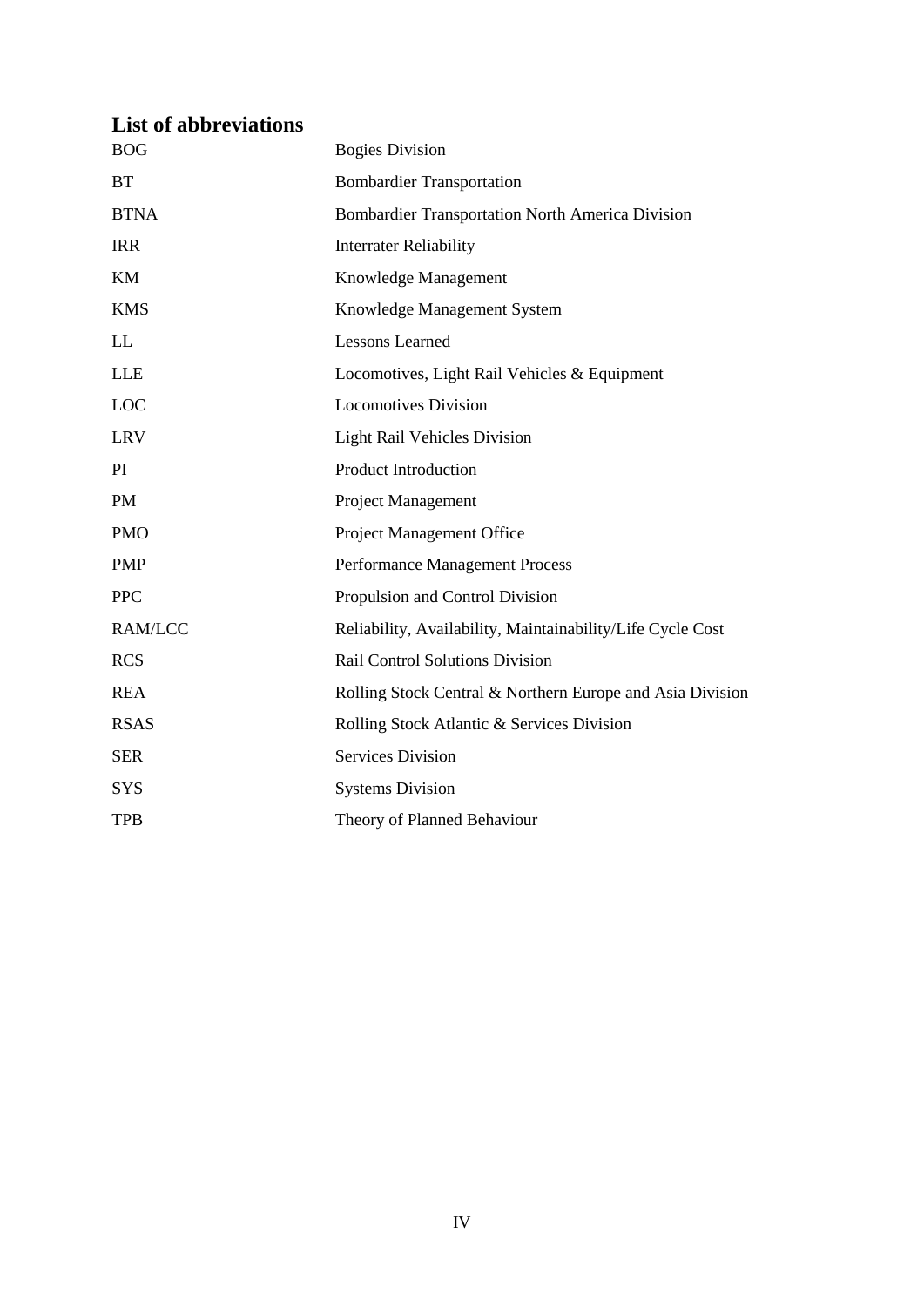| 1                       |  |  |  |  |  |  |  |  |
|-------------------------|--|--|--|--|--|--|--|--|
|                         |  |  |  |  |  |  |  |  |
| 1.1                     |  |  |  |  |  |  |  |  |
| 1.2<br>$\overline{2}$   |  |  |  |  |  |  |  |  |
|                         |  |  |  |  |  |  |  |  |
| 2.1                     |  |  |  |  |  |  |  |  |
| 2.2                     |  |  |  |  |  |  |  |  |
| 2.3                     |  |  |  |  |  |  |  |  |
| 2.4                     |  |  |  |  |  |  |  |  |
| $\overline{\mathbf{3}}$ |  |  |  |  |  |  |  |  |
| 3.1                     |  |  |  |  |  |  |  |  |
| 3.2                     |  |  |  |  |  |  |  |  |
| 3.3                     |  |  |  |  |  |  |  |  |
| 4                       |  |  |  |  |  |  |  |  |
| 4.1                     |  |  |  |  |  |  |  |  |
| 4.2                     |  |  |  |  |  |  |  |  |
| 4.3                     |  |  |  |  |  |  |  |  |
| 4.4                     |  |  |  |  |  |  |  |  |
| 5                       |  |  |  |  |  |  |  |  |
| 5.1                     |  |  |  |  |  |  |  |  |
| 5.2                     |  |  |  |  |  |  |  |  |
| 5.3                     |  |  |  |  |  |  |  |  |
| 5.4                     |  |  |  |  |  |  |  |  |
| 5.5                     |  |  |  |  |  |  |  |  |
| 5.6                     |  |  |  |  |  |  |  |  |
|                         |  |  |  |  |  |  |  |  |
| 5.7                     |  |  |  |  |  |  |  |  |
| 5.8                     |  |  |  |  |  |  |  |  |
| 5.9                     |  |  |  |  |  |  |  |  |
| 5.10                    |  |  |  |  |  |  |  |  |
| 6                       |  |  |  |  |  |  |  |  |
| 6.1                     |  |  |  |  |  |  |  |  |
| 6.2                     |  |  |  |  |  |  |  |  |
| 6.3                     |  |  |  |  |  |  |  |  |
| 6.4                     |  |  |  |  |  |  |  |  |
| 7                       |  |  |  |  |  |  |  |  |
| 8                       |  |  |  |  |  |  |  |  |
| 8.1                     |  |  |  |  |  |  |  |  |
|                         |  |  |  |  |  |  |  |  |
|                         |  |  |  |  |  |  |  |  |
|                         |  |  |  |  |  |  |  |  |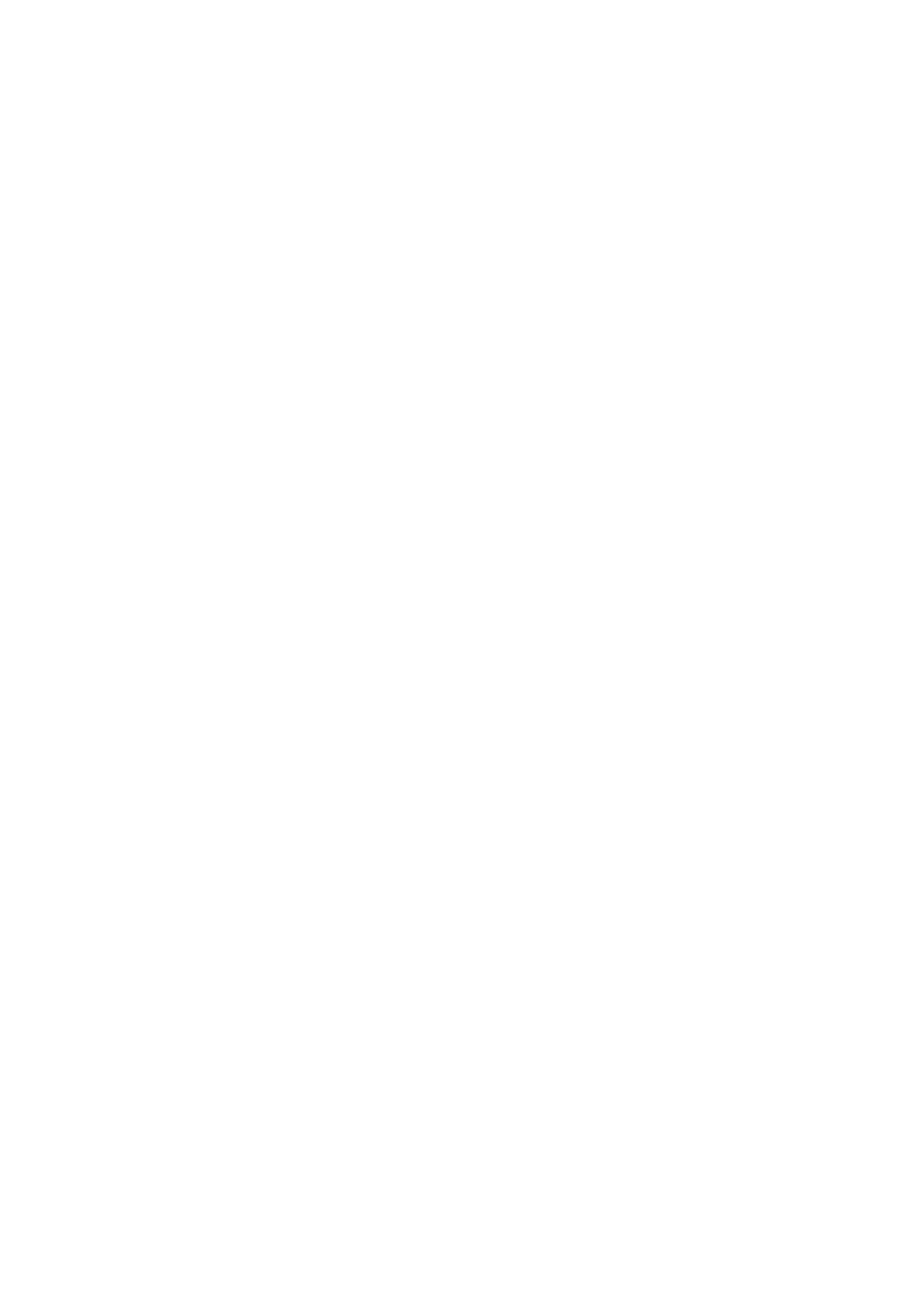# <span id="page-7-0"></span>**1 Introduction**

The term Knowledge Management (KM) first appeared in literature in 1975 and the number of publications has been rising steadily (Gu, 2004). KM is a process of identifying, capturing and leveraging the collective knowledge in an organization to help the organization compete (Alavi & Leidner, 2001). A particular type of KM is the transfer of Lessons Learned (LL). Whilst LL were originally conceived of as guidelines or checklists of what went right or wrong in a particular event (Stewart, 1997; Weber 2000), to date LL have many definitions. All of them agree that LL concern pieces of knowledge, based on experience, either positive or negative, that are used to let other people in the organization learn from (Secchi, Ciaschi & Spence, 1999; DOE, 1999; Weber, Aha & Becerra-Fernandez, 2001; United States Combined Arms Centre, 2012).

Many organizations have technological systems in place to convey LL. Kankanhalli (2003) defines knowledge management systems (KMS) as "the class of technologies intended to support the management of knowledge resources" (p. 6). She states that KMS include a variety of filtering, indexing, classifying, storage, retrieval, communication and collaboration technologies, to enable the sharing of organizational knowledge across time and space.

These KMS can support organizational LL processes, which use a KM approach to collect, store, disseminate, and reuse experiential working knowledge that, when applied, have been shown to significantly improve targeted organizational processes (Davenport & Prusak, 2000; Weber *et al.*, 2001).

At Bombardier Transportation (BT), a worldwide manufacturer of trains and railway equipment, different facilities for the supplying and seeking of LL are in place. However, three key issues are identified. First, it is perceived that these facilities are not used to the maximum extent. The perception is that knowledge resides in the heads of people and only a fraction of this knowledge is shared in knowledge sharing systems (internal source). Second, the application of the knowledge stored in these systems is complex. This is demonstrated by the current belief among managers within several divisions that the usage and application of LL is underutilized. Third, and as a result of this, managers currently criticise that the organization can work more efficiently if people would make better use of the systems for LL.

The present thesis focuses on this underutilization by researching the underlying reasons why people do, or do not use the systems. Furthermore, reasons why people do like to use particular systems are investigated. The study suggests managerial implications that should facilitate the supply and seeking of LL, within BT and on a general level.

#### <span id="page-7-1"></span>**1.1 Research objective**

This thesis investigates the motivation of people to supply or seek knowledge, in particular LL, applied to the case of LL in a multinational, project based organization. Underlying reasons for contribution and seeking behaviour are searched for. This gives an insight into how LL processes are currently organized and how they should be organized. The research goal is threefold:

First, empirical evidence is sought within the organization about factors that influence contributing and seeking LL. The Theory of Planned Behaviour is used as a framework to identify reasons why people contribute or seek LL. Interviews reveal on which parts of this theory the organization scores well and which factors lack support. Hence, the first research goal is:

#### *Gather empirical evidence on the drivers and barriers on the motivation for knowledge contribution and knowledge seeking behaviour in BT*

Second, underlying reasons why people perform this behaviour are looked into. The theory is illustrated with examples and anecdotes from practice. In situations where the supply and seeking of LL is not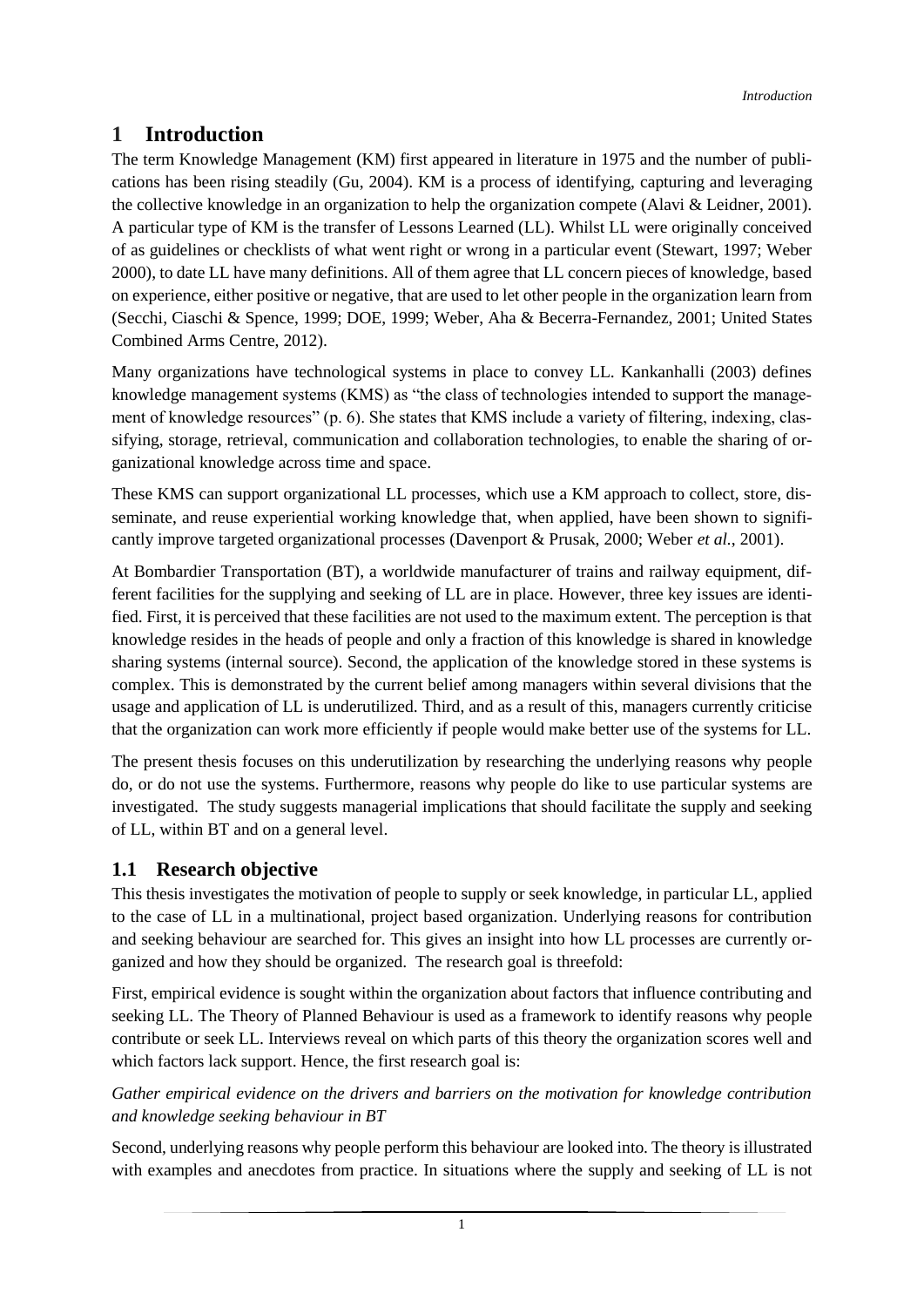successful, the underlying reasons are investigated. Based on interviews not only the underlying structures in the transfer of LL at BT are concluded but also guidelines and procedures constituting these barriers or motivations. This leads to recommendations about underlying structures and motives. The second research goal is therefore:

#### *Identify underlying reasons for these drivers and barriers. Establish guidelines and procedures for effectively organizing the supply and seeking of LL.*

Since these guidelines are based on analysis on a high level and may not be easy to implement in the organization, as a third research objective, managerial implications are established. The managerial implications contain tangible and measurable guidelines that managers can implement in order to enhance the transfer of LL. The third research goal is:

#### *Establish managerial implications that can enhance the supply and seeking of LL.*

The theoretical framework of the present work (which will be established), has three areas of focus: The attitude towards behaviour, the norms concerning behaviour and the control over certain behaviour. All these focus areas are investigated and the best solutions regarding these are proposed. Therefore, the overarching research question for this thesis is:

*What are the best ways to make people use (supply and seek) Lessons Learned systems with regards to attitude, norms and control regarding this behaviour?*

## <span id="page-8-0"></span>**1.2 Research context and relevance**

KM has become a popular object of research in project based organizations (e.g. Kasvi, Vartiainen & Hailikari, 2003; Ajmal, Helo & Kekäle, 2010). Kasvi *et al.* conclude that it is crucial that knowledge is systematically managed. In projects, people often do not find the time or the urge to capture and share their knowledge because they do not see the added value. Especially towards the end of the project, when time is running out, people often do not find the time to participate. The authors also conclude that there is not one solution that works for every company, but that KM differs slightly from company to company.

In this thesis, a project based organization is investigated. The research is executed at Bombardier Transportation, a worldwide manufacturer of railway products. The company is divided into six divisions, each having a different product- and geographical scope. The six divisions are supported by a Group function. Among the divisions, the current belief is that processes are so similar that LL should be shared throughout the organization.

Within the divisions, different functional departments are present. As a consequence, the divisions are divided in, for example, engineering, marketing, product introduction and planning. Each of these functional departments works on a project basis. These projects can either be trains to be developed, or new products or procedures, not directly applied (nor directly attributable) to a train. Different projects show similarities to the extent that they concern technically similar products (trains). In addition, the project process is standardized within BT. Because of these similarities, the belief in the company exists that projects can learn a lot from one another.

The research is relevant in a number of ways. First, on the company level, internal sources believe that much can be gained from the correct application of LL. As mentioned before, the different projects show great similarities and staff at all levels assumes that a considerable share of project-related knowledge is not made available when projects are finished. Second, at different places in the company, systems for LL are in place. However, the perception in the company is that these are not used effectively. At BT, management is interested in the reasons why these systems are not used to the full extent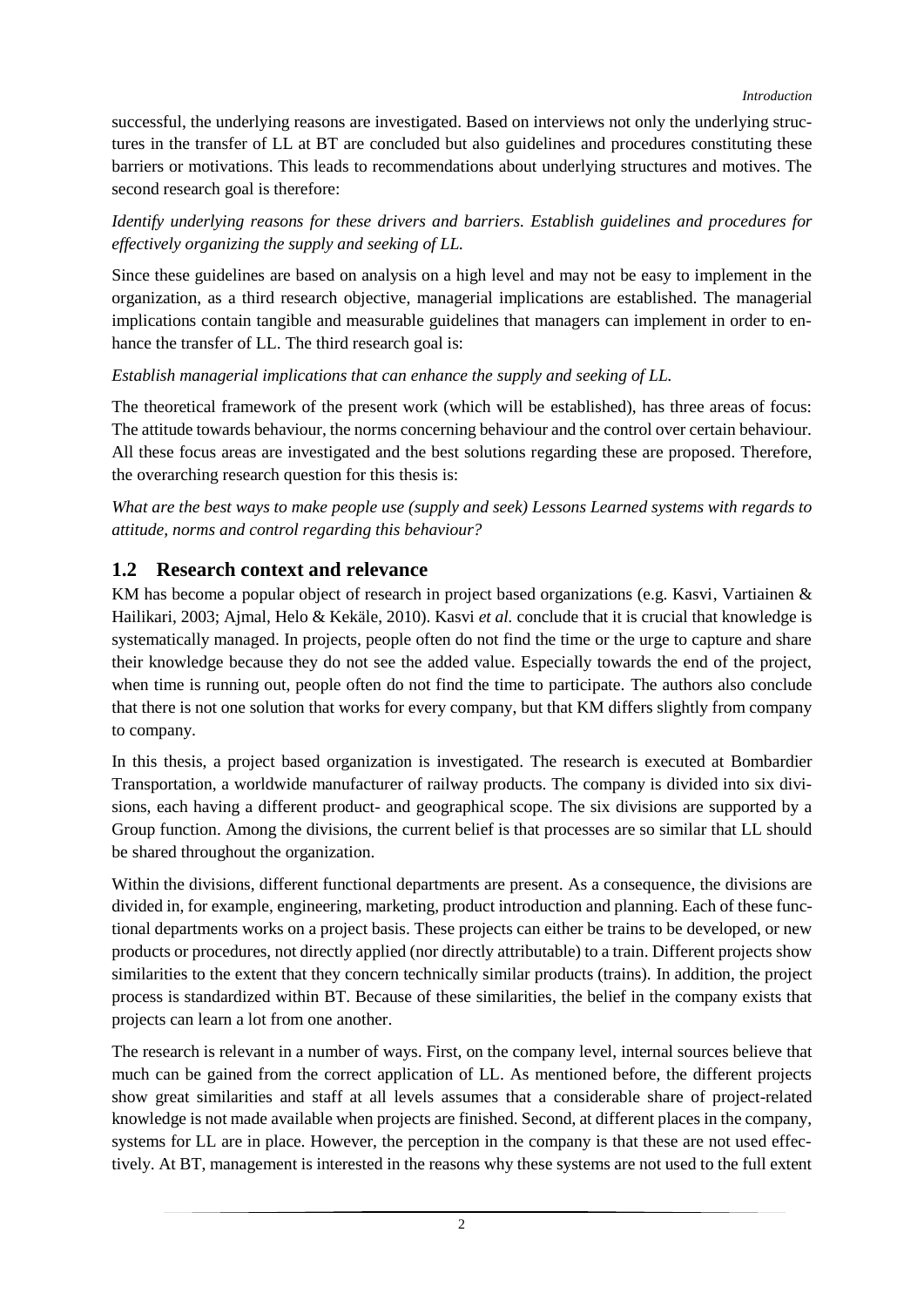at the moment. Third, and on a more general level, this study research adds to current literature by identifying how different factors impact supply and seeking of LL. Many researchers who have dealt with this topic before have found out which factors impact this behaviour. The present research gives practical examples of how these factors impact knowledge supplying and seeking behaviour.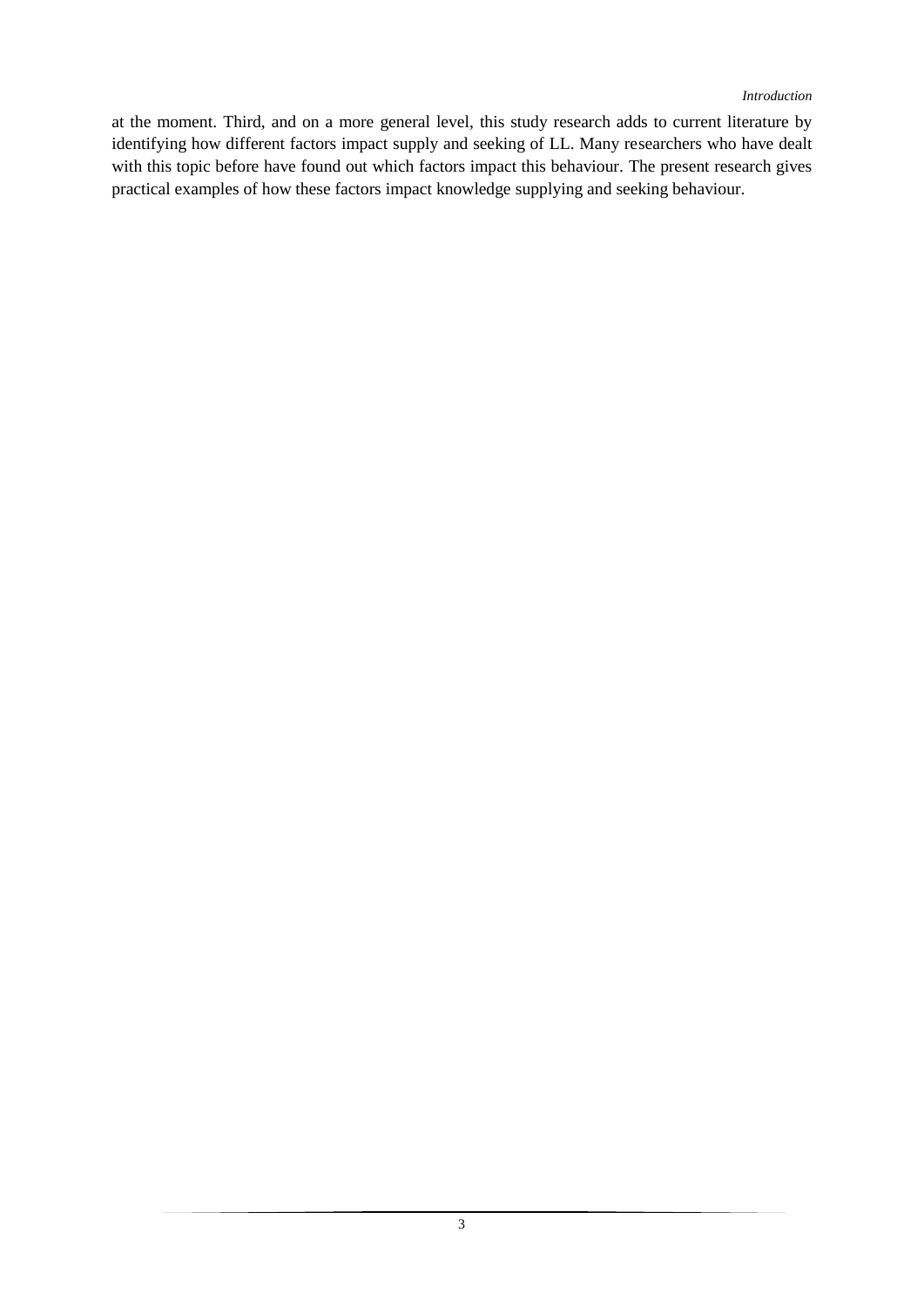# <span id="page-10-0"></span>**2 Terminology**

The following section introduces the key terminology underlying this thesis by deriving working definitions. Before analysing the dynamics of LL, it is important to establish a working definition of them. Definitions of knowledge will be reviewed in a first step, with a view to establish how these definitions are reflected by current definitions of LL. Subsequently, the terms "knowledge sharing", "knowledge contribution", "knowledge seeking" and the term "knowledge management system" will be discussed and defined.

# <span id="page-10-1"></span>**2.1 Knowledge**

In research, knowledge is frequently defined in relation to data and information. While the definitions differ, Wijnhoven (2008) states that "there is no unanimity on either of them but the distinction between data, information and knowledge seems to be a very popular way of thinking about what it is what we want to identify and acquire in Knowledge Integration contexts" (p. 31). Nonaka (1994), for example distinguishes between knowledge and information. Knowledge is in his view a "Justified true belief", whereas information is a flow of messages. Knowledge is created and organized by the very flow of information. Maglitta (1995) takes another view and states that data are raw numbers and facts, information is processed data and knowledge is "information made actionable". Wang and Noe (2010) consider "knowledge as information processed by individuals including ideas, facts, expertise, and judgments relevant for individual, team, and organizational performance". As will be seen on the chapter defining LL, LL are according to most definitions categorized as "knowledge". Therefore, it is more interesting to look at characteristics of knowledge, rather than the distinction between knowledge, information and data.

Alavi and Leidner (2001) distinguish in their paper fourteen types of knowledge. The discussion of definitions of knowledge shows that many different definitions exist. Wijnhoven (2008) also comes to this conclusion and states that an interesting way to look at this matter is the "a distinction among the semiotic dimension" between tacit and explicit knowledge (p. 33).

This distinction between explicit and tacit knowledge has been well described by Polyani (1966) and Nonaka (1994). Nonaka (1994) explains that explicit knowledge refers to knowledge that is transmittable in formal, systematic language whereas tacit knowledge "has a personal quality, which makes it hard to formalize and communicate" (p. 16). Liyanage, Elhag, Ballal and Li (2009) describe that tacit knowledge resides in the human brain and is not easily captured or codified. It is knowledge that is valuable to the organization, yet, it is difficult to capture and to diffuse. Explicit knowledge is knowledge that can be stored in formal language and easily transmitted. The distinction between these two types of knowledge impacts the way knowledge is managed.

#### **2.1.1 Knowledge Management**

The term Knowledge Management (KM) first appeared in literature in 1975 and the number of publications has been rising steadily (Gu, 2004). KM is a process of identifying, capturing and leveraging the collective knowledge in an organization to help the organization compete (Alavi & Leidner, 2001). Wijnhoven (2008) identifies three levels of knowledge management: strategic, tactical and operational. The strategic level consists of the definition of the organization's knowledge architecture. Knowledge architecture is about the information need in the longer term and how this is acquired, handled and used. The tactical level is concerned with the acquisition of resources, determination of plant locations, new product initiation, establishing and monitoring of budgets. This thesis focuses on KM on the operational level, which deals with concrete ways of developing, storing, disseminating, using and adjusting of knowledge.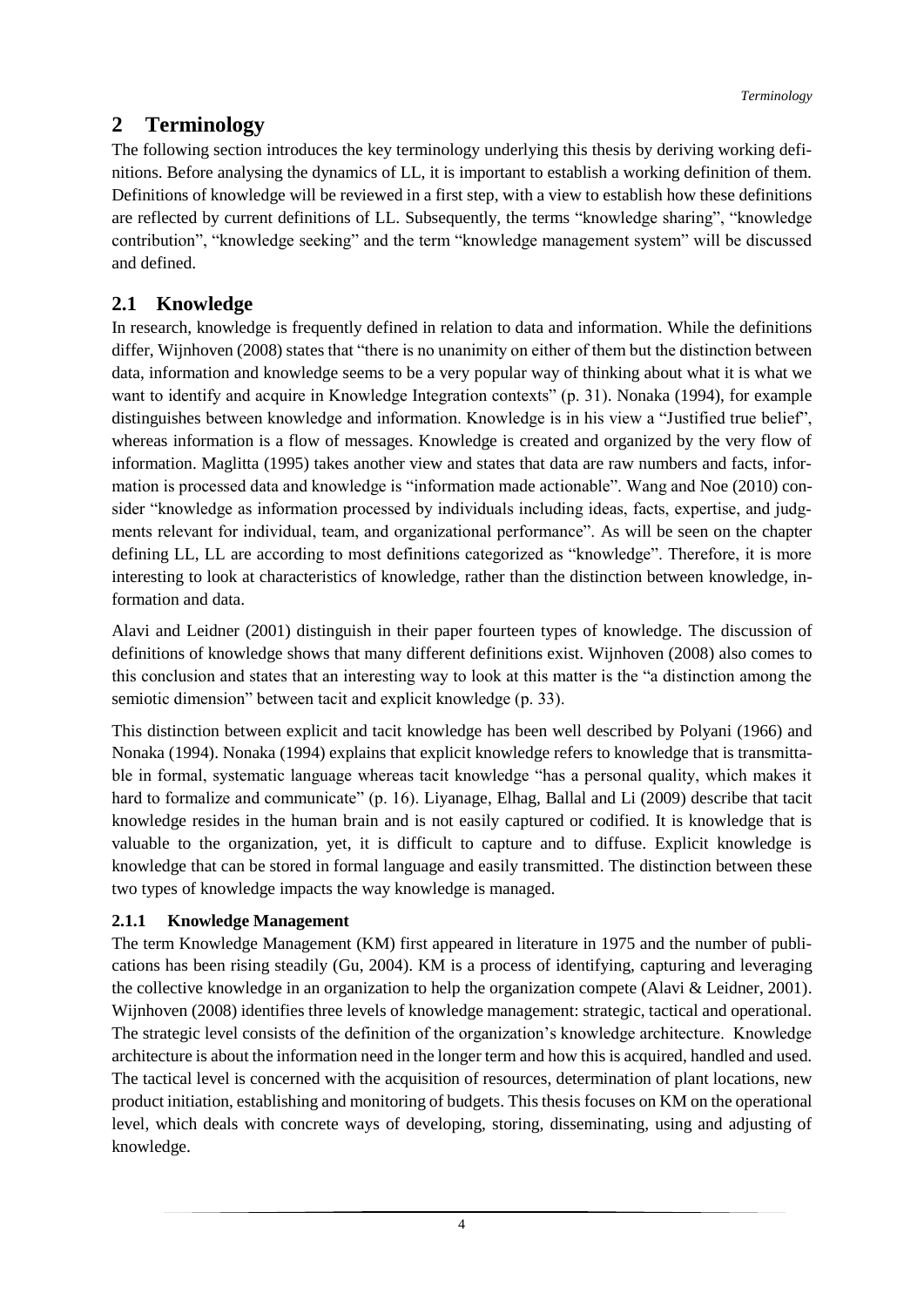Two different strategies for the management of knowledge can be identified: codification and personalization strategies (Hansen, Nohria & Tierney, 1999). Hansen *et al.* (1999) give the following definition for codification: "Knowledge is carefully codified and stored in databases, where it can be accessed easily by anyone in the company" (p. 107). The use of an electronic knowledge repository exemplifies the codification approach (Sharma & Bock, 2005). Personalization is defined by Hansen *et al.* (1999) as follows: "... knowledge is closely tied to the person who developed it and is shared mainly through direct person to person contacts. The chief purpose of computers at such companies is to help people communicate knowledge, not to store it" (p. 106).

The choice for an appropriate strategy is dictated by the type of knowledge that is exchanged. This type of knowledge is, in turn, influenced by the type of strategy of the company. The question whether standardized or customized products are offered, whether the organization is making innovative or mature products and whether people rely on explicit or tacit knowledge to solve their problems will dictate what type of strategy is used. This has an impact on the way the company serves its clients, the economics of the business and the people it hires.

## <span id="page-11-0"></span>**2.2 Lessons learned**

In this thesis, the focus is on the transfer of Lessons Learned. A definition of LL is established in this chapter, with the definitions of different types of knowledge as discussed before in mind. Literature offers several definitions of LL. They are not so much based in scientific literature but rather in practice.

The USA Department of Energy's Society for Effective LL Sharing (SELLS) organization, originally defined a LL as a "*good work practice or innovative approach that is captured and shared to promote repeat application. A LL may also be an adverse work practice or experience that is captured and shared to avoid recurrence*" (DOE, 1999, p. 12).

The United States Air Force promotes the following definition (as cited by Weber *et al.*, 2001, p. 3):

*"A lesson learned is a recorded experience of value; a conclusion drawn from analysis of feedback information on past and/or current programs, policies, systems and processes. Lessons may show successes or innovative techniques, or they may show deficiencies or problems to be avoided. A lesson may be:*

- *An informal policy or procedure;*
- *Something you want to repeat;*
- *A solution to a problem, or a corrective action;*
- *How to avoid repeating an error;*
- *Something you never want to do (again)"*

The United States Combined Arms Centre (2012), part of the US Army, defines LL in their Handbook as:

"*validated knowledge and experience derived from observations and the historical study of military training, exercises, and combat operations that lead to a change in behaviour at either the tactical (standing operating procedures [SOP]), TTP, etc.), operational, or strategic level or in one or more of the Army's DOTMLPF (doctrine, organization, training, materiel, leadership and education, personnel, and facilities) domains*."

Another definition for LL is the one currently used by the American, European, and Japanese Space Agencies (Secchi *et al.*,1999, as cited by Weber *et al.*, 2001, p. 3):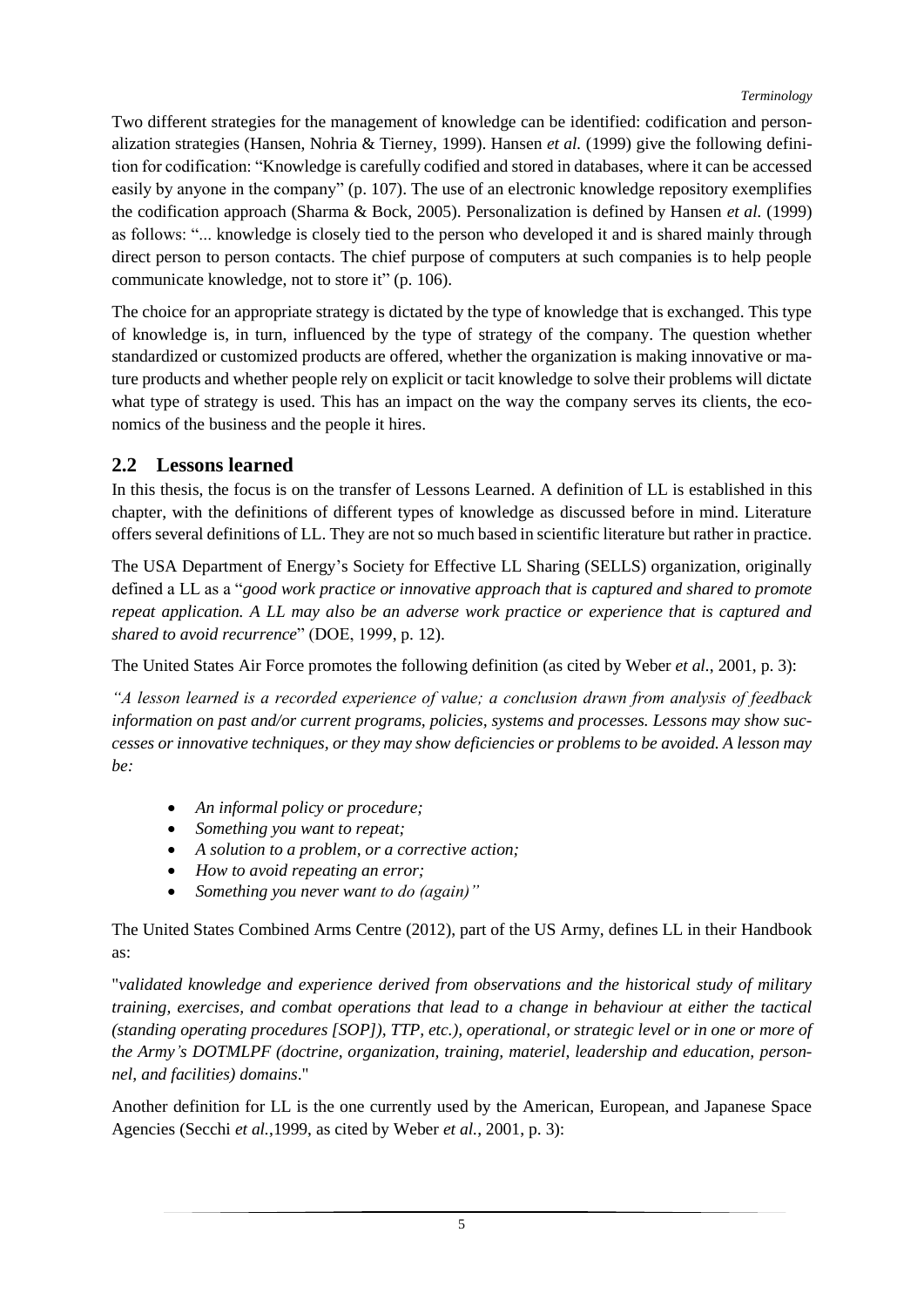*"A lesson learned is a knowledge or understanding gained by experience. The experience may be positive, as in a successful test or mission, or negative, as in a mishap or failure. Successes are also considered sources of lessons learned. A lesson must be significant in that it has a real or assumed impact on operations; valid in that is factually and technically correct; and applicable in that it identifies a specific design, process, or decision that reduces or eliminates the potential for failures and mishaps, or reinforces a positive result."* 

When considering and comparing these definitions it becomes clear that they are all slightly different regarding scope and field of application. Yet, they show big similarities as well. First, all LL definitions are based on previous experiences and can be either positive or negative. Furthermore, in most definitions is defined that it can be applicable to different types of actions, such as strategic actions and operational actions (US Army) but also to policies or processes (US Air Force). Also, they need to be validated and correct (Space Agencies, USA Army).

The definition of LL as used by BT is:

*A Lesson Learned is an event that can be used as an example which should be avoided, because it has a negative effect (Negative Lesson Learned), or repeated (Positive Lessons Learned) because it has a positive effect.*

When this definition is mirrored with the definitions of knowledge as given in the previous chapter, we can draw the following conclusions. First, LL are based on experience. Therefore, they can exist of both explicit knowledge as well as tacit knowledge (Nonaka, 1994). They should be stored easily in order to transfer them, which is difficult for tacit knowledge (Liyanage *et al.* 2009). In the classification of "data", "information" and "knowledge" (Maglitta, 1995), LL are in the category of "knowledge". LL are there for the organization to optimize processes. They can be transferred either to individuals of groups of individuals. In the next section, terminology is introduced related to the transfer process and the difference between sharing, supplying and seeking knowledge is pointed out.

## <span id="page-12-0"></span>**2.3 Definitions of knowledge sharing, supply and seeking**

#### **2.3.1 Knowledge sharing**

Sharratt and Osuro (2003) give an extensive description of knowledge sharing. Key elements are that knowledge sharing involves a process in which knowledge is transferred from one person to another. Also Bartol and Srivastava (2002) state that knowledge sharing involves both the transmitter and receiver of the knowledge. This can either happen person-to-person or be via a knowledge repository. Kankanhalli, Tan and Wei (2005) state that successful knowledge sharing through an electronic knowledge repository depends on both knowledge contributors populating the repository with content and knowledge seekers retrieving content from the repository for reuse.

In this thesis, the term 'sharing' refers to the complete process of conveying knowledge from one person to the next. The working definition used for the purpose of this thesis is closely related to that of Sharatt and Osuro (2003): *Knowledge sharing is a process, characterized by supplying as well as receiving knowledge, which can happen either through personal interaction (following the personalization strategy) or via a digital repository (following the codification strategy).*

When the knowledge sharing happens via a digital repository, the activities of supply and seeking of knowledge are separated. Therefore these activities are elaborated in the next chapters.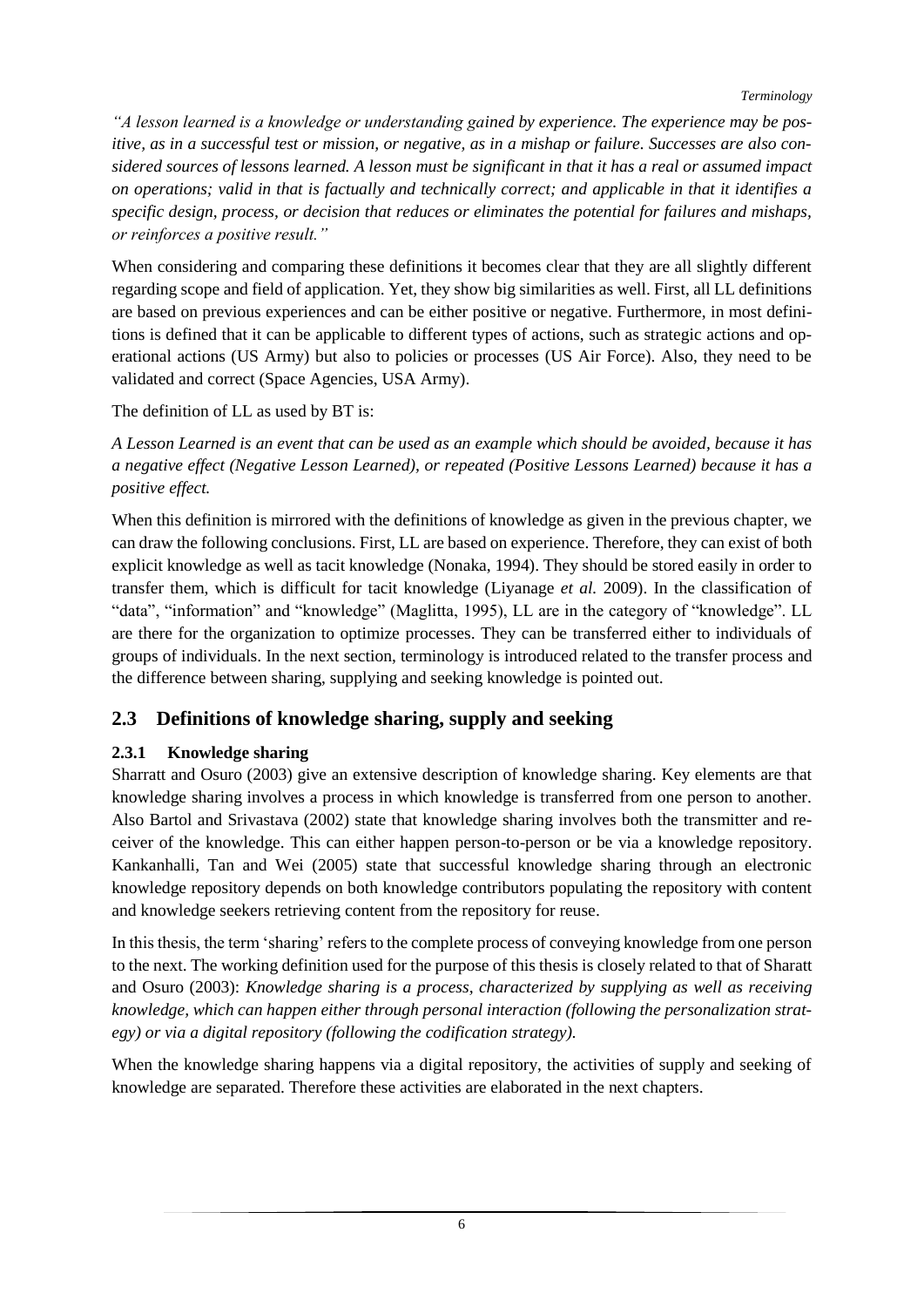#### **2.3.2 Knowledge supply**

Purpose of this chapter is to establish a working definition for the current thesis for the term 'knowledge supply'. The term 'contribute' is used in literature in conjunction with electronic knowledge repositories. McLure Wasko and Faraj (2005) and Ye, Chen and Jin (2006) take the contribution to electronic networks as object of their research.

Bartol and Srivastava (2002) distinguish four ways for what he refers to as 'knowledge sharing'. These are both ways concerned with the contribution to knowledge repositories as well as people-to-people sharing. He defines four ways to contribute knowledge:

*"first, contribution of knowledge to organizational databases; second, sharing knowledge in formal interactions within or across teams or work units; third, sharing knowledge in informal interactions among individuals; and fourth, sharing knowledge within communities of practice, which are voluntary forums of employees around a topic of interest"* (p.65)

These formal interactions could, for example, be formal meetings where input of employees is gathered. The first mode of supplying overlaps with what McLure Wasko and Faraj (2005) and Ye *et al.* (2006) define as contributing. About the second mode of knowledge supply, Bartol writes as an example that teams and departments may hold periodic meetings in which the leader seeks for input of employees.

In order to make a clear distinction with 'sharing' of knowledge as described before, 'supply' concerns the supply of LL to a database, and the supply of LL during formal interaction, such as team meetings of workshops. The other two means as defined by Bartol and Srivastava involve discussion with a receiving party and are therefore considered 'sharing'. Working definition in this thesis is therefore: *Knowledge supply refers to the contribution of knowledge directly to a database and to the contribution of knowledge (indirectly to a database) in formal interaction such as workshops. Personal interaction to transfer knowledge is excluded from this working definition.*

#### **2.3.3 Knowledge seeking**

Sharma and Bock (2005) define knowledge seeking behaviour in the context of electronic knowledge repositories as the degree to which one actually uses the repository to seek knowledge. The 'using' is not further elaborated in their paper. Other papers by Desouza, Awazu and Wan (2006) and He and Wei (2009) do not establish a clear definition of knowledge seeking at all.

Kankanhalli, Lee and Kim (2011) research the topic 'reuse' of knowledge. They define 'reuse' as the last step of the KM process, after creation, capture and distribution. The reuse of knowledge involves users evaluating search results or updates sent to them, if they meet their needs, as well as applying the knowledge. Examples involve the transfer of best practices and the reuse of employee knowledge captured prior to their departure of the firm. The aforementioned papers deal with the consumption of explicit knowledge from digital knowledge repositories.

In the current research, 'knowledge seeking' refers to an adapted version of the definition of Kankanhalli *et al.* (2011) for reuse. *Knowledge seeking in this thesis refers to: both the evaluation (if they meet the needs) of usable knowledge, as well as the application of explicit knowledge.*

## <span id="page-13-0"></span>**2.4 Knowledge sharing system**

Knowledge sharing systems are tools that are used to supply knowledge to, and seek knowledge from. Alavi and Leidner (2001) define these tools as: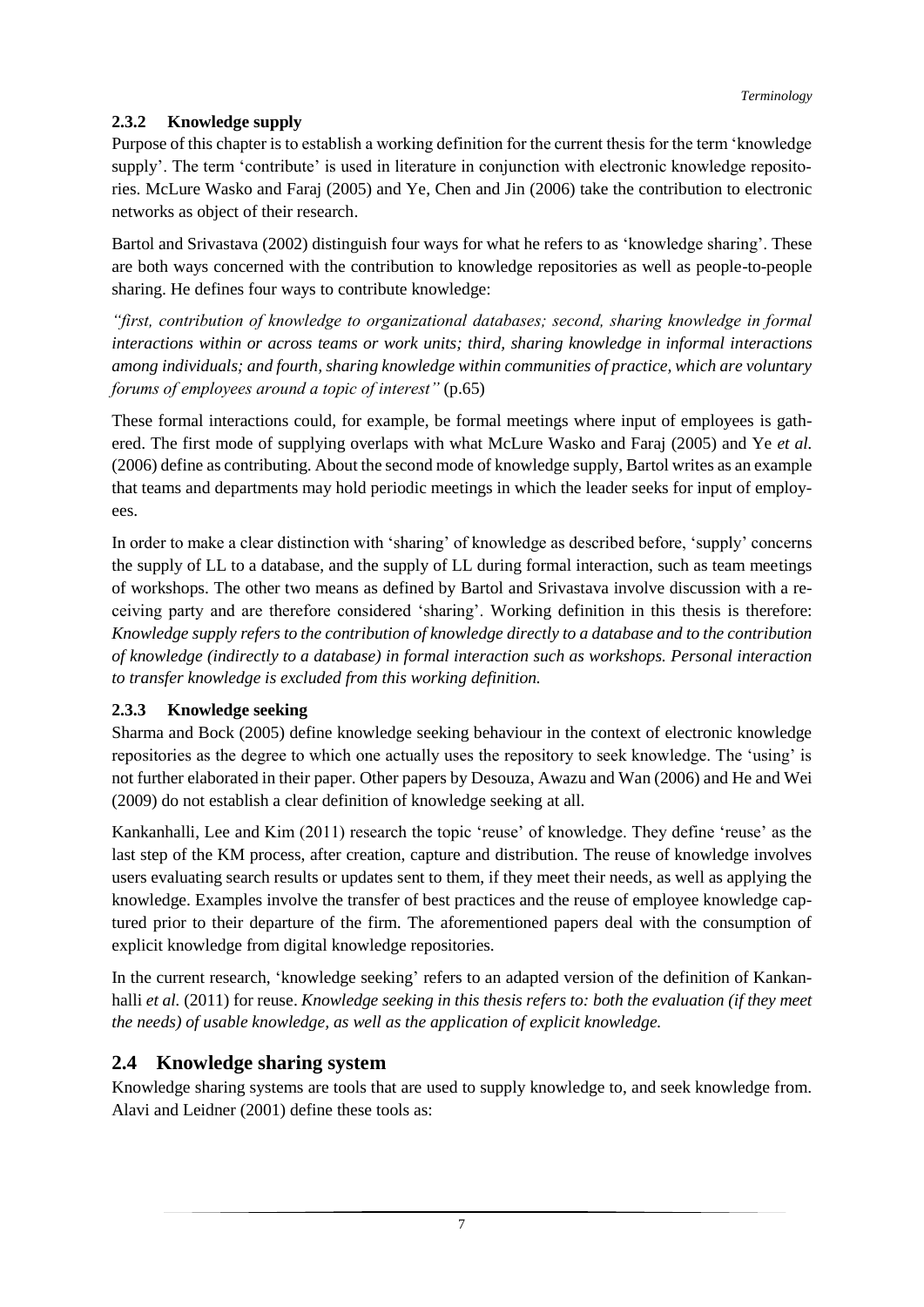*"A class of information systems applied to managing organizational knowledge. That is, they are ITbased systems developed to support and enhance the organizational processes of knowledge creation, storage/retrieval, transfer, and application"* (p. 114).

Examples of these technologies include intranets and extranets, search and retrieval tools, content management and collaboration tools, data warehousing and mining tools, and groupware and artificial intelligence tools like expert systems and knowledge based systems. Internal talks revealed that systems as such are widespread within the researched organization. Therefore, the definition of Alavi and Leidner (2001) is used as a working definition in the current research.

Alavi and Leidner (2001) define three functions of knowledge management systems. First, they can serve as a tool for internal benchmarking with the aim of mapping best practices. Second they can be used for the creation of corporate directories. This is also known as the mapping of internal expertise. The third function a knowledge management system can serve is the creation of a knowledge network.

There are two different types of Knowledge management systems (Kankanhalli, 2003): The repository model and the network model. The repository model aims on storing and codifying knowledge in knowledge bases. Purpose of this approach is to make codified knowledge available and accessible. The network model focuses on linking people in order to transfer knowledge. This is not necessarily codified knowledge.

As for dimensions that constitute a knowledge management system, particularly for LL, Weber, Aha and Becerra-Fernandez (2000) state a number of dimensions. First, they state that the content of a LL system can either be pure or hybrid. In pure systems, only LL are stored and in hybrid systems also other knowledge artefacts, intended for reuse are stored. The role of a LL system also differs per organization. This role can either be supportive or a planning role. Furthermore, different choices can be made regarding the duration (permanent or temporarily), organization type (rigid or quickly adaptable), architecture (stand alone or embedded in processes), attributes and format (textual or non-textual or a combination) and confidentiality.

The next chapter lays out a framework that is used to assess why people use these systems.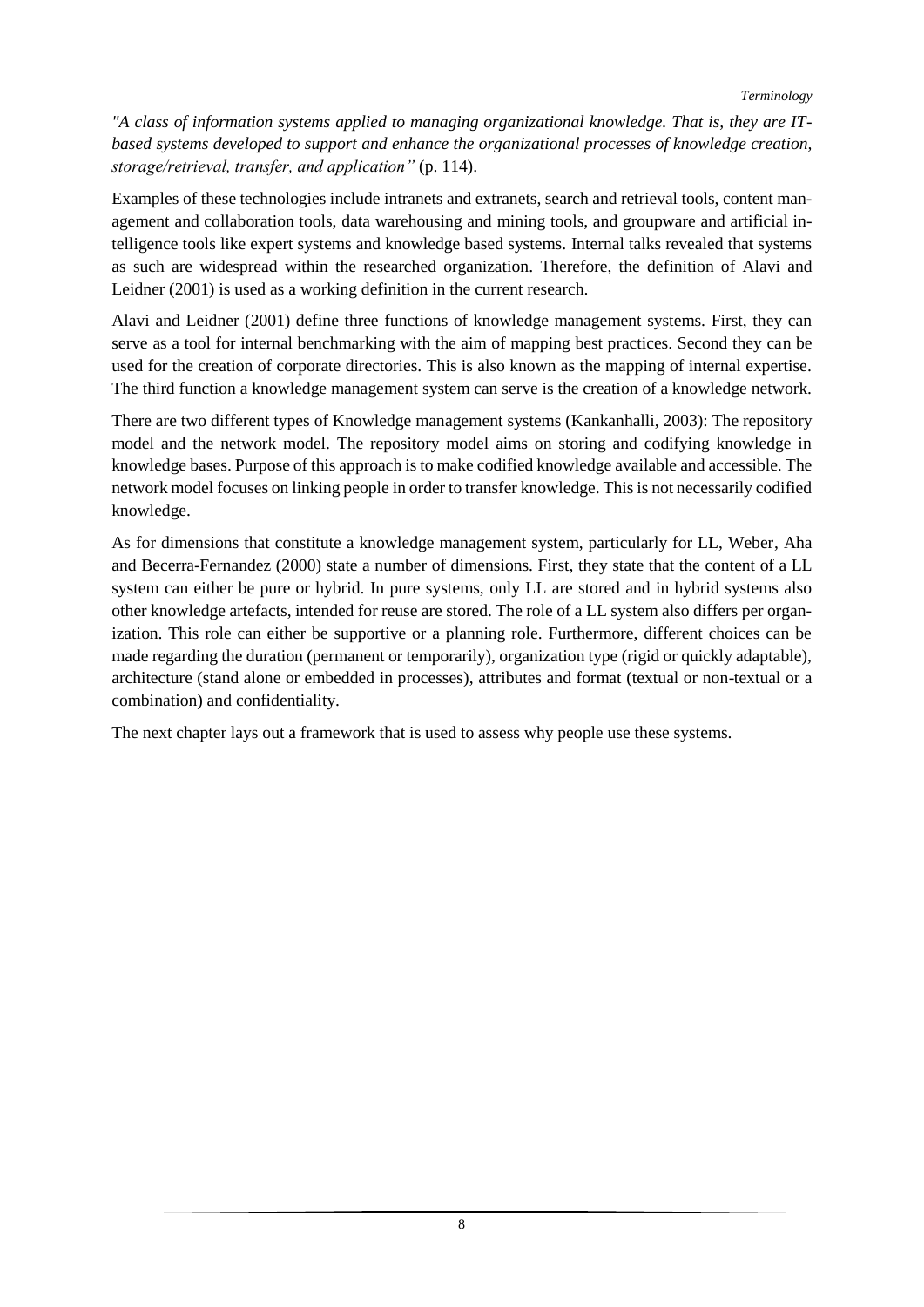## <span id="page-15-1"></span>**3 Theory: The Theory of Planned Behaviour**

To research what influences the knowledge contribution behaviour and knowledge seeking behaviour of people, the Theory of Planned Behaviour (TPB) is used. The TPB was first described by Ajzen (1985). The theory is designed to predict and explain human behaviour in a specific context (Ajzen, 1991). TPB has the variable 'Behaviour' as the dependent variable, which is predicted by intention. Intention depends on attitudes, subjective norms and perceived behavioural control. These, in turn are predicted by sets of beliefs. This is graphically displayed in [Figure 1](#page-15-0) and explained in the text below.



<span id="page-15-0"></span>**Figure 1: Theory of planned behaviour (adapted from Ajzen, 1995)**

-

Central in TPB is the Intention to perform certain behaviour. The theory assumes that intention influences the performance of behaviour. Intention is an indication of how hard people are willing to try, or how much effort they are willing to make to exert certain behaviour. According to this theory, the stronger the intention is, the more likely it is that individuals exert the behaviour<sup>1</sup>.

Besides intention, a second factor directly influencing the expression of behaviour is "Perceived Behavioural Control". The performance of behaviour depends, to a certain extent, on the availability of time, money, skills and the cooperation of others. This is referred to as control. For the explanation of behaviour, however, the perception of control is more interesting (Ajzen, 1991). This deals with people's perception of how difficult it is to exert certain behaviour. Perceived Behavioural Control, can, together with Intention be used directly to predict Behaviour.

As displayed in [Figure 1,](#page-15-0) Intention to exert behaviour is explained by three determinants. The first one is 'Perceived behavioural control' as discussed above. The other two are 'Attitude toward the behaviour' and 'Subjective norm'. Attitude toward the behaviour refers to "the degree to which a person has a favourable or unfavourable evaluation or appraisal of the behaviour in question" (Ajzen, 1991, p. 188). Subjective norm refers to "the perceived social pressure to perform or not to perform the behaviour" (Ajzen, 1991, p. 188).

These three determinants are used to predict the intention to exert behaviour. The goal of this research, however, is to explain (rather than predict) human behaviour. In order to explain how these determinants

<sup>&</sup>lt;sup>1</sup> This relationship is shown for knowledge supply by Bock and Kim (2002) and Stewart and Osei-Bryson (2012), for knowledge seeking by He and Wei (2009) and Sharma and Bock (2005)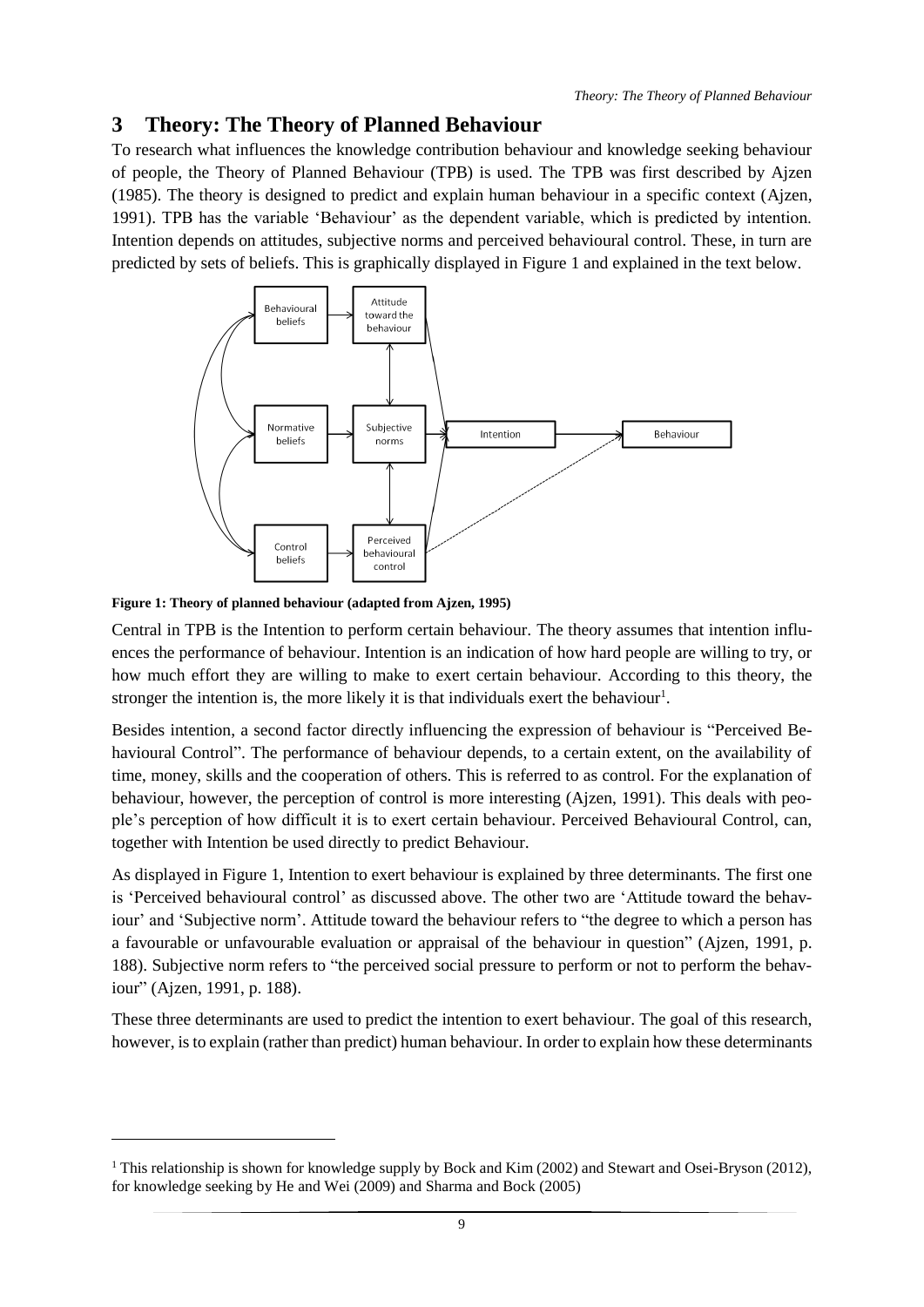are formed, Ajzen introduces beliefs that precede these: behavioural beliefs, normative beliefs and control beliefs. These beliefs are antecedents for the three determinants attitude, subjective norms and perceived behavioural control respectively.

At the most basic level, the TPB postulates that these beliefs influence the determinants Attitude, Subjective Norm and Perceived Behavioural control. Interestingly, Ajzen (1991) states that not all three determinants are equally important in different situations. This provides additional support to this research.

The TPB has been used in previous research (e.g. Kankanhalli *et al.*, 2005; Kankanhalli, Tan & Wei, 2005a) to explain seeking and supply of knowledge. The framework created by Stewart and Osei-Bryson (2012) is used as a basis to investigate how the TPB applies on knowledge sharing. This framework is recent and includes most relevant papers regarding this theory. Below, the Behavioural, Normative and Control beliefs that are most commonly researched in relation to supply and seeking knowledge, are discussed.

## <span id="page-16-0"></span>**3.1 Behavioural beliefs**

Ajzen (1991) defines attitude as "the degree to which a person has a favorable or unfavourable evaluation or appraisal of the behaviour in question" (p. 196). The attitude towards behaviour is associated with attributes such as costs and benefits related to it. The behavioural beliefs Extrinsic Motivation, Intrinsic motivation and Organizational Commitment are researched.

## **3.1.1 Extrinsic motivation**

Extrinsic motivation has different forms. Bartol and Srivastava (2002) state that extrinsic can exist of monetary incentives such as bonuses to non-monetary awards such as dinner gift certificates to awards such as praise and public recognition. Kankanhalli *et al.* (2005) add economic incentives that may exist of increased salary, larger bonuses, greater job security, and career advancement prospects to this definition. In the next paragraph the effect of extrinsic motivation on supply and seeking of knowledge is discussed.

## *3.1.1.1 Extrinsic motivation and knowledge supply*

The effects of extrinsic motivation on knowledge supply are ambiguous. Bartol and Srivastava (2002) state that incentives can contribute to more input, under the right contingencies. Lee, Kim and Kim (2006) confirm Bartol and Srivastava's statement and find out that rewards have a positive effect on the learning orientation as well as the commitment of employees. Bock and Kim (2002), however, find in an empirical study that expected rewards are negatively correlated to knowledge supplying behaviour. Reasons they suggest are that people see this payment as a reimbursement for something that they would otherwise not do, and therefore hampers their intrinsic motivation. Also, not receiving a payment may be seen as a punishment. Another form of extrinsic motivation is creating an enhanced reputation. The basic idea of a reputation system is to have a mechanism to rate the behaviour of a user and collect ratings from the behaviour of other users. This can have two goals; to incentivize good behaviour and restrain bad behaviour (Zhang, Duan & Liu, 2008). McLure Wasko and Faraj (2005) find that enhanced reputation contributes significantly to the quality and quantity of contributed knowledge.

Gagné (2009), on the other hand, takes the point of view of Human Resource practices to motivate people. Her paper is based on two fundamental theories in motivation theory: TPB and Self determining theory and suggests that five HRM practices: staffing, job design, performance appraisal and compensation systems, managerial styles and training will influence attitudes, need satisfaction and norms towards sharing. Performance appraisal in this perspective can be interpreted as a means of reimbursement for contributing ideas and therefore opposes the idea of Bock and Kim. Job design (Gagné, 2009)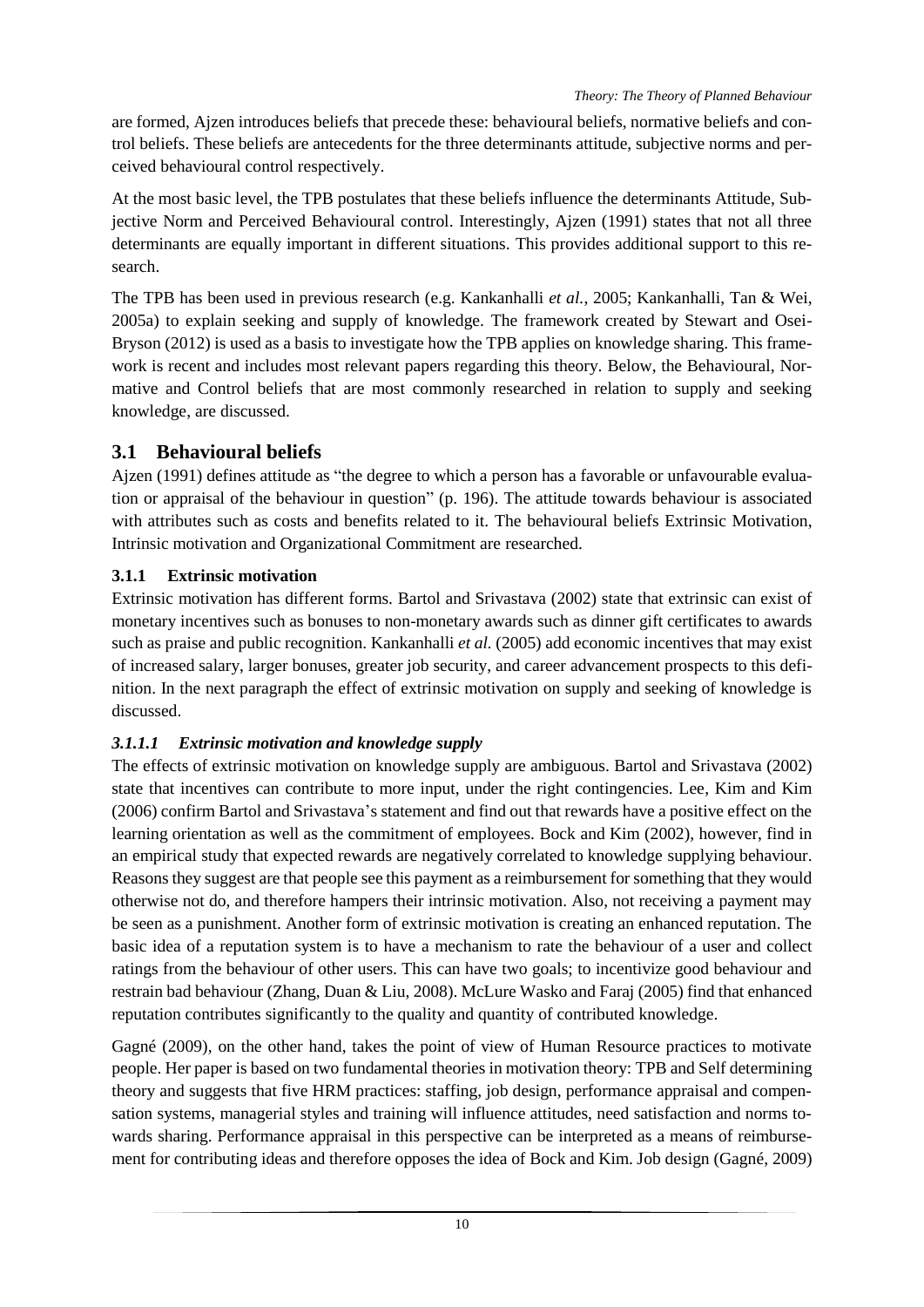is also an extrinsic motivator that is looked into in this research. Where job descriptions include the contribution of LL, the effectiveness of this is assessed.

In this research, motives to apply extrinsic motivators for knowledge supplying are examined and their effectiveness is studied.

#### *3.1.1.2 Extrinsic motivation and knowledge seeking*

Taylor and Todd (1995) find that the use of technology is positively influenced by the availability of incentives. Therefore, the use of knowledge repositories may be positively influenced by the availability of incentives. Kankanhalli *et al.* (2005) find a positive relationship between retrieving knowledge from electronic knowledge repositories and the availability of incentives, particularly under conditions of high task interdependence. This means that it works better to employ incentives in environments where the tasks depend very much on each other, so that a critical mass of people searching for knowledge builds up fast.

Desouza *et al.* (2006) take another look at the role of incentives. They state that the risk of using knowledge from others needs compensation. The perceived risk of using someone else's knowledge consists of the dimensions performance, financial, time, psychological, social, and privacy. Desouza *et al.* call for the introduction of incentives in knowledge sharing systems in order to make it more attractive to take these risks.

Kankanhalli *et al.* (2011) find that extrinsic rewards for reuse of knowledge work better if the perceived quality of the knowledge stored in the repository is high. This implies that merely providing extrinsic motivation may not be enough for an effective system of knowledge sharing; if the quality of the knowledge shared is not sufficient, the extrinsic motivation has less effect.

In the current research, there is researched which means are used to motivate people extrinsically to seek for LL. Monetary incentives and their effectiveness are searched for. Also, the existence and opinions on non-monetary incentives are researched. In line with the definition that Kankanhalli *et al.* (2005) use, also elements of job security and career advancement prospects are researched. When seeking LL is part of objectives, either on a personal or team level, this is also considered extrinsic motivation. This type of motivation does not come intrinsically, and will contribute to greater job security and career advancement prospects.

#### **3.1.2 Intrinsic motivation**

Intrinsic motivation is the doing of an activity for its inherent satisfaction. No separable consequence is connected. Fun or challenge might be grounds for people to move, rather than external pressures or rewards (Ryan & Deci, 2000). Below, different types of intrinsic motivation and their effect on knowledge supply and seeking are discussed.

#### *3.1.2.1 Intrinsic motivation and knowledge supply*

Supply of knowledge is intrinsically motivated by various reasons. McLure Wasko and Faraj (2000) find that community interest, generalized reciprocity and pro-social behaviour can motivate people to share their knowledge. Because people think contributing to the community is challenging, helps them to refine thinking and develops new insights, they contribute. Also, people find it fun, and they enjoy sharing their knowledge with others. They conclude that people who contribute to knowledge sharing, feel a moral obligation and that "it is the right thing to do". In line with this finding, Kankanhalli *et al.* (2005a) find that enjoyment in helping others is positively correlated with knowledge sharing. They find that altruism, which occurs when people take pleasure of helping others without anything in return, contributes to contributing knowledge to electronic repositories. Ye *et al.* (2006) draw a similar conclusion by stating that altruism contributes significantly to the supply of knowledge in virtual communities.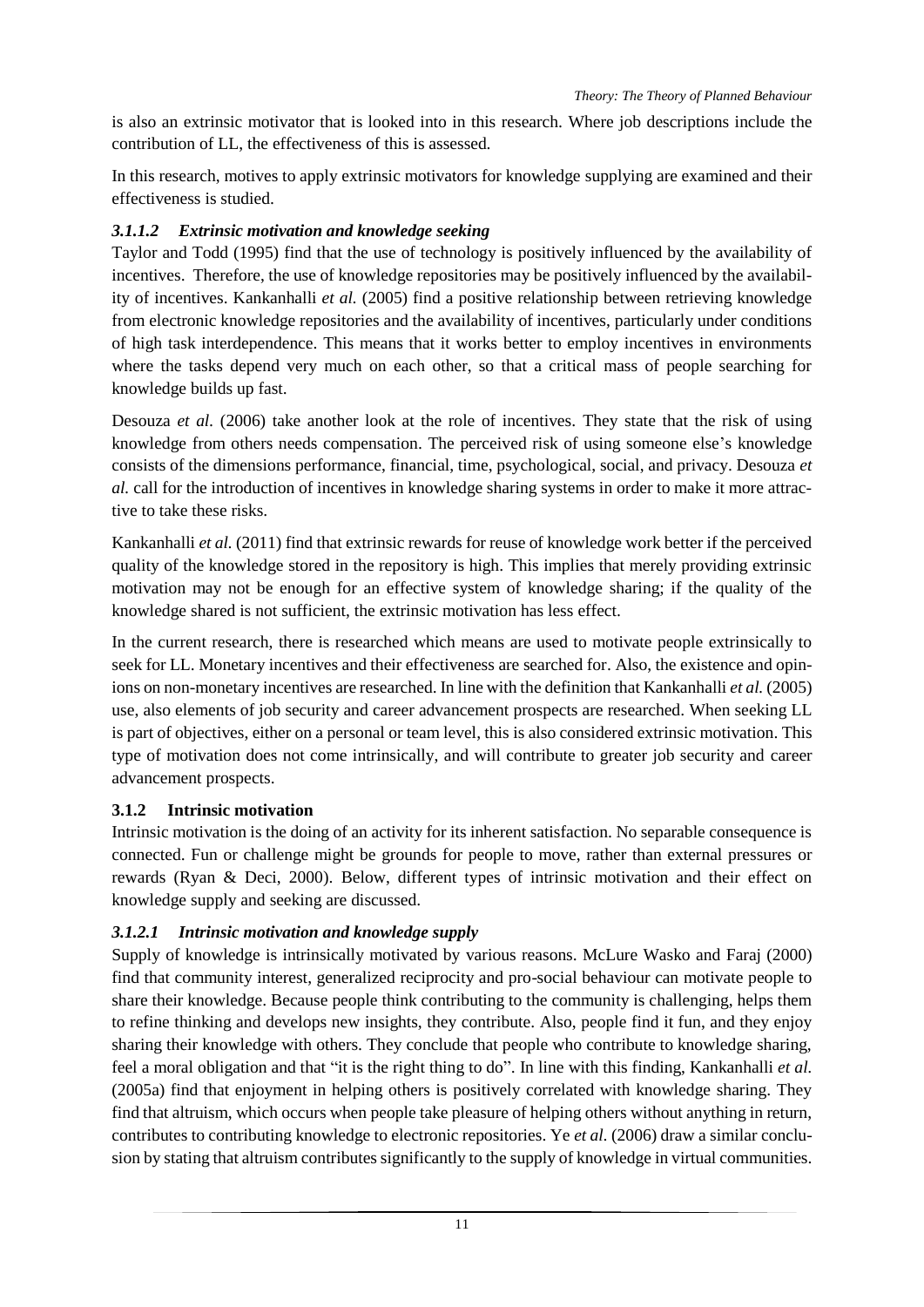Bock and Kim (2002) find less altruistic motives that motivate people to supply their knowledge. Their research concludes that people are driven by the expectation of more relationships with others. Another finding they do is that people are driven to supply their knowledge through the intention to make an impact on the results of the company. Bock and Kim additionally state that the impact of intrinsic motivators is much stronger and lasts longer than extrinsic motivators.

In the current research, there is investigated which intrinsic motivators for knowledge supply exist and what induces this motivation.

#### *3.1.2.2 Intrinsic motivation and knowledge seeking*

The role of intrinsic motivation in knowledge seeking is researched by He and Wei (2009), who identify "User satisfaction" as a significant positive contributing factor on seeking beliefs. They do not elaborate on what the elements are where this user satisfaction comes from, besides stating that when people are satisfied with the contents of the knowledge, this is a positive influence. Also, they find that when the expectations of a certain system are satisfied, this influences their beliefs positively.

Kankanhalli *et al.* (2005) find that the perceived output quality contributes positively to knowledge seeking. They define dimensions of output quality as the relevance, reliability, and timeliness of knowledge embedded in the output. So they state that, when the perceived quality of the retrieved knowledge is high, this will be a motivation to use it. In line with this argument is the finding that Kankanhalli *et al.* (2011) do. In their research, they confirm their hypothesis that performance benefits are an argument to reuse knowledge from others. They find that the reuse of knowledge contributes positively to employee performance. In turn, this performance can also be used as a motivation for people to reuse knowledge.

In the current research, the intrinsic motivation of people is assessed. There is looked into factors that drive people to seek for knowledge and how they impact the seeking for LL.

#### **3.1.3 Organizational commitment**

Commitment to the organization refers to the duty or obligation that employees have towards the organization (McLure Wasko & Faraj, 2005). Also, commitment represents a strong belief from the employees in the goals of the organization (Ye *et al.*, 2006). In the next section, the effects of organizational commitment on supply and seeking of knowledge are discussed.

#### *3.1.3.1 Organizational commitment and knowledge supply*

Between the level of commitment from employees to the organization and the level of knowledge supply, researchers have found relationships. Stewart and Osei-Bryson (2012), find a positive direct relationship between intention to contribute and organizational commitment. Ye *et al.* (2006) draw a similar conclusion by finding a positive relationship between organizational commitment and knowledge sharing intention. According to research by Lee *et al.* (2006), not only the quantity of knowledge sharing increases with employees' commitment, but also the knowledge quality increases. McLure Wasko and Faraj (2005) find a negative relationship between the helpfulness of a contribution and the level of organizational commitment. They state that "one potential explanation for this might be that after taking reputation and centrality into account, it is the individuals that are receiving knowledge, rather than contributing, is more committed to the network" (p. 52). Chow and Chan (2008) find that shared goals have a positive effect on both the attitude towards knowledge sharing, as well as the subjective norm regarding knowledge sharing.

In the present research, the commitment to the organization as well as the commitment to supplying knowledge is subject of research. There is investigated what drives this commitment and how this commitment is expressed.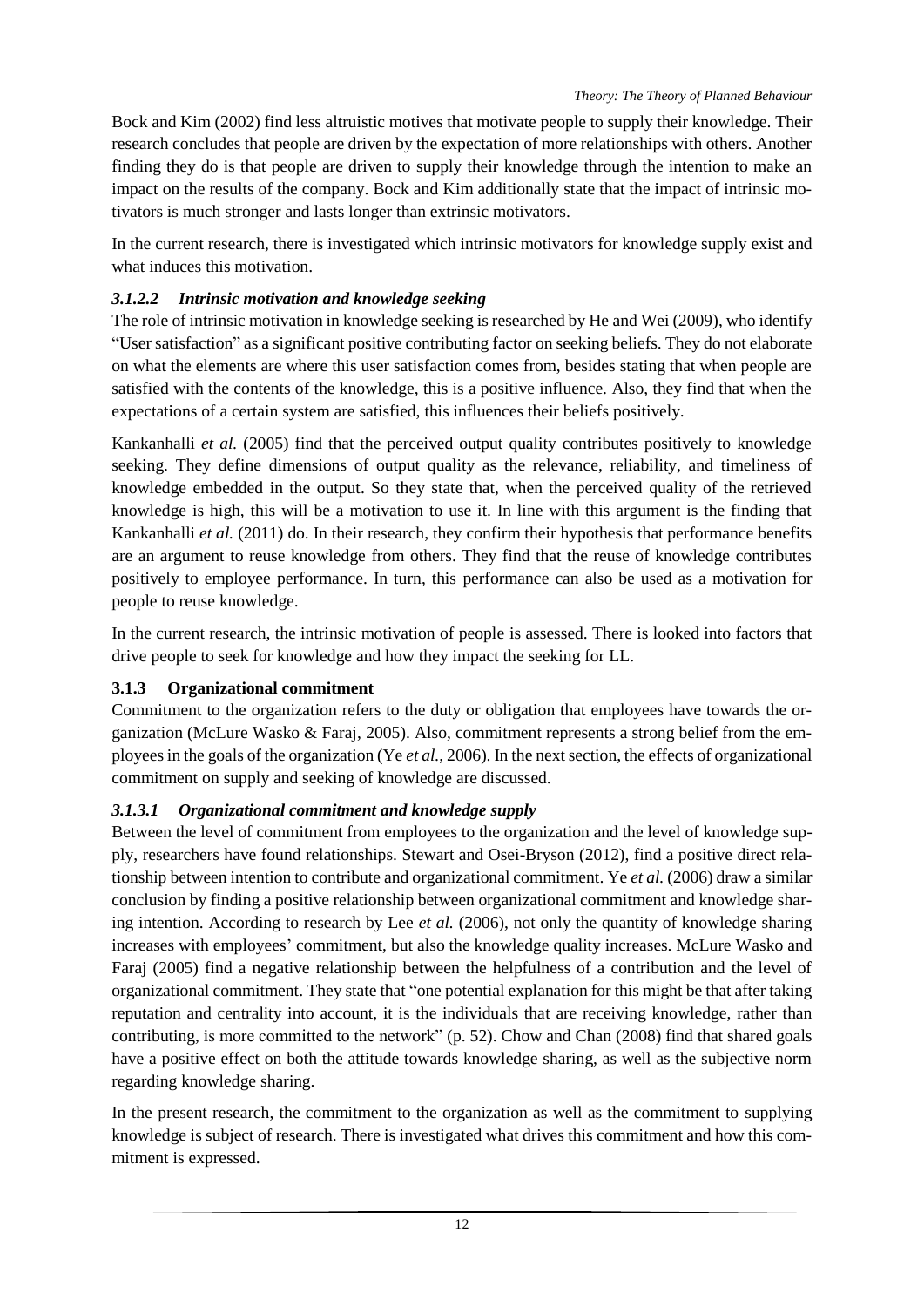#### *3.1.3.2 Organizational commitment and knowledge seeking*

Literature on the relation between organizational commitment and knowledge seeking was not found. A related construct, compatibility, is defined by Taylor and Todd (1995) as a factor contributing to Attitude. Compatibility is defined as "the degree to which the innovation fits with the potential adopter's existing values, previous experiences and current needs" (p. 152). In literature concerning knowledge seeking, the topic of compatibility is seldom tested. The only paper found is by Sharma and Bock (2005). They define Compatibility as "the degree to which seeking knowledge from an EKR is perceived as being consistent with existing values, needs and past experiences" (p. 8). They find no support for their hypothesis that compatibility contributes to the sharing of knowledge. To maintain symmetry in the researched factors, in the present research the relation between commitment and knowledge seeking is also be discussed.

## <span id="page-19-0"></span>**3.2 Normative beliefs**

Ajzen (1991) defines subjective norm as "the perceived social pressure to perform or not to perform the behaviour" (p. 188). This social pressure is formed by normative beliefs, mainly consisting of pressure from an individual's immediate manager, top management, and work colleagues. To cover all these areas, the beliefs Superior Influence, Peer influence and Organizational Climate are analyzed (Stewart & Osei-Bryson, 2012).

#### **3.2.1 Superior influence**

The influence of superiors consists of ways how superiors promote or discourage behaviour by their own behaviour. This is determined by what they say and the way they behave. The influence of superiors on supply and seeking of knowledge is discussed below.

#### *3.2.1.1 Superior influence and knowledge supply*

Lee *et al.* (2006) discuss in their paper the role of top management support in knowledge supply. It can exist of what managers say and how they behave. This, in turn influences attitudes about risk taking and how much freedom management allows. This will lead to pay raises, promotions, and other rewards. In their experiment, they find support for the relationship between the level of top management and the commitment of employees.

Bock, Kankanhalli and Sharma (2006) also stress the importance of encouragement of management to engage in knowledge supply. They state that besides support by management, also support by peers or direct supervisors is important. Appropriate feedback will have a positive effect on knowledge supply.

Many researchers have found that dimensions of the climate in the company impact the degree of knowledge supply. For example, the degree of centralization and formalization is negatively related to social interaction (Chen & Huang, 2007). Also, under conditions of top management support, the effects of organizational climate and extrinsic motivation on the intention to contribute knowledge increases (Stewart & Osei-Bryson, 2012). The effect of management on the atmosphere and regarding the contribution LL is examined in this research.

#### *3.2.1.2 Superior influence and knowledge seeking*

Taylor and Todd (1995) find support for the influence of superiors to have influence of knowledge seeking behaviour. Kankanhalli *et al.* (2005) find that subjective norms, consisting of both the influence of peers and the influence of management impact the tendency to seek knowledge positively. In this paper, however, there is not distinguished between the impact of peers and the impact of superior on the subjective norms. In the current research this division is be made. Kankanhalli *et al.* (2005) define norms as the degree of consensus in a social system. This paper does not find support for the hypothesis that norms have an impact on knowledge seeking behaviour. It might be, they suggest, that as users get acquainted with new technology the norms are overridden. Sharma and Bock (2005) emphasize the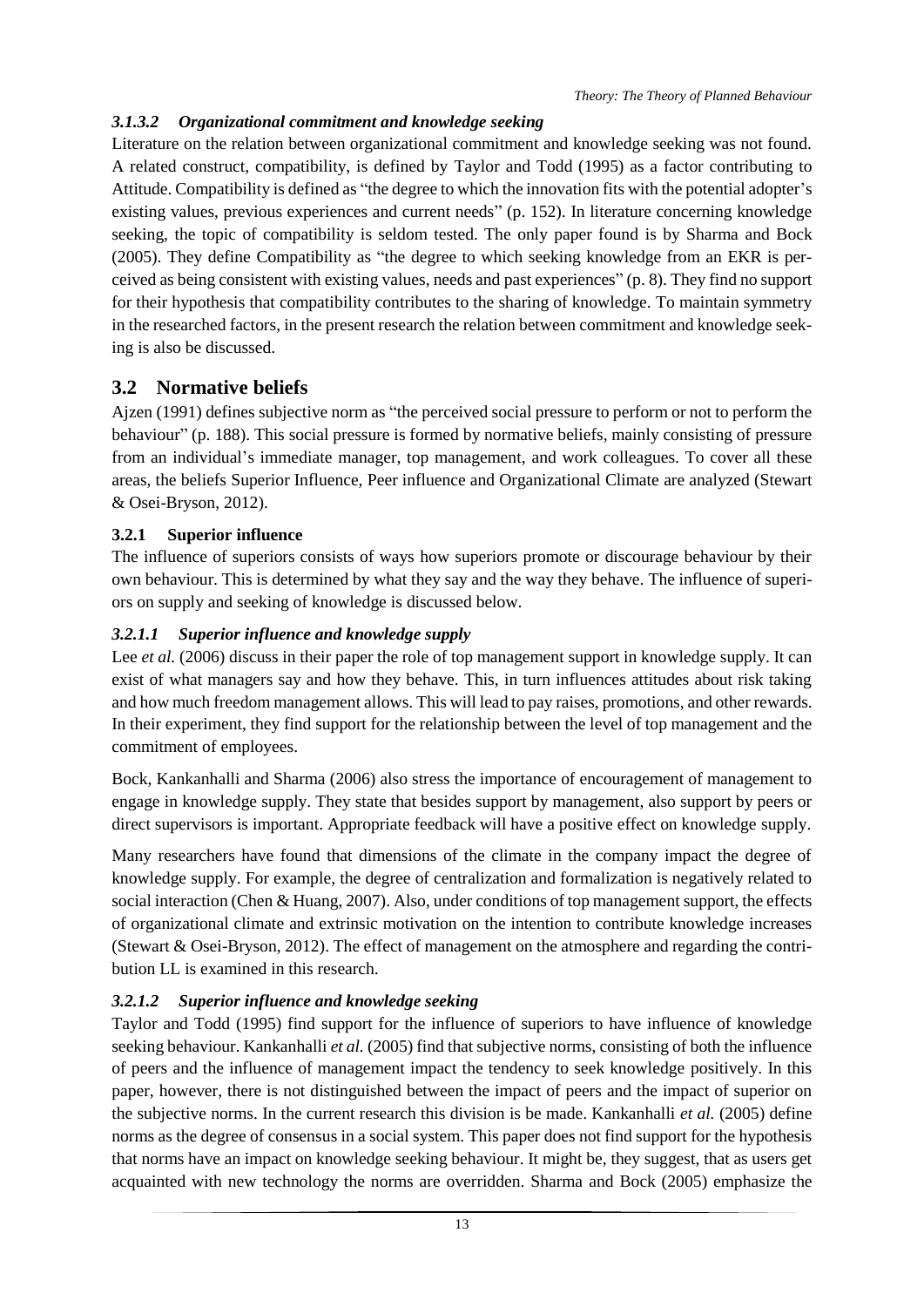importance of cultivating a positive culture regarding knowledge re-use. Superiors play an important role in this by encouraging and supporting their subordinates to seek for knowledge. Bock *et al.* (2006) researched norms and find that having collaborative norms impact seeking for knowledge positively.

In the present research, the influence of management on the degree of social consensus is researched. The extent and the means that management exerts in order to spread this message are considered. This can be done by several means, such as the verbal encouragement of employees or other means of informal acknowledgement of their seeking efforts.

## **3.2.2 Peer influence**

With peer influence the effect that co-workers have on behaviour is meant. The role of social networks and ways how peers impact each other are stressed.

## *3.2.2.1 Peer influence and knowledge supply*

McLure Wasko and Faraj (2005) argue that individuals who are central to a network tend to supply more knowledge, and the quality of their contributions is higher. This indicates that the development of a critical mass is important for sustaining a network. Theory of social capital predicts that the more direct ties, and the denser the network, will have a positive effect on collective action. Besides this social capital, Stewart and Osei-Bryson (2012) identify social inclusion as an important factor that can increase knowledge supplying behaviour. Social inclusion is the extent to which people feel socially connected to the network. Not the relationships themselves are object of interest but rather the perception of these relationships. If the social inclusion is high, Stewart and Osei-Bryson find out that people's attitudes to sharing become more positive.

Reciprocity is also a topic that is often researched. A norm of reciprocity is characterized by a sense of mutual in-debtness. When this exists, individuals want to reciprocate the benefits they have had from knowledge to the person the knowledge comes from (Mclure Wasko & Faraj, 2005). McLure Wasko and Faraj (2005) find that individuals guided by a norm of reciprocity tend to contribute less to electronic networks of practice. Bock *et al.* (2006), find that the greater the anticipated reciprocal relationships are, the more favourable the attitude towards knowledge sharing is. Under conditions of weak pro-sharing norms, Kankanhalli *et al.* (2005) find out, reciprocity is positively related to the use of electronic knowledge repositories by knowledge contributors.

The current research will research the aforementioned drivers on peer influence. There is assessed how peers influence the contribution of knowledge.

# *3.2.2.2 Peer influence and knowledge seeking*

Taylor and Todd (1995) describe that it is less likely that people use certain systems when their peers are opposed against that system. Thus, when there is agreement among peers about whether or not a system should be used, this can enhance the use of that system.

Bock *et al.* (2006) describe in their paper that collaborative norms can contribute positively to sharing knowledge. Collaborative norms are in his paper described as a degree of consensus in a social system. If these norms are relatively weak, the obligation of contributing knowledge in the future will negatively contribute to the use of knowledge, according to the paper by Bock *et al*. Sharma and Bock (2005) find out that pro-sharing norms can enhance the knowledge seeking intention. In the current research the influence of peers among each other on these norms is investigated. There is investigated if these norms exist and what the effect of these norms is. Sharma and Bock (2005) also find that trust between peers contributes positively to knowledge seeking behaviour. They define trust as "a psychological state comprising the intention to accept vulnerability based upon positive expectations of the intentions and behaviour of another" (p.7). Sharma and Bock find that only if employees can trust on the fact that any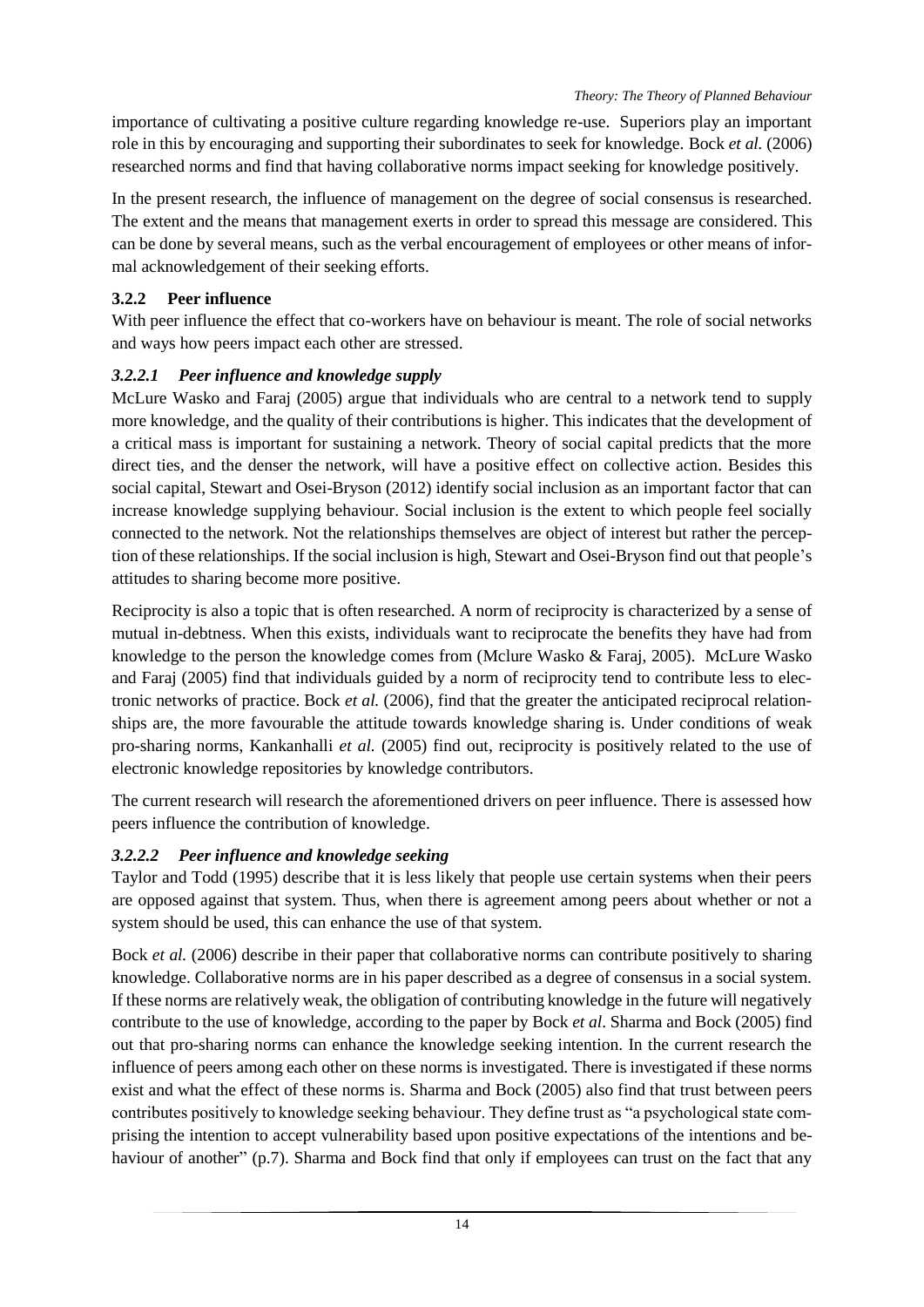contribution to a repository is carefully pruned for accuracy and integrity, they will use it as a source of knowledge.

The current research elaborates on these topics, researching how norms and trust are prevalent in the departments, and how these factors impact knowledge seeking behaviour.

#### **3.2.3 Organizational climate**

With the organizational climate factors as fairness, trust and innovativeness of the organization are meant (Stewart & Osei-Bryson, 2012). The organizational climate is an outcome of the existence of these factors.

#### *3.2.3.1 Organizational climate and knowledge supply*

Several researchers find support for a positive contribution organizational climate on knowledge supplying. Stewart and Osei-Bryson (2012) mention the following concepts under Organizational climate: Fairness, Trust, Innovativeness, and a Pro-sharing norm. Kankanhall *et al.* (2005a) take similar constructs in their research and call these contextual factors: trust, norm, identification and reciprocity. They find that if there are low levels of trust, the effort one has to do is negatively related to the contribution of knowledge. Also, they find that, if pro-sharing norms are weak, reciprocity is positively related to the usage of the repository. Or, in other words, if there is little consensus on sharing behaviour, people expect something in return.

Chen and Huang (2007) show that organizational climate can promote a higher degree of knowledge sharing. Primarily, this happens through the mediating effects of social interaction. He points out that increasing trust, communication, and coordination behaviours among employees are key elements of an organizational climate that increase knowledge sharing. Chow and Chan (2008) show that social network and shared goals significantly contribute to contribute knowledge. As opposed to Kankanhalli *et al.* (2005a), Chow and Chan do not find a relationship between trust and the attitude towards supplying knowledge.

#### *3.2.3.2 Organizational climate and knowledge seeking*

There were no papers found in which the effect of organizational climate on knowledge seeking was stressed. In order to keep the symmetrical structure of factors researched in this thesis, here the effects of Fairness, Trust, Innovativeness, and a Pro-sharing norm are investigated (Kankanhalli *et al.*, 2005a).

#### <span id="page-21-0"></span>**3.3 Control beliefs**

Ajzen (1991) describes "perceived behavioural control" as "perceived ease or difficulty of performing the behaviour" (p. 188) and it is assumed to reflect past experience as well as anticipated impediments and obstacles. The actual behaviour of people is strongly related with their belief in the ability to do it (Stewart & Osei-Bryson, 2012). The following beliefs, determining the perceived behavioural control, are therefore analyzed: Perceived ease of use, Perceived usefulness, Knowledge self efficacy and Resource facilitating conditions.

#### **3.3.1 Perceived ease of use**

The system in which the knowledge is shared is also often mentioned as a factor that influences how often people either contribute or seek knowledge. Davis (1989) defines perceived ease of use as: "the degree to which a person believes that using a particular system would be free of effort" (p. 985).

#### *3.3.1.1 Perceived ease of use and knowledge supply*

Stewart and Osei-Bryson (2012) find a significant positive relationship between perceived ease of use and knowledge supply intention as well as knowledge supply behaviour. Kankanhalli *et al.* (2005) do a similar finding and conclude that codification efforts are negatively correlated to the use of knowledge repositories for supplying knowledge.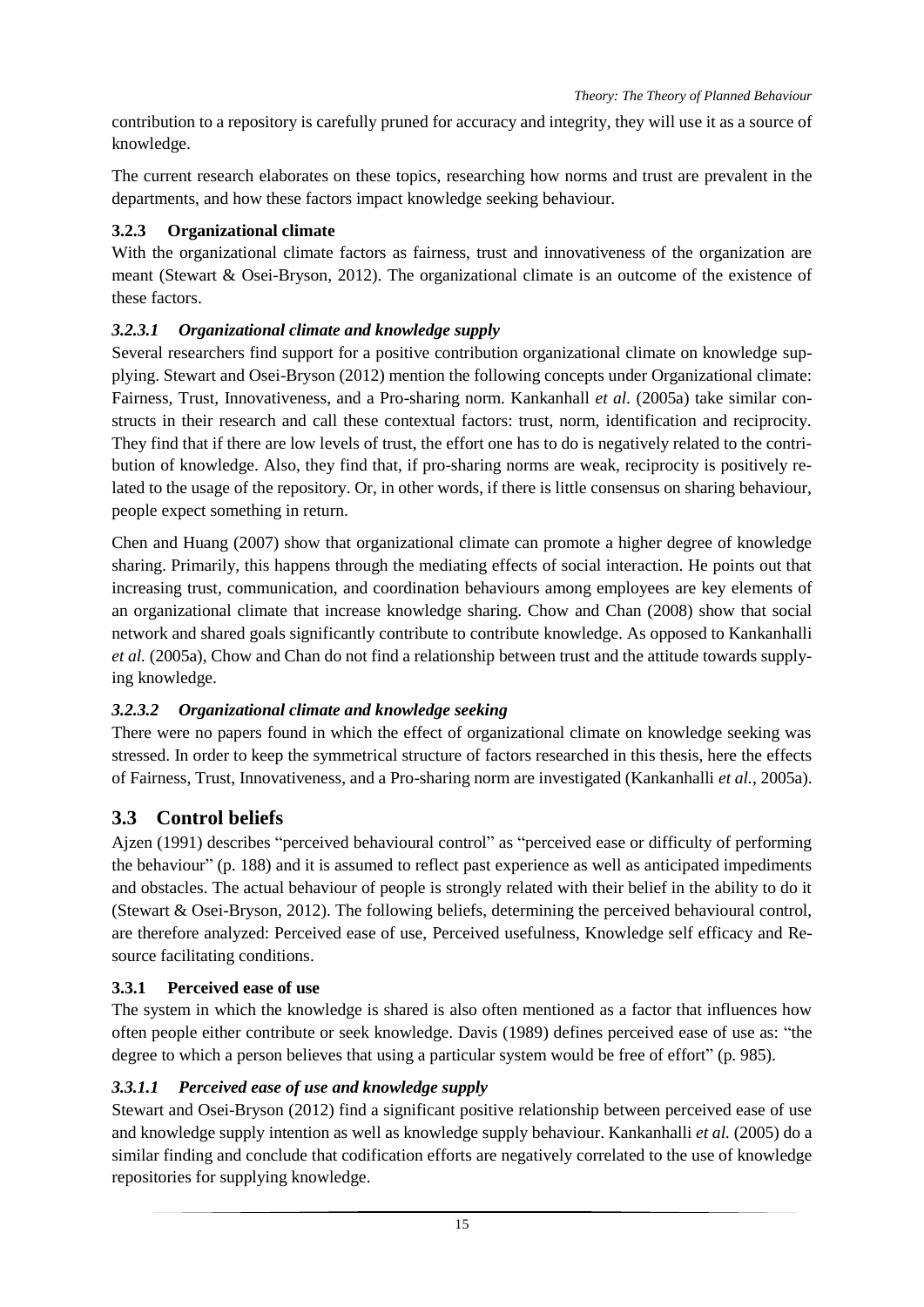In the study done by Lee *et al.* (2006), several conclusions about IT systems (which can be used to supply knowledge) are drawn. He concludes that the level of IT service quality has a positive effect on trust, employees commitment and, most important, on their learning orientation.

In the current research is assessed if ease or use is a driver or barrier for the transfer of LL. Also, drivers for the ease of use are identified.

#### *3.3.1.2 Perceived ease of use and knowledge seeking*

Desouza *et al.* (2006) find that the perceived complexity of knowledge has a negative impact on the reuse of knowledge. Desouza *et al.* describe that the more difficult to understand or use a system, the less likely people are to use it. They recommend a number of ways to increase the ease of use. The knowledge in systems should be short and concise. A standardized format to save and retrieve knowledge also contributes to a higher ease of use. The ease of use is also increased if documents start with a short statement of objective.

Sharma and Bock (2005) also find that the effort to use a system is negatively correlated with the use of a system. They use the same definition as David (1989) in their research and find that ease of use (together with perceived usefulness) is the most important factor governing knowledge seeking. Although they do not elaborate on factors influencing this ease of use, they emphasize that this is a very important factor for the use of knowledge. He and Wei (2009) find a similar relationship for knowledge management systems and state that the amount of effort that is needed to get information of a system is negatively correlated with the use of the system. He and Wei use a multifaceted construct to define effort, consisting of lack of appropriate tools, difficulty of searching and finding, insufficiency of personalization, and time and effort constraints.

In this research, the ease of use of the different LL systems will be examined. The effort it takes to seek for a LL, as well as the ease of applicability is researched.

#### **3.3.2 Perceived usefulness**

The definition used for the perceived usefulness is "the extent to which a person believes that using a particular system would enhance his or her job performance" (Davis, p. 985). In this research, the perceived usefulness of supplying and seeking LL is researched. Also, what drives this perception is researched. Below, previous research to these themes is discussed.

#### *3.3.2.1 Perceived usefulness and knowledge supply*

Sharratt and Usoro (2003) hypothesize that the perceived usefulness is positively related to knowledge supply in online communities of practice. King and Marks (2008) test this hypothesis and show that the usefulness has an impact on the frequency of supplying to a knowledge repository system. If people perceive the knowledge sharing system as useful, they are likely to contribute more frequently.

In the current research, there is investigated which systems are regarded as useful and what the factors are that impact this usefulness. Besides the two papers mentioned above, no previous research devoted to this topic is found.

#### *3.3.2.2 Perceived usefulness and knowledge seeking*

Bock *et al.* (2006) show that perceived usefulness of an electronic knowledge repository is positively related to the use, when the collaborative norms are weak. An important contribution they make is that people will not use other people's knowledge until the usefulness reaches certain inertia. An explanation of this might be, according to Bock *et al.*, the Not Invented Here syndrome. If collaboration norms are weak, people will not like to use each other's ideas. This Not Invented Here syndrome poses the question of whether seekers should reuse existing knowledge for organizational productivity benefits or use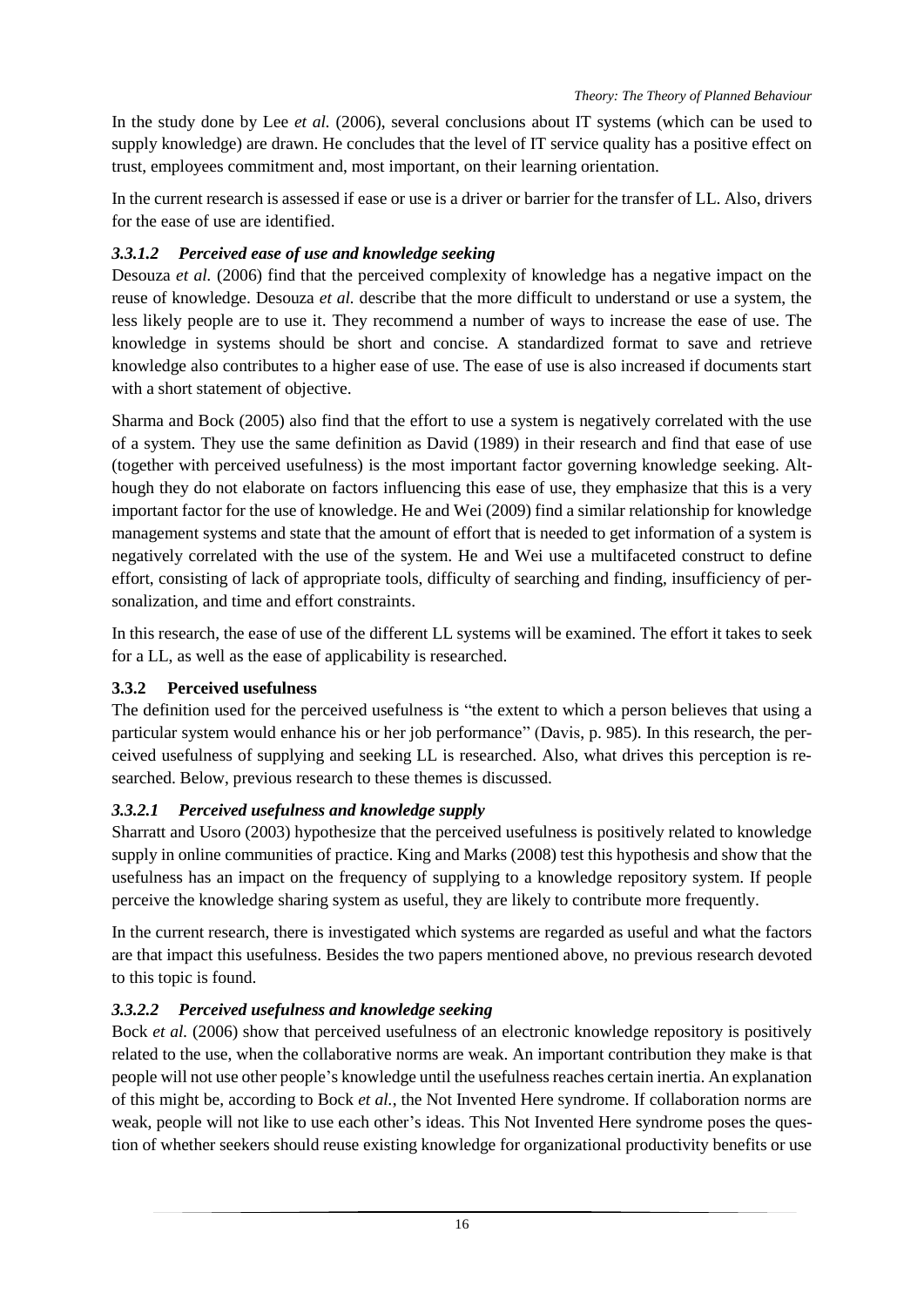their own solutions for possible credit to themselves. A higher perception of the usefulness of the ideas of other's is more important in this situation.

With regards to the perceived usefulness of knowledge (as opposed to knowledge systems), Sharma and Bock (2005) show a direct relationship between perceived usefulness and the use of knowledge. Sharma and Bock define the perceived usefulness as the most important factor (together with ease of use) governing the use of knowledge. He and Wei (2009) also find perceived usefulness to be contributing to the intention to use knowledge. Their definition of usefulness also focuses on having benefits in the job. In the current research, there is investigated if people find the use of LL useful and which factors impact this perceived usefulness.

## **3.3.3 Knowledge self efficacy**

Self efficacy is the belief in one's capabilities to organize and execute the courses of action required to produce given goals (Bandura, 1978). Knowledge self-efficacy in the context of knowledge supply is the extent to which individuals value their own contributions to a knowledge sharing system (Stewart & Osei-Bryson, 2012; Kankanhalli *et al.*, 2005). Bock *et al.* (2006) define self efficacy in the context of knowledge seeking as the belief of an individual that he is able to search from a knowledge repository.

## *3.3.3.1 Self efficacy and knowledge supply*

Kankanhalli *et al.* (2005) show that if people value their own contributions higher, they are more willing to contribute their knowledge to an electronic knowledge repository. Stewart and Osei-Bryson (2012), however find that knowledge self-efficacy does not contribute to the intention to contribute. They find, however, a positive relationship between the actual supplying behaviour and knowledge self-efficacy. Ye *et al.* (2006) find that knowledge self-efficacy does contribute positively to the intention to supply knowledge, which is the opposite conclusion of Stewart and Osei-Bryson.

Kankanhalli *et al.* (2005a) propose a number of ways to increase the knowledge self-efficacy. For example, if the most valuable contributors are highlighted in some way, they will feel more valued and this will increase their knowledge self-efficacy.

In the current research, there is investigated how people judge the self-efficacy of their LL and there is searched for ways to increase this self efficacy. Preliminary talks revealed that people value their contributions better when they are supported in some way to convey their knowledge. Therefore, this factor is also researched here.

#### *3.3.3.2 Self efficacy and knowledge seeking*

Bock *et al.* (2006) show a positive relationship between this self-efficacy and the use of knowledge repository systems. Thus, if people have the feeling they are capable of retrieving knowledge from a repository, they are more likely to exert this behaviour. Sharma and Bock (2005) conclude that there is an indirect relationship between knowledge seeking and self efficacy. In their paper, they find Perceived Behavioural control as a mediator.

For the sake of this research, self efficacy is defined in a slightly different way. Because the object of research is LL, there is not only chosen to assess whether or not people can find the LL, either in a digital repository or from their colleagues. Rather, since LL are intended to be applied to a future situation, there is chosen to assess whether people could find back LL, but also whether the LL were ready to apply without any help of a third party. This comes close to the construct of 'Ease of use'. The difference is here that there is investigated whether or not a third person or entity is needed in order to seek for and apply the LL. If this is the case, reasons are sought for why this third party is needed and his role is discussed.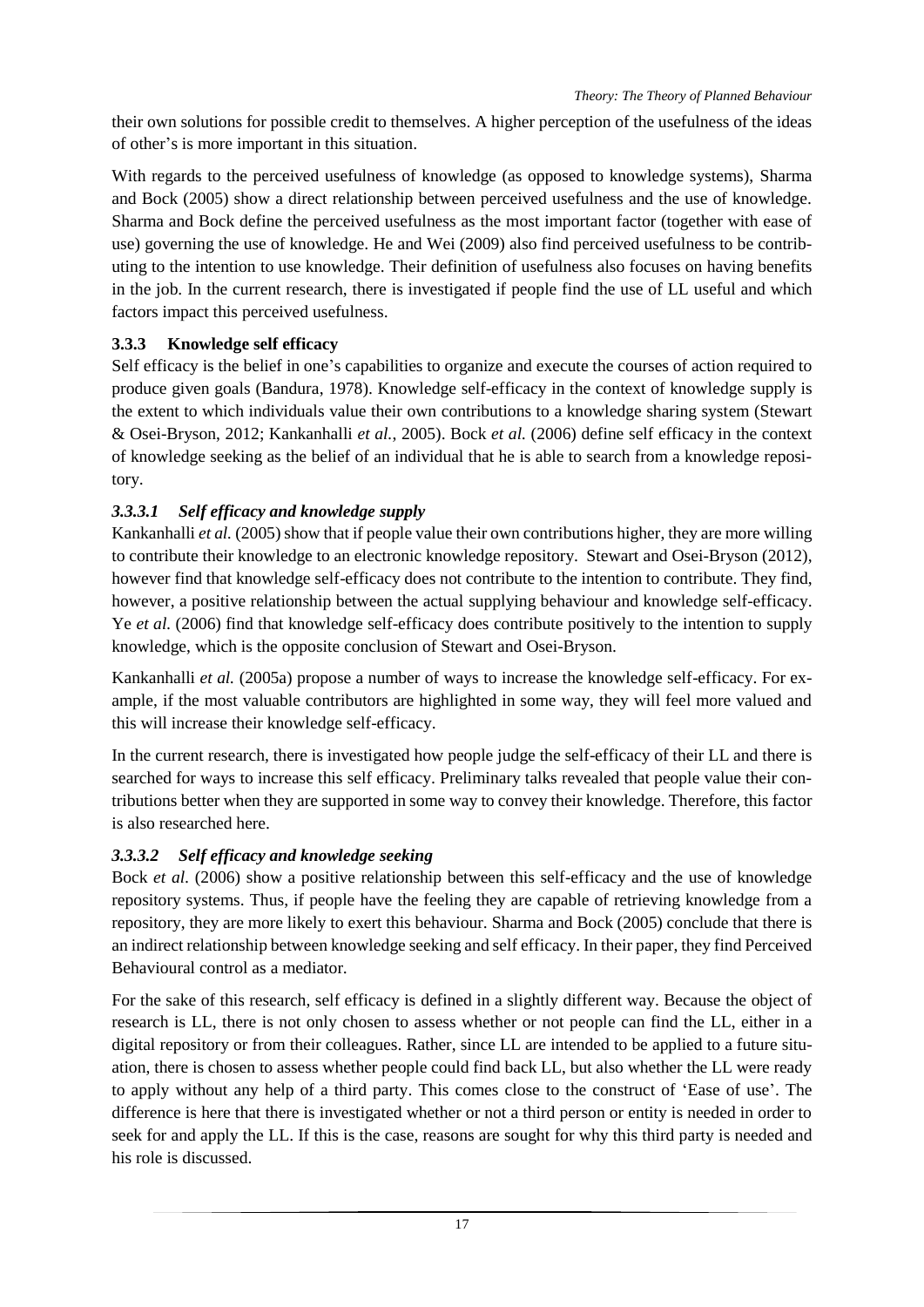#### **3.3.4 Resource facilitating conditions**

Taylor and Todd (1995) define in their theory two dimensions of resource facilitating conditions: time and money. The idea is that time and money are two boundary conditions that should be available in order to practice certain behaviour.

#### *3.3.4.1 Resource facilitating conditions and knowledge supply*

Several authors have contributed to literature concerning the barriers of sharing knowledge. Kankanhalli *et al.* (2005a) define two types of costs related to sharing knowledge:

- Loss of knowledge power or loss of control over unique knowledge assets.
- Codification efforts, that is, writing it up for others. Codification is costly, especially when others do not give you credit for it or when pro-sharing norms and identification with the groups and others are low.

Cabrera and Cabrera (2002) draw similar conclusions by stating that knowledge supply can contribute significantly to the performance of the company. Nonetheless, on a personal level, sharing knowledge bears significant costs. These costs can be so high, that they might even offset the benefits an individual would have from it. Wijnhoven, Schuur and Timmer (2010) take a game theoretical approach and argue that in a situation where an inventor owns knowledge, and the firm owns assets and knowledge, these two need each other in order to make the inventor's knowledge valuable. Though, when no incentives are in place, knowledge sharing will happen rather slowly, and the inventor as well as the company will not be as profitable as they could be, after an intensive bargaining process. Wijnhoven *et al.* therefore suggest that, in order to avoid greed, the company should provide incentives. Ba, Stallaert and Whinston elaborate on this topic and conclude their paper with the question which incentive system would have which effect on behaviour.

A similar way of solving this is, instead of incentivizing this behaviour, providing time and budget to share knowledge. In the current research, there is focused on the effect of budgets for LL. There is investigated if, and how budgets are made available. The effect of the availability of budgets is also investigated.

#### *3.3.4.2 Resource facilitating conditions and knowledge seeking*

Bock *et al.* (2006) finds that resource facilitating conditions indeed contribute positively to EKR usage for knowledge seeking. The conditions that he uses are resources such as training, management support, time and system availability. Sharma and Bock (2005) find a positive relationship of the availability of training, management support, slack time and low time pressure on perceived behavioural control, which in turn has a positive effect on knowledge seeking behaviour. There can be concluded that resources such as time and budget are important indeed, but the availability of training and management support can also enhance the reuse of knowledge.

In the current research, there is looked at the availability of time and budget for seeking LL. The availability itself is assessed, as well as the reasons why budget is dedicated or not.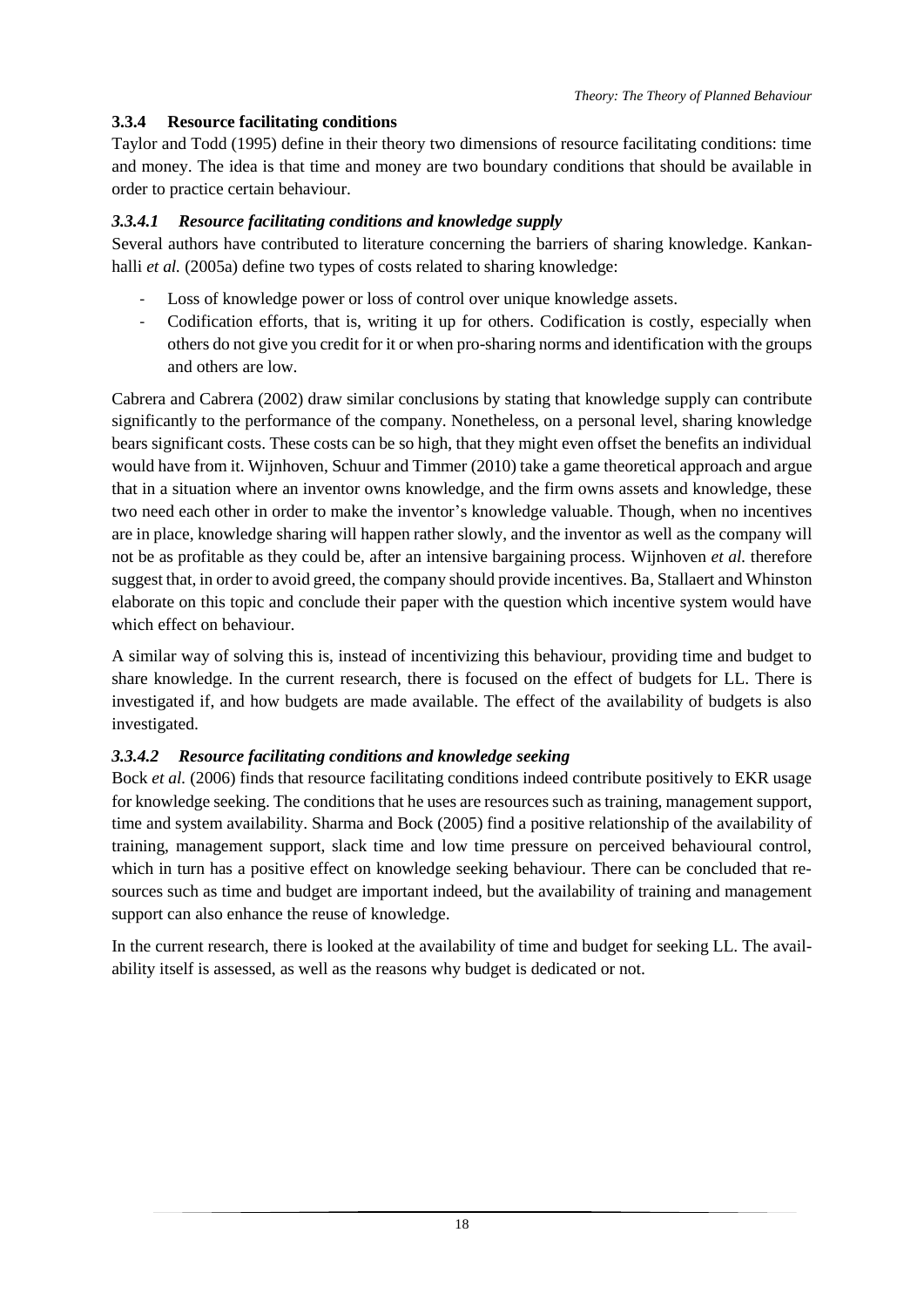## <span id="page-25-0"></span>**4 Research methodology**

#### <span id="page-25-1"></span>**4.1 Selection of an appropriate research method**

This section elaborates how the beliefs as mentioned in the previous chapter are researched. Many researchers have taken a quantitative approach on this topic to find out which factors impact either knowledge sharing or knowledge seeking behaviour (e.g. Kankanhalli *et al.*, 2005; Kankanhalli *et al.,*  2005a; Bock *et al.*, 2006; Stewart & Osei-Bryson, 2012; Sharma & Bock, 2005). In the current thesis, however, the research question is not which factors impact this behaviour. Rather, the question 'why' and 'how' these factors impact behaviour is stressed. Yin (2009) argues that, to answer this type of questions, a case study approach is appropriate. Furthermore, Yin states that a case study approach is appropriate when examining contemporary events, but when the relevant behaviours cannot be manipulated. In this research, the phenomena knowledge supply and seeking are subject, and the research is done is a real-life context, i.e. BT. Boundaries between the phenomenon and context are not clearly evident. Rather, interactions between the organizational context and the phenomena, knowledge supplying and seeking, are the subject of research. The fact that phenomenon and context are not easily separated provides another argument to use a case study, according to Yin (2009).

Yin (2009) defines three categories of case studies: Exploratory, descriptive and explanatory. Exploratory case studies are conducted when a researcher examines a new interest or when the subject of study is relatively new. In the current case, this does not apply, because the study is based on existing theory is used is known and the phenomena studied are described in previous studies. Descriptive case studies describe the phenomena studies in the case. However, these studies are seldom limited to a descriptive purpose. Implications and explanations are usually added to the description. This is what defines the third category: explanatory case studies. The observations that are done are explained and typically, factors and variables that lead to events or behaviour are explained. This research has two aims: identifying factors that influence knowledge sharing and seeking behaviour, and explain what drives these factors. Therefore, the type of case study chosen is an explanatory case study. According to Yin (2009), a case study approach can involve various types of data. In the next chapter the collection of data is discussed.

#### <span id="page-25-2"></span>**4.2 Data collection**

#### **4.2.1 Methods**

According to King (2004) the goals of a qualitative research interview is to obtain the view of the interviewee and to understand how he has come to this perspective. In this research, the reasons to participate or not in the use and contribution of LL are sought. By interviewing managers and experts, their perspective on this topic is obtained. The use of qualitative interviews is here appropriate. By comparing perspectives, there will be concluded which factors play a role and how these factors play a role.

Data is collected through semi-structured interviews. Interviews are held with people from different divisions, in different functions and disciplines. This lead to a broad insight in how LL are used in different departments and how successful they are.

In the interviews, two types of questions are asked. Questions were asked regarding the existence of LL in the organization and how this is organized and how successful this is. These questions obtained insights in the perceived success of the process. The interviewee is asked to share his or her beliefs with regards to the usage of such a system and if the system is used to the optimal extent. If not, the interviewee will be asked how the discussed factor contributes to the usage or non-usage of LL. This second question, to the underlying reasons, is key in this research.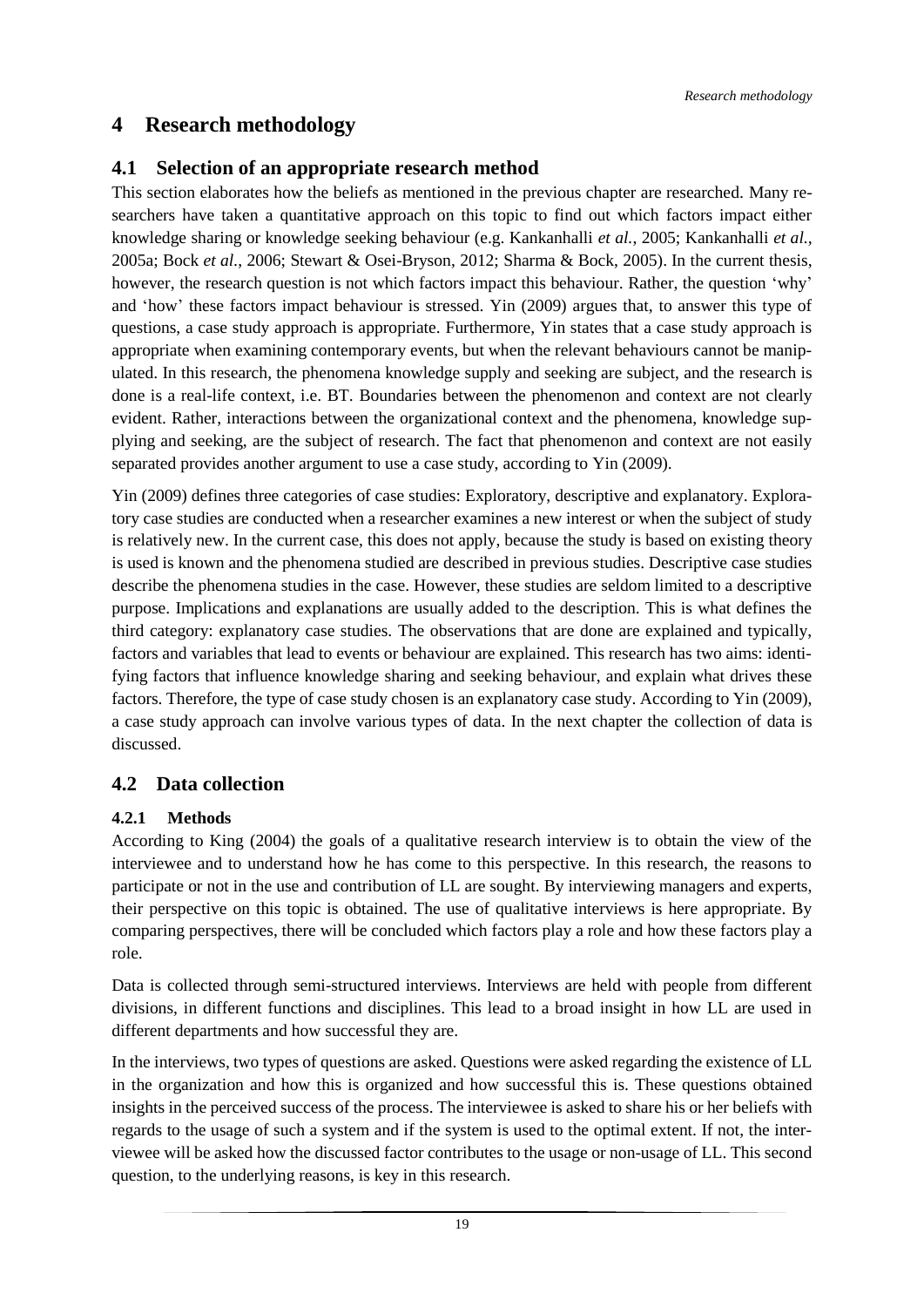The second set of questions concerned questions regarding the different factors. Each factor and subfactor and its impact on the success of a LL system will be discussed. There is asked how this factor is executed.

Example: for the factor external rewards on knowledge sharing – *Which external rewards are awarded for sharing a LL?*

If the answer is positive, the next question will be:

*How do external rewards impact the rate of knowledge sharing? Could you illustrate that with an example?*

The interviews are conducted, where possible, face to face. When this was not possible (for example when the interviewee is based at another site), interviews are held over the phone. Face-to-face interviews were the preferred option. The interviews were recorded, when allowed by the interviewee. A total of 35 interviews were conducted. Of these interviews, 2 were conducted face to face and 33 were held telephonically. In all 35 cases the interviewee gave permission to record the interviews. The interview protocol can be found in Appendix A.

Whilst triangulation of case study findings with other data is advisable (Jick, 1979), such data was not available from BT.

#### **4.2.2 Selection of interviewees**

Interviewees are employees of BT. They are either managers of departments where LL are used or experts, managing a particular LL process. There is chosen for these people for two reasons. First, these people have a good overview of the LL process itself and able to give clear descriptions about the organization of their process. Second, they are expected to have a good idea about what motivates their subordinates when contributing or using LL. The research aims on a broad understanding of the usage of LL. Therefore, people from a wide range of disciplines are chosen. Third criterion in deciding whom to interview was the availability of people.

BT is divided in six divisions. Within these divisions, six different functions are identified. In order to get a varied view of the use of LL, a matrix is established and managers from the different functions in the different divisions were identified for interviews. People from the following Divisions are invited for interviews:

- BT North America (BTNA)
- Systems (SYS)
- Locomotives, Light Rail Vehicles  $\&$  Equipment (which is divided in subdivisions):
	- o Bogies (LLE BOG)
	- o Propulsion and control (LLE PPC)
	- o Light Rail Vehicles (LLE LRV)
	- o Locomotives (LLE LOC)
- Rail Control Solutions (RCS)
- Rolling Stock Atlantic & Services (RSAS)
- Rolling Stock Central & Northern Europe and Asia (REA)

People from the divisions are employed in the following disciplines:

- Project Management (PM) / Project Management Office (PMO)
- **Engineering**
- Product Introduction (PI)
- **Ouality**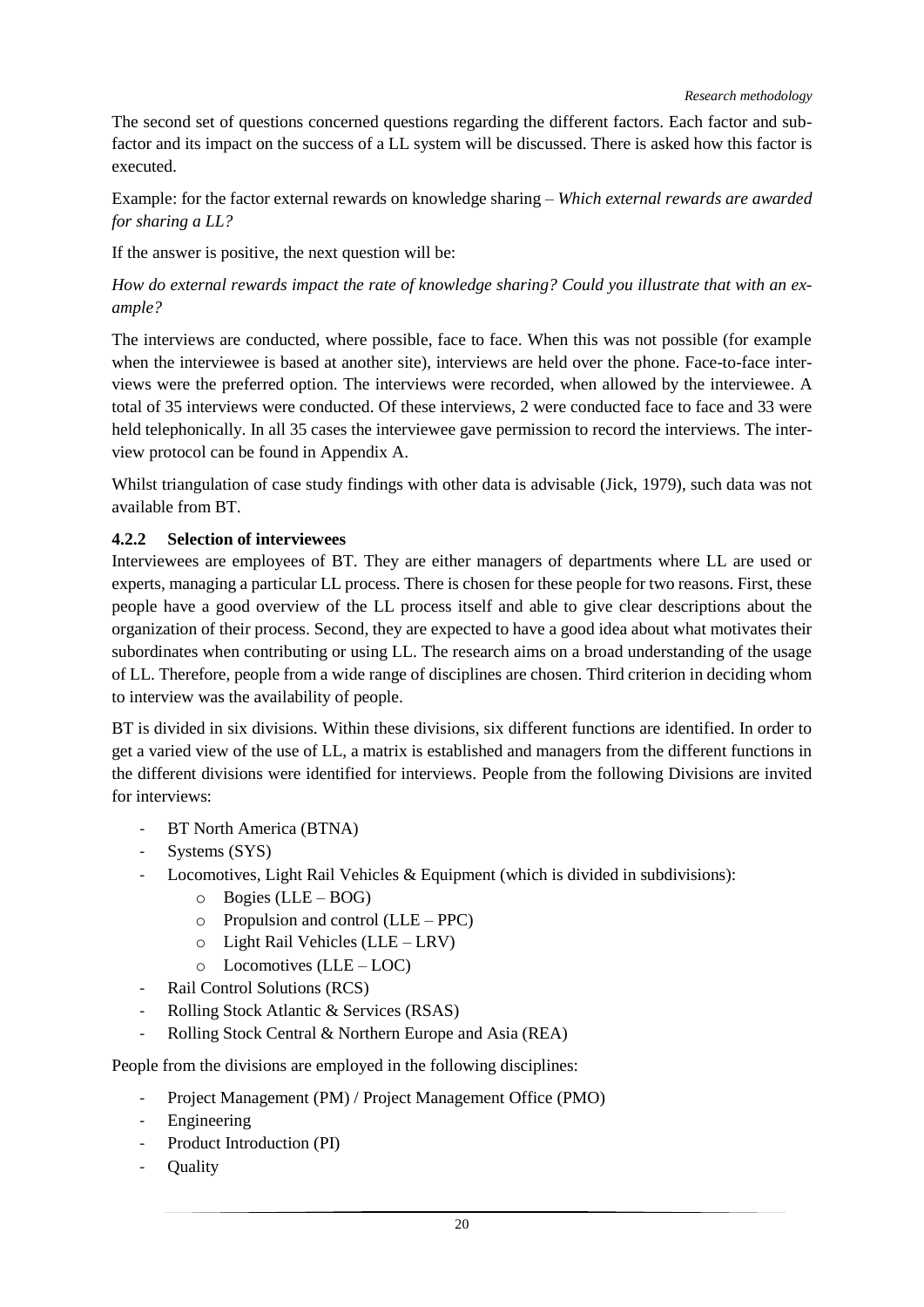- **Procurement**
- Reliability, Availability, Maintainability, Life Cycle Cost (RAM / LCC)
- BID

[Table 1](#page-27-0) indicates which departments were inquired. The number in the box indicates the number of interviewees from this department.

|             | PM / PMO       | Engineering  | Product Introduction | Quality        | Procurement  | RAM/LCC      | <b>BID</b>  |
|-------------|----------------|--------------|----------------------|----------------|--------------|--------------|-------------|
| <b>BTNA</b> | $\overline{2}$ |              |                      | $\mathbf{1}$   | $\mathbf{1}$ |              |             |
| <b>SYS</b>  | $\mathbf{1}$   | $\mathbf{1}$ |                      | $\overline{c}$ |              |              |             |
| LLE / BOG   | $\mathbf{1}$   |              |                      |                |              |              |             |
| LLE / PPC   | $\mathbf{1}$   | $\mathbf{1}$ | $\mathbf{1}$         | $\mathbf{1}$   | $\mathbf{1}$ | $\mathbf{1}$ |             |
| LLE/LRV     | 5              |              | $\mathbf{1}$         |                |              | $\mathbf{1}$ |             |
| LLE/LOC     | $\mathbf{1}$   |              |                      | $\mathbf{1}$   |              |              | $\mathbf 1$ |
| <b>RCS</b>  |                | $\mathbf{1}$ |                      | $\mathbf{1}$   |              |              |             |
| <b>REA</b>  | $\mathbf{1}$   | $\mathbf{1}$ |                      | $\mathbf{1}$   | $\mathbf{1}$ | $\mathbf{1}$ |             |
| <b>RSAS</b> | $\mathbf{1}$   |              | $\mathbf{1}$         |                | $\mathbf{1}$ |              |             |

<span id="page-27-0"></span>**Table 1: Interviewee selection**

#### <span id="page-27-1"></span>**4.3 Data analysis**

The obtain data are coded in order to draw conclusions. Coding is the classification or categorizing individual pieces of data, coupled with some retrieval system (Babbie, 2010). Three types of coding exist: open, axial and selective coding.

In open coding, the text will be broken down in small pieces and these pieces will get a code, identifying the *key concepts in the text*. This is a good starting point for coding. Axial coding aims to identify the core concepts of the study. The results of open coding can be used for this method. It involves regrouping of the data obtained in open coding. In selective coding, *the* central theme of the study is sought.

In this research, the data will be coded per factor from the theory. Per factor, the answers will first be coded, according to open coding. Then, axial coding will take place (Babbie, 2010). Babbie discusses two types of coding: Manifest coding and latent coding. The first refers to coding of visible, surface content. This means that words and phrases are coded and counted. The advantage of this method is that it is easy and reliable. However, a disadvantage is that the validity is not guaranteed. In different contexts, words may have a different meaning. With latent coding the underlying meaning of the text is coded. This is more suitable to capture the underlying meaning of the text, but it may be difficult to employ constant definitions throughout the research, which will hamper the reliability and specificity. Babbie suggests that the best solution is to, where possible, use both methods for data coding. Also, he states that conceptualization and operationalization of the constructs involve the interaction of theoretical concerns and empirical observations. The coding will therefore start after the first interview and the new, coded, data will be added after each new interview. If during the interviews, it turns out that certain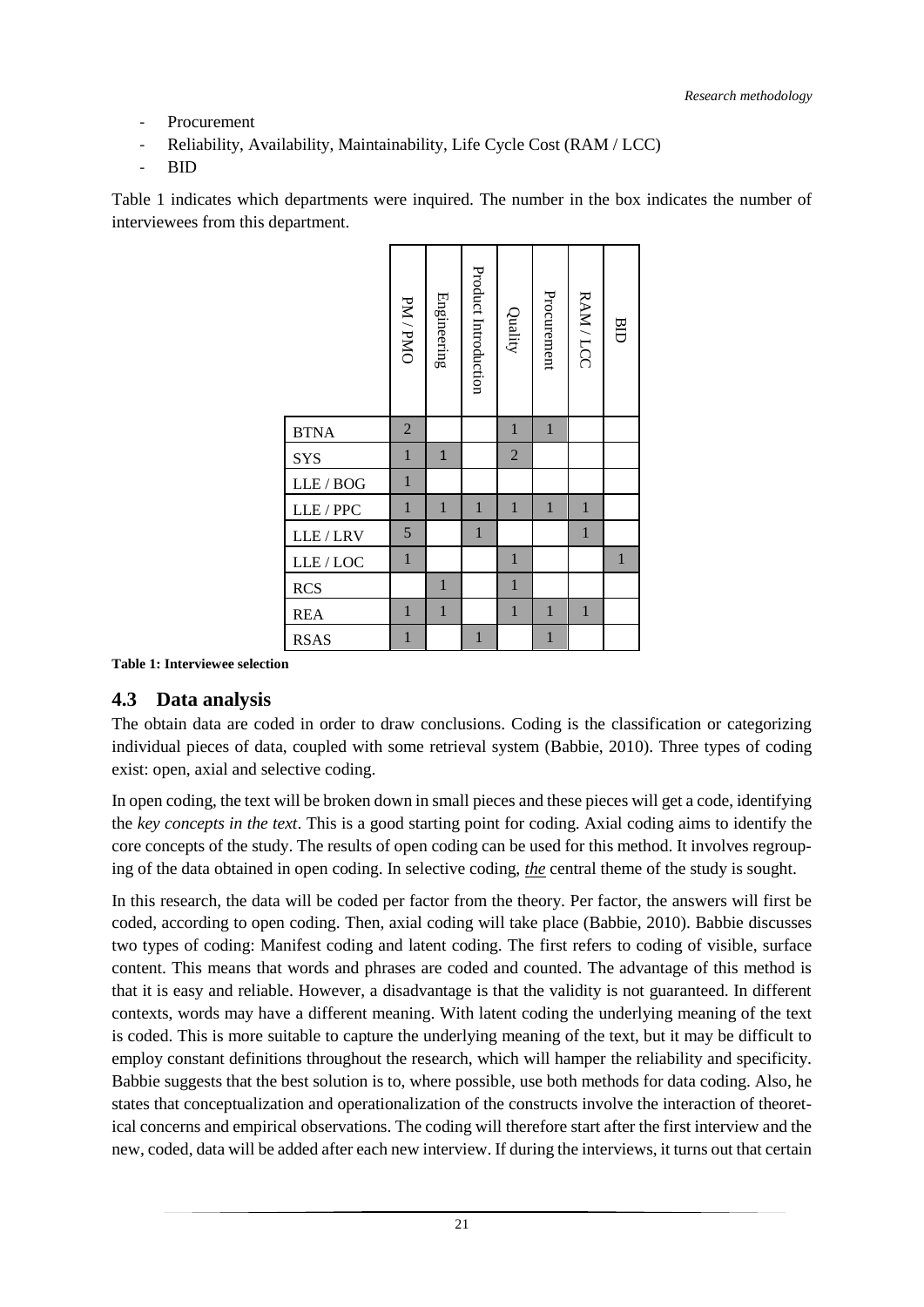questions are obsolete, or lack, the interview script will be adapted. The general idea of the interviews will remain the same though.

The answers are analyzed per question. Thus, this means that for each questions, the codes are tallied. The questions are related to the beliefs in the Theory of Planned behaviour. From this tallying, insights can be gained about which beliefs are prevalent within the different organizations. These beliefs contribute to the three different constructs "Attitude", "Subjective norm" and "Perceived behavioural control". Where possible, generalizations will be made per construct. Because the beliefs that are tested are very different from each other, it is not likely that a word count or any other form of manifest coding is suitable for generalizations within the constructs. Therefore, latent coding will be used.

## <span id="page-28-0"></span>**4.4 Reliability and Validity**

Morse, Barret, Mayan, Olson and Spiers (2008) state that reliability and validity of data in qualitative research are a key aspect, as it otherwise loses its value. Reliability refers to the extent to which the data collection will yield consistent findings (Saunders, Lewis & Thornhill, 2006). Validity is concerned with the question if the findings are really indicating what they seem to indicate. Questions about cause and effect for example can seem to exist, whereas this is not there.

#### <span id="page-28-1"></span>**4.4.1 Interrater reliability**

As the interviews were held and coded by two persons, it is important to determine to what extent these coders agree on the interpretation of the results. Several measures can be used to assess the interrater reliability (IRR) between two coders. These measures provide an upper bound of the degree of accuracy in the ratings. It is by no means a guarantee that the ratings in fact reflect the dimension they are supposed to reflect. On the other hand, if the agreement is poor, one can be sure that usefulness of the ratings is severely limited (Fleiss, Levin & Paik, 1981).

In this paper, Cohen's Kappa (Cohen, 1960) is used to determine reliability. In order to use this statistic, the data need to satisfy the following three conditions:

- The units are independent
- The categories of the nominal scale are independent, mutually exclusive and exhaustive
- The judges operate independently

Condition one is satisfied by the fact that the interviewees are not related to each other. The second condition is satisfied by the fact that the interviewees are free to give any answer. The answers are summarized in codebook, which will be described later. This is done to create a nominal scale, in which the categories are independent, mutually exclusive (no hierarchy in the answers), and exhaustive.

Cohen's Kappa is determined by the following procedure (based on Hrushka *et al.* 2004). First, the two codes have made a list with codes, based on a first reading of the results. These codes were summarized in the codebook.

Based on the codes in this codebook, the interviews were coded by the first coder. From the coded interviews, two questions were taken and for these two samples, Cohen's Kappa was determined. There was chosen for a sample of the results to determine the IRR of the results for feasibility reasons. For this project, no budget was made available by the company, and since the second rater was an employee of the company, the resources were limited.

In the interviews, some interviewees gave answers on which more than one code was applicable. In these cases, more than one code was awarded. For the occasions where the coders disagreed on the number of codes, an extra code named [No entry] was added. Thus, when coder one awarded codes [A]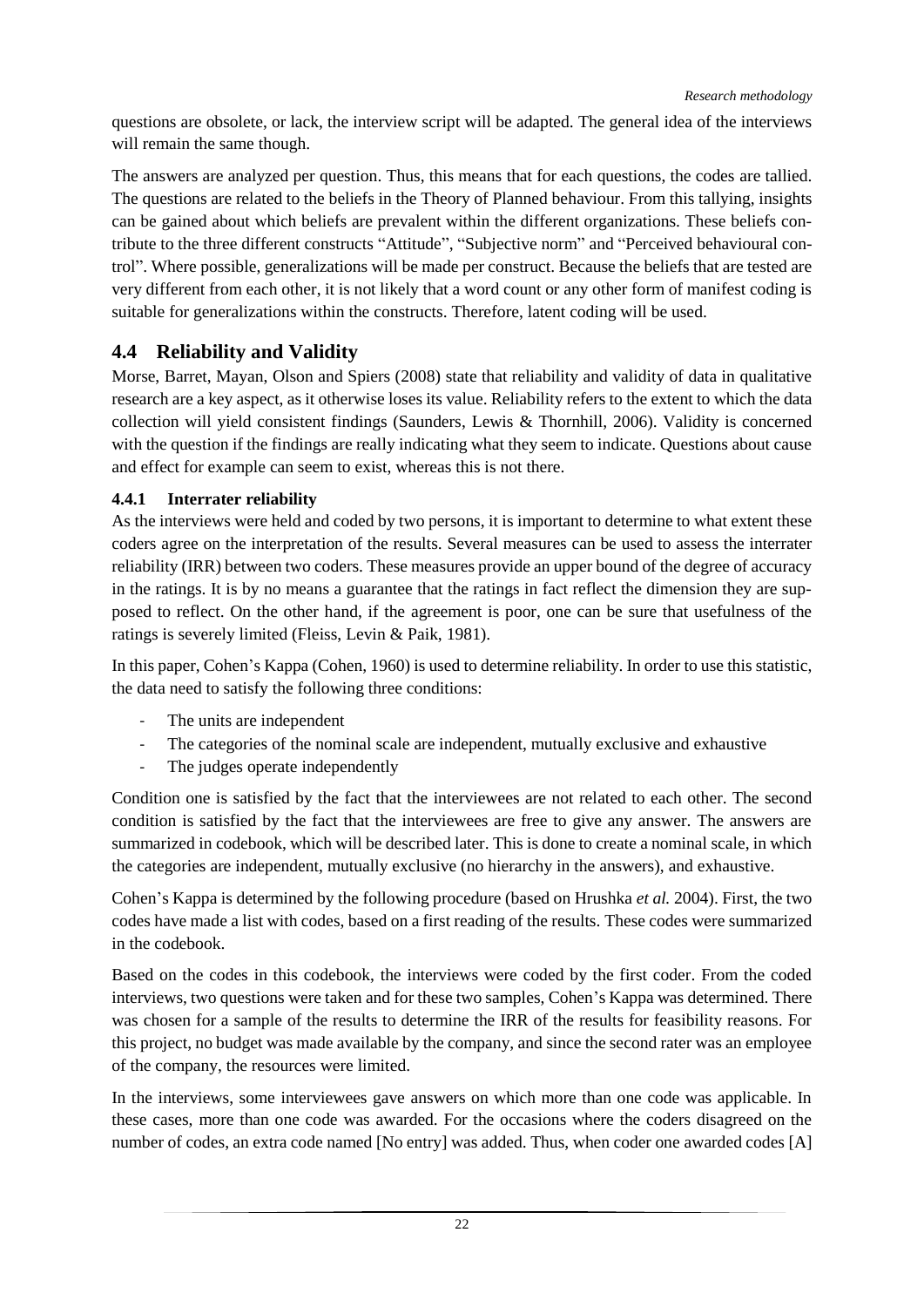and [B] to and answer that the second coder only gave a code B, the entry for the IRR was [A]-[A] (agree), [B]-[No entry] (disagree).

Two questions from the interviews were coded double: the questions related to extrinsic motivation for supplying and for seeking of LL. The values for Cohen's Kappa are shown in the [Table 2:](#page-29-0)

| <b>Extrinsic motivation seeking</b>   | 0 68 |
|---------------------------------------|------|
| <b>Extrinsic motivation supplying</b> | በ 59 |

#### <span id="page-29-0"></span>**Table 2: Cohen's Kappa for two questions**

According to the scale of Landis and Koch (1977) these values correspond with a moderate and substantial agreement respectively, as can be seen in [Table 3.](#page-29-1) These values are considered high enough to proceed with these findings. The tables in which the two coders are compared are displayed in appendix B.

| < 0          | Poor agreement           |
|--------------|--------------------------|
| $0.0 - 0.2$  | Slight agreement         |
| $0.21 - 0.4$ | Fair agreement           |
| $0.41 - 0.6$ | Moderate agreement       |
| $0.61 - 0.8$ | Substantial agreement    |
| $0.81 -$     | Almost perfect agreement |

<span id="page-29-1"></span>**Table 3: Reliability scale (Landis & Koch, 1977)**

#### **4.4.2 External validity**

Saunders *et al.* (2009) define external validity as the extent to which the results of a certain research can be generalized to other situations. For example, if the findings can be applied to another research setting, such as to another organization. If the number of organizations that is focus of the research is small, it might be difficult to generalize the findings to other situations. In this research, the number of interviews held is 35. All these 35 interviews were held within the same organization. The interviews were conducted across different divisions, as well as different functions. The spread in functions and divisions should ensure that many different research settings are used. Different competencies are enquired (technical, quality, procurement etc.). Also, the interviewees were selected from management functions and had long experience in the company. Interviewees were asked for their opinion on different topics, which were often based on their experience with this topic. The variety of competencies and the long experience of the interviewees contribute to the external validity positively.

#### **4.4.3 Four strategies to secure reliability and validity of the data**

Morse *et al.* (2008) define five strategies to ensure reliability and validity. Below, four from these five strategies are discussed and applied to the current research. The fifth strategy applies to theory development studies. The current research is explanatory and does not develop a theory. The fifth strategy is therefore not applied.

1. Methodological coherence

The methodology must be appropriate to answer the research question. In this research, the question how different factors impact the supplying and seeking of LL is answered. Because the research question is rather focusing on the reasons behind certain behaviour, a explanatory case study approach is chosen. The appropriateness of this method is discussed in [4.1.](#page-25-1)

2. The sample must be appropriate

Morse *et al.* state that the research sample must satisfy certain criteria. First, the participants must have knowledge of the research topic. Second, the sample must be adequate. This is ensured by data saturation. The first criterion is satisfied by taking managers of departments where some type of LL were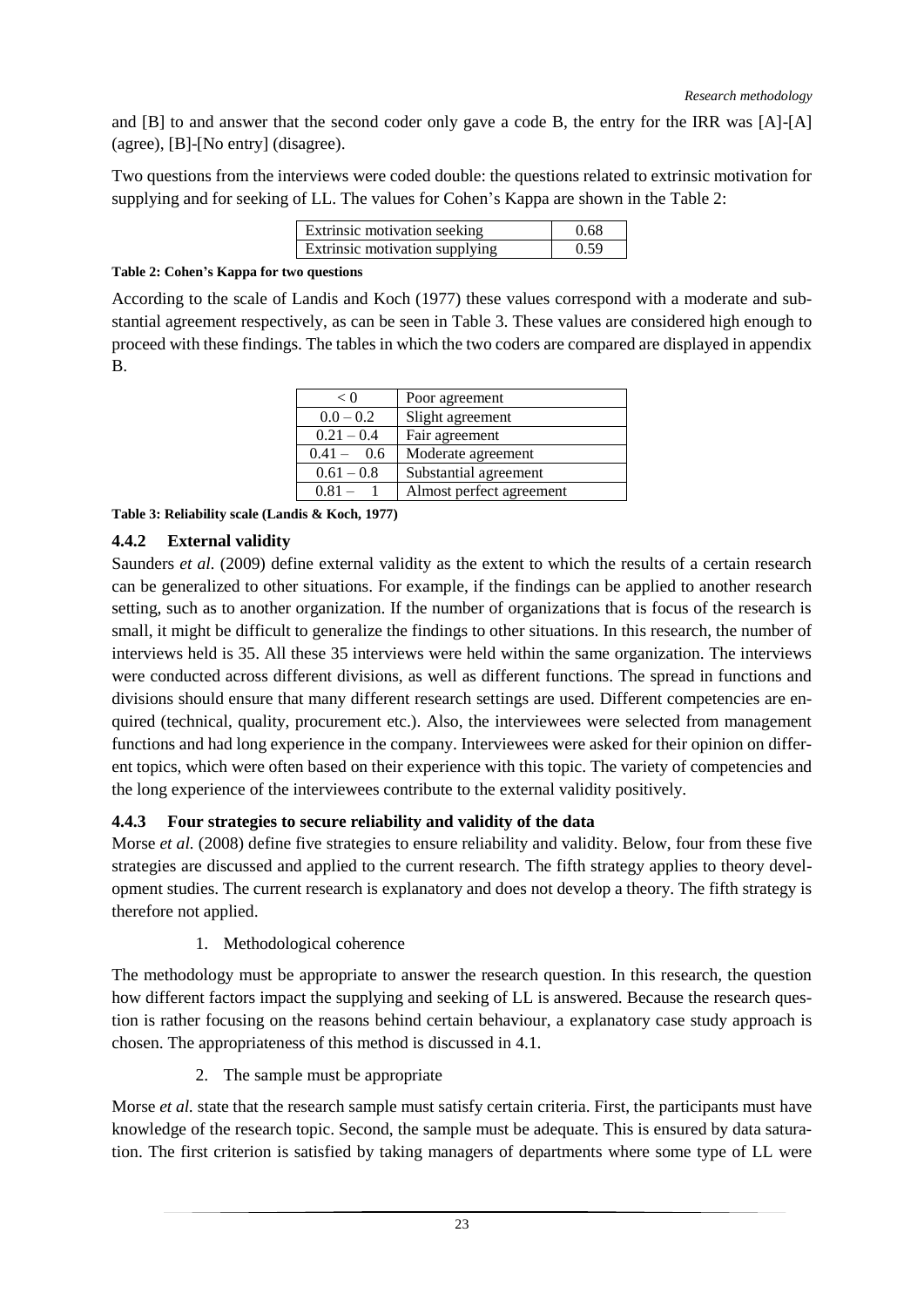used and experts of LL systems from different departments. In the interviews was checked, if the interviewee found himself knowledgeable on the topic of LL. The second criterion was not checked for. However, due to the large number of interviews, 35, there can be assumed that an adequate sample is taken. Recommended numbers of interviewees is, according to Guest, Buns and Johnson (2006), 12 or more. They state: "For most research enterprises [...] in which the aim is to understand common perceptions and experiences among a group of relatively homogeneous individuals, twelve interviews should suffice". As the group is homogeneous (the interviewees have similar professions, within the same company), 35 interviews suffice.

#### 3. Collecting and analyzing data concurrently

By conducting the interviews and analyzing the content of these interviews as soon as possible afterwards, this criterion is satisfied. Also, to ensure correct analysis, two raters have analyzed the data, and the interrater reliability was determined (cf[. 4.4.1\)](#page-28-1)

#### 4. Thinking theoretically

Morse *et al.* describe that ideas that rise from collected data must be checked when new data is collected and must be verified in old data. This strategy is capsulated in the way the interviews are done. After each interview, the recordings were typed up and summarized. The summarized interviews were then coded and these codes were compared with the previous interviews. When needed, the interview protocol was changed to include new ideas.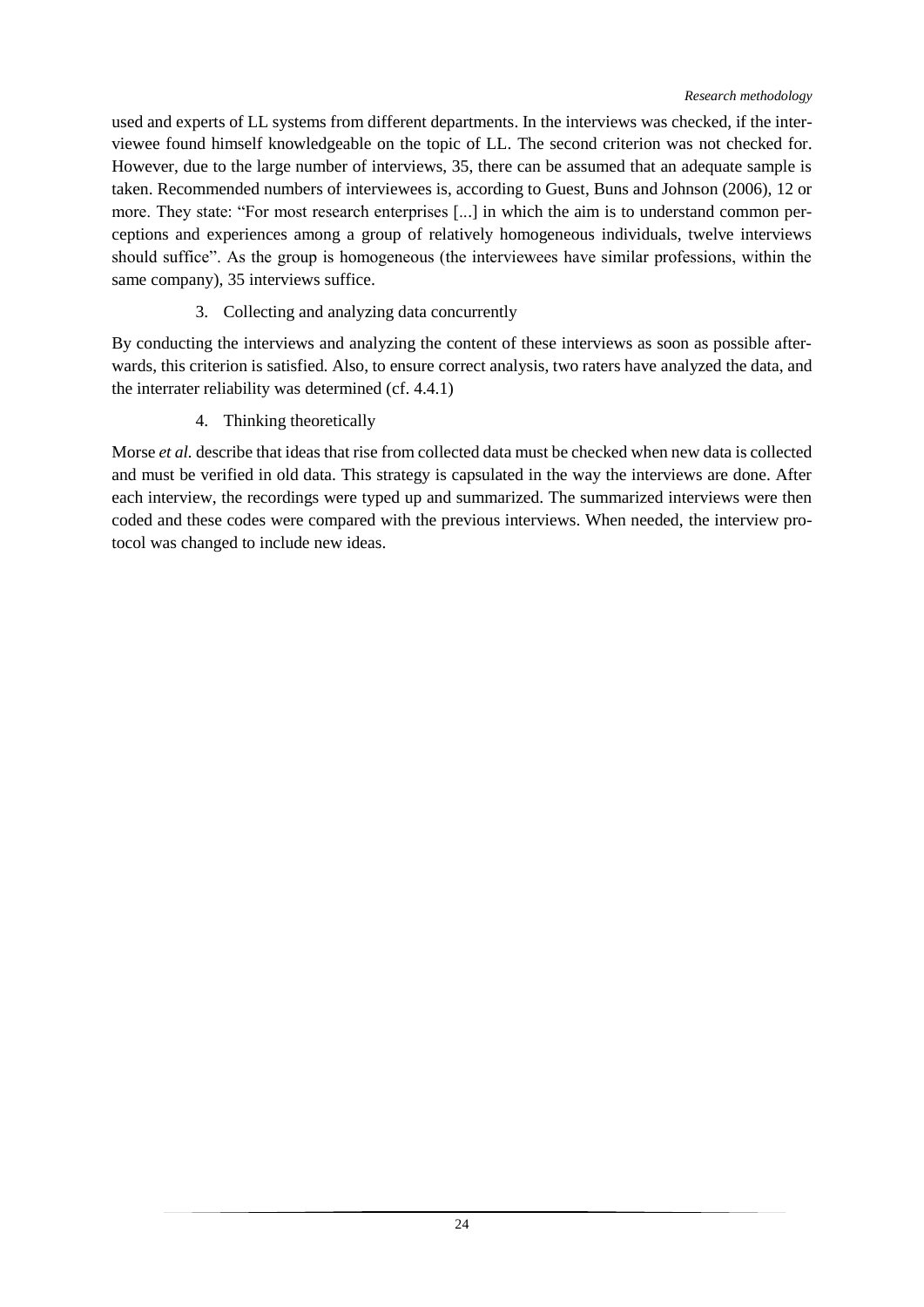# <span id="page-31-0"></span>**5 Findings**

## <span id="page-31-1"></span>**5.1 Introduction to the findings**

Each chapter starts with a table summarizing the answers, given in the interviews, per belief from the theory, based on the open and axial coding. The text below the table explains the answers that are summarized in the table. The columns of the table are labelled as follows:

- **CN:** CN-is short for 'Code Number'. This column contains a Code Number for the results with the purpose of identifying the codes and to refer back to the results in the text below. In the text below, this number is referred to as "CN".
- **Code name:** States a short name given to the type of answer, summarizing the answers.
- **Exemplifying quote/paraphrase:** Contains an example of an answer, illustrating and clarifying the type of answers under this Code Name. This is either a direct quote or a paraphrased answer. The number in brackets (starting with "ID-") indicates the identification-number of the interview this statement came from.
- N: Contains the frequency of occurrence of this type of answer in the interviews. The total number of interviews conducted is 35 and all interviewees were asked to answer all questions.

For each of the beliefs, first the results of the "supplying" of LL are discussed and then the results for "seeking". Each chapter ends with a short conclusion, summarizing the findings regarding this belief.

# <span id="page-31-2"></span>**5.2 Extrinsic motivation**

## **5.2.1 Extrinsic Motivation and knowledge supply**

Text removed for confidentiality.

#### **5.2.2 Extrinsic motivation and knowledge seeking**

Text removed for confidentiality.

#### **5.2.3 Extrinsic Motivation – Conclusion**

Text removed for confidentiality.

## <span id="page-31-3"></span>**5.3 Intrinsic motivation**

# **5.3.1 Intrinsic Motivation and knowledge supply**

Text removed for confidentiality.

# **5.3.2 Intrinsic Motivation and knowledge seeking**

Text removed for confidentiality.

## **5.3.3 Intrinsic Motivation – Conclusion**

Text removed for confidentiality.

## <span id="page-31-4"></span>**5.4 Organizational commitment**

## **5.4.1 Organizational commitment and knowledge supply**

Text removed for confidentiality.

## **5.4.2 Organizational commitment and knowledge seeking**

Text removed for confidentiality.

#### **5.4.3 Organizational commitment – Conclusion**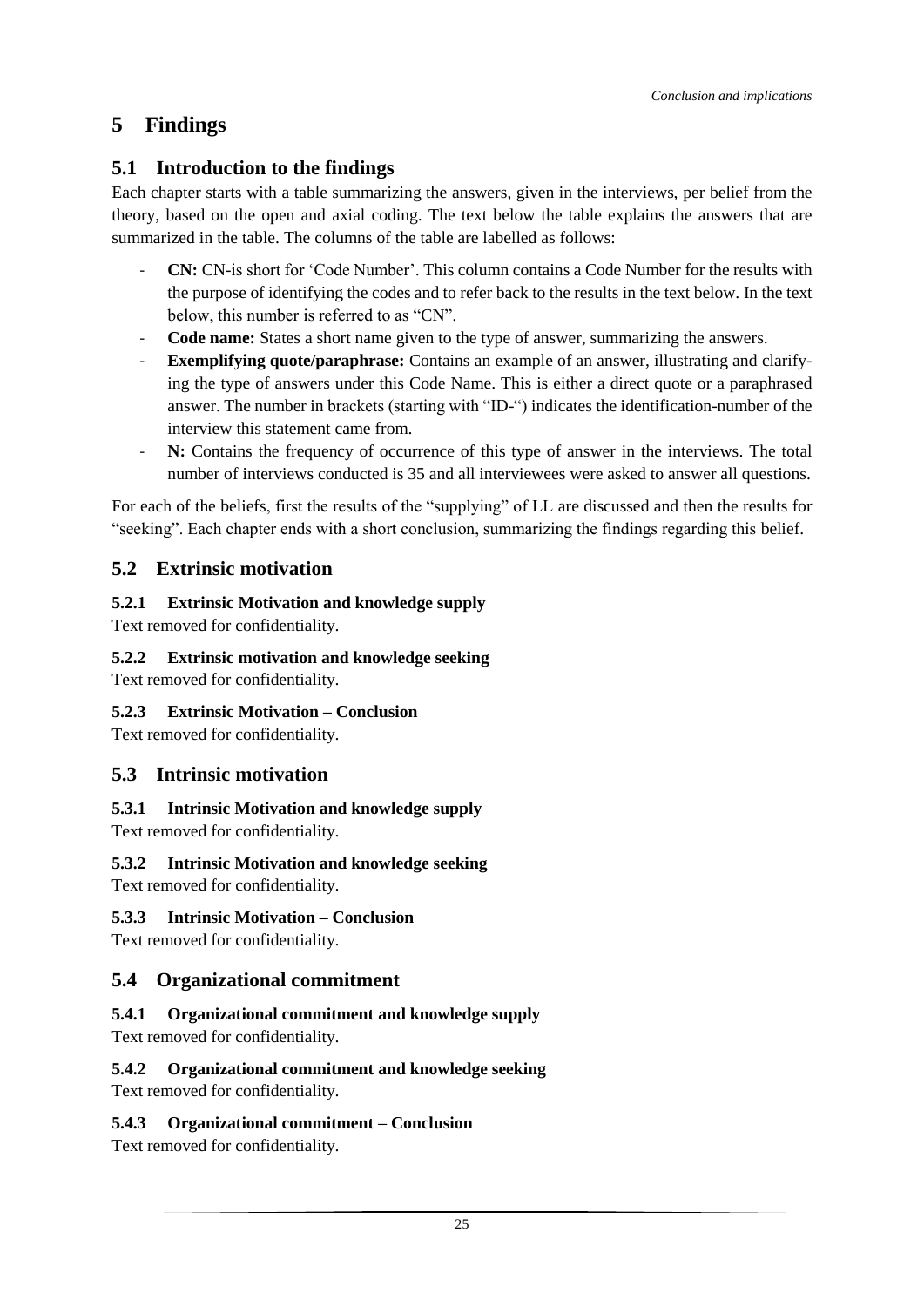## <span id="page-32-0"></span>**5.5 Superior influence**

# **5.5.1 Superior influence and knowledge supply**

Text removed for confidentiality.

#### **5.5.2 Superior influence and knowledge seeking**

Text removed for confidentiality.

#### **5.5.3 Superior influence – Conclusion**

Text removed for confidentiality.

## <span id="page-32-1"></span>**5.6 Peer influence**

## **5.6.1 Peer influence and knowledge supply**

Text removed for confidentiality.

## **5.6.2 Peer influence and knowledge seeking**

Text removed for confidentiality.

## **5.6.3 Peer influence - Conclusion**

Text removed for confidentiality.

# <span id="page-32-2"></span>**Organizational climate**

## **5.6.4 Organizational climate and knowledge supply**

Text removed for confidentiality.

## **5.6.5 Organizational climate and knowledge seeking**

Text removed for confidentiality.

## **5.6.6 Organizational climate – Conclusion**

Text removed for confidentiality.

# <span id="page-32-3"></span>**5.7 Perceived ease of use**

# **5.7.1 Perceived ease of use and knowledge supply**

Text removed for confidentiality.

## **5.7.2 Perceived ease of use and knowledge seeking**

Text removed for confidentiality.

## **5.7.3 Perceived ease of use – Conclusion**

Text removed for confidentiality.

## <span id="page-32-4"></span>**5.8 Perceived usefulness**

## **5.8.1 Perceived usefulness and knowledge supply**

Text removed for confidentiality.

## **5.8.2 Perceived usefulness and knowledge seeking**

Text removed for confidentiality.

## **5.8.3 Perceived usefulness – Conclusion**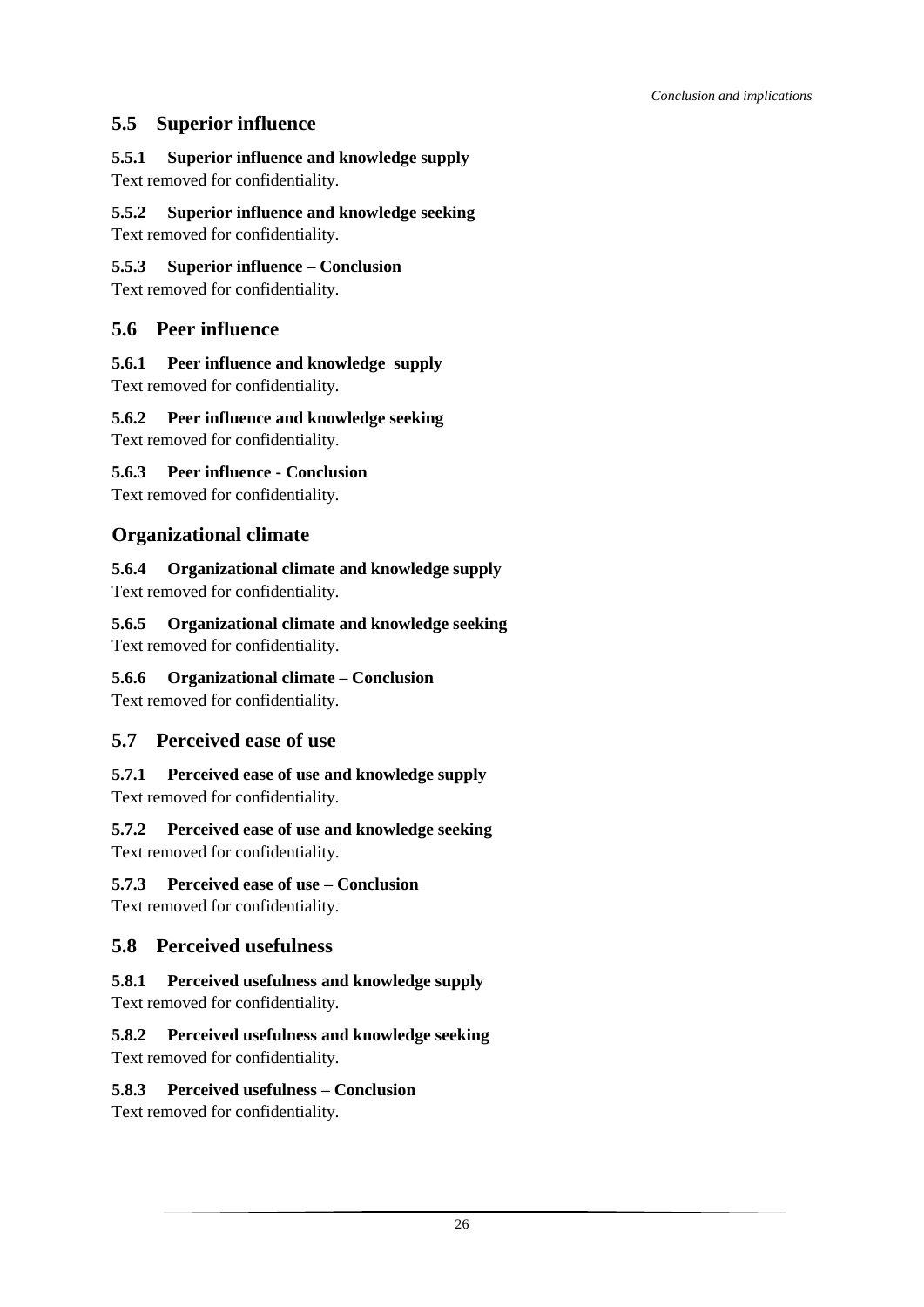## <span id="page-33-0"></span>**5.9 Self efficacy**

**5.9.1 Self efficacy and knowledge supply** Text removed for confidentiality.

**5.9.2 Self efficacy and knowledge seeking**

Text removed for confidentiality.

#### **5.9.3 Self efficacy – Conclusion**

Text removed for confidentiality.

## <span id="page-33-1"></span>**5.10 Resource facilitating conditions**

#### **5.10.1 Resource facilitating conditions and knowledge supply** Text removed for confidentiality.

#### **5.10.2 Resource facilitating conditions and knowledge seeking** Text removed for confidentiality.

#### **5.10.3 Resource facilitating conditions – Conclusion**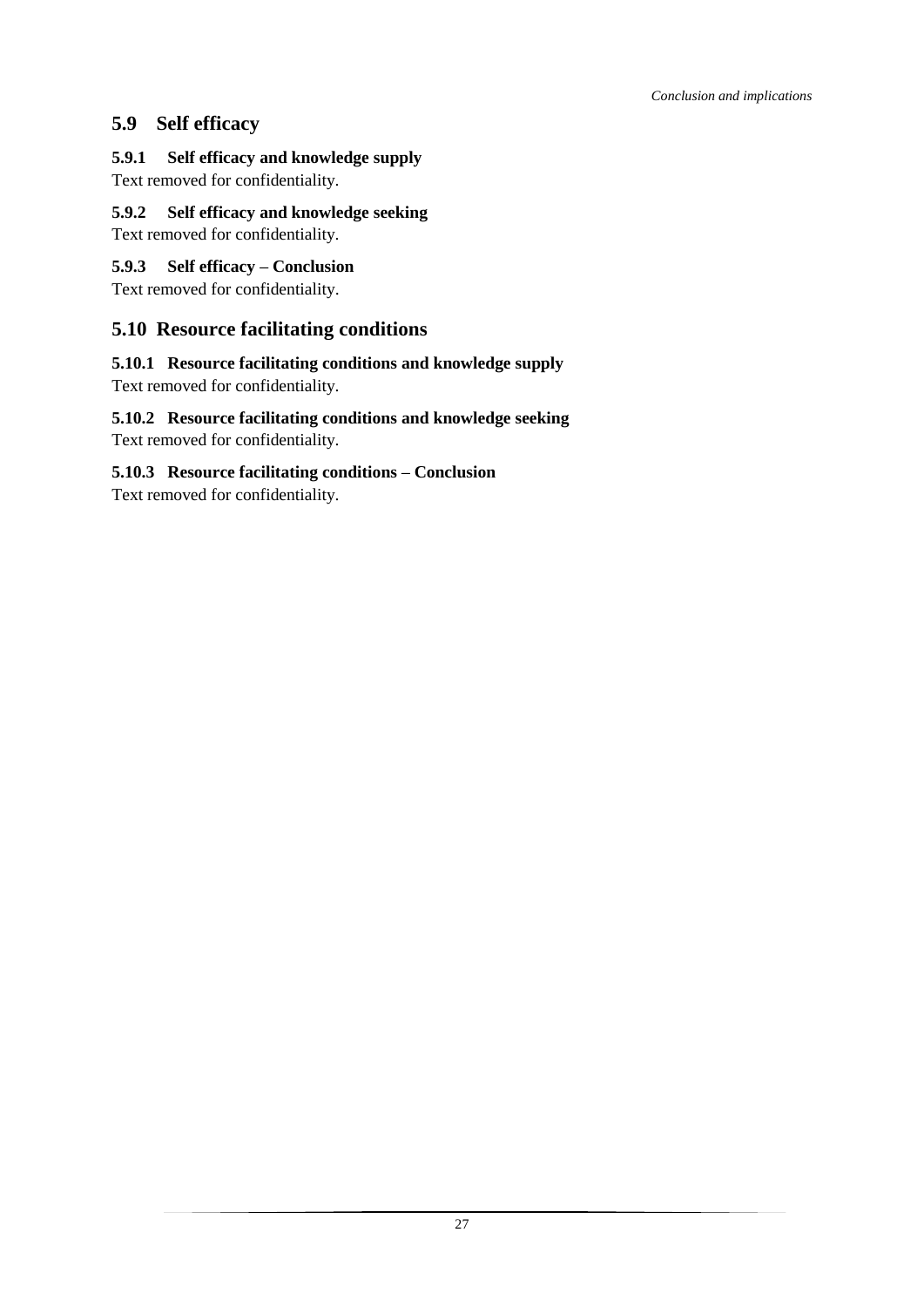# <span id="page-34-0"></span>**6 Recommendations regarding LL for BT**

Text removed for confidentiality.

### <span id="page-34-1"></span>**6.1 Recommendations for a knowledge management strategy**

Text removed for confidentiality.

## <span id="page-34-2"></span>**6.2 Recommendations for a process model**

Text removed for confidentiality.

#### <span id="page-34-3"></span>**6.3 Organizational recommendations**

Text removed for confidentiality.

#### <span id="page-34-4"></span>**6.4 Recommendations for IT Infrastructure**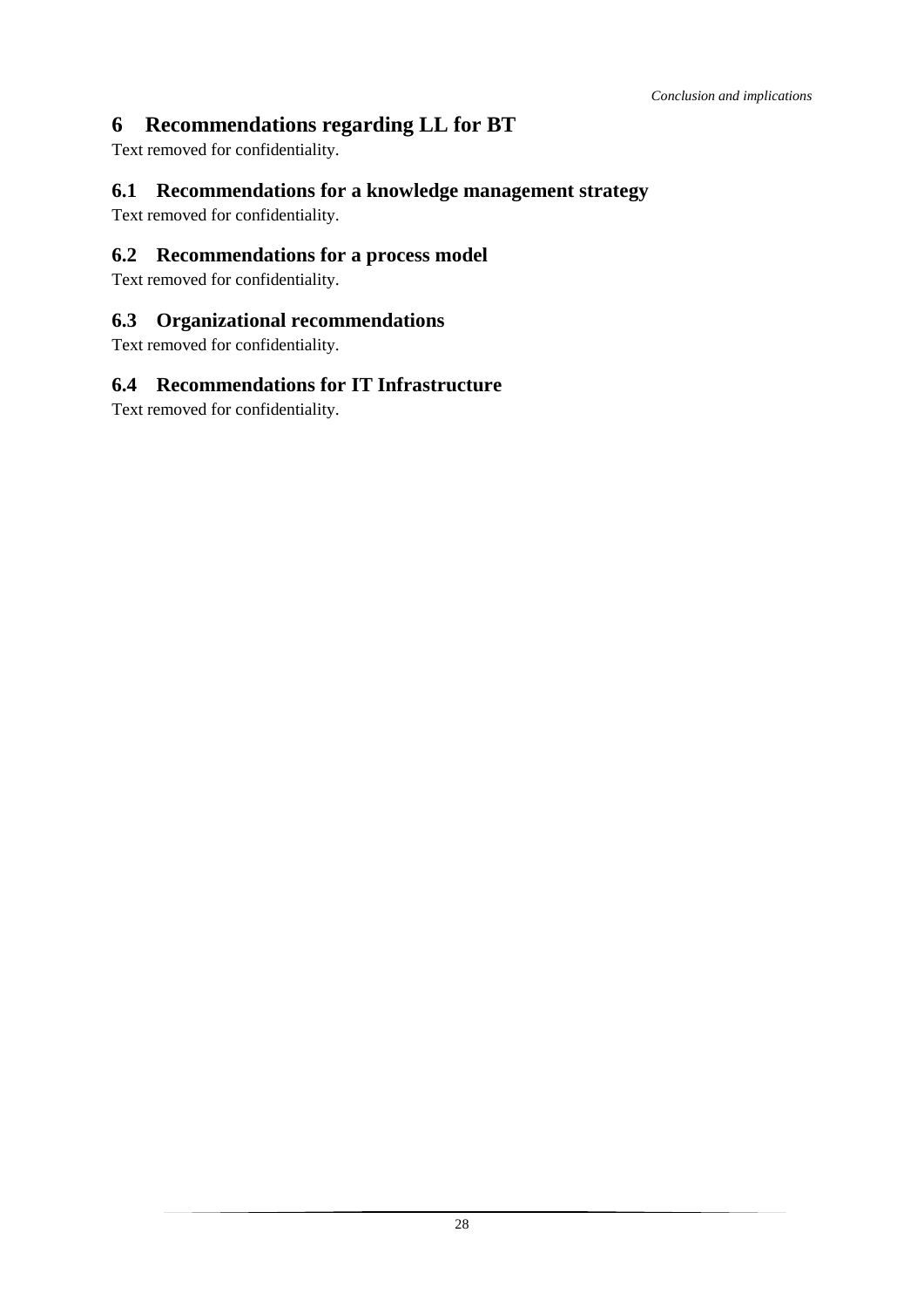# <span id="page-35-0"></span>**7 Conclusion and implications**

This thesis started with the question what the best ways are to organize the supply and seeking of LL. The Theory of Planned Behaviour was used to decompose supplying and seeking behaviour into three determinants of behaviour which, in turn, were influenced by beliefs. In this research, beliefs were studied that impacted the determinants Attitude, Subjective norms and Perceived behavioural control of knowledge supply and knowledge seeking behaviour. Insights were gained on what impacts these determinants.

First, from the insights gained with regards to behavioural beliefs – "the degree to which a person has a favourable or unfavourable evaluation or appraisal of the behaviour in question" (Ajzen, 1991, p. 196) - this study shows that intrinsic motivation plays an important role. This research has shown that people find it satisfying to help their peers and want to make products better. The most commonly found extrinsic motivator was including the supply and seeking of LL in the team's or personal objectives. The finding that the commitment towards the supply and seeking of LL is generally high, leads to the conclusion that the attitude of BT staff towards supply and seeking of LL is positive.

With regards to normative beliefs - "the perceived social pressure to perform or not to perform the behaviour" (Ajzen, 1991, p. 188) - this study finds that both peers and management exert such pressure. Among management, as well as peers, a positive atmosphere existed. It was found, however, that particularly the attitude of management towards this behaviour has a high value among the interviewees. Based on this finding, an important conclusion is that the support of management is key to motivating people to supply and seek LL.

Under control beliefs - "perceived ease or difficulty of performing the behaviour" (Ajzen, 1991, p. 188) – the study notes that a majority of interviewees currently find it difficult to supply and seek for LL. The most important conclusion based on this finding is that a suitable KM strategy will have to combine codification and personalization aspects. This research has shown that the transfer of this particular type of knowledge is perceived most effective and easy when a combination of these two strategies is used. Moreover, several boundary conditions for the installation of an IT system to support LL were presented.

In combination, all three findings mentioned above demonstrate that 'support' will always be the starting point of having effective supply and seeking of LL. Neither supply nor seeking of LL will happen automatically. Support, however, will be provided from three directions: first, in form of additional extrinsic motivation by making it part of mandatory processes; second, in form of support by management, enabling staff to supply and seek LL; and finally, in the form of a strong underlying process model.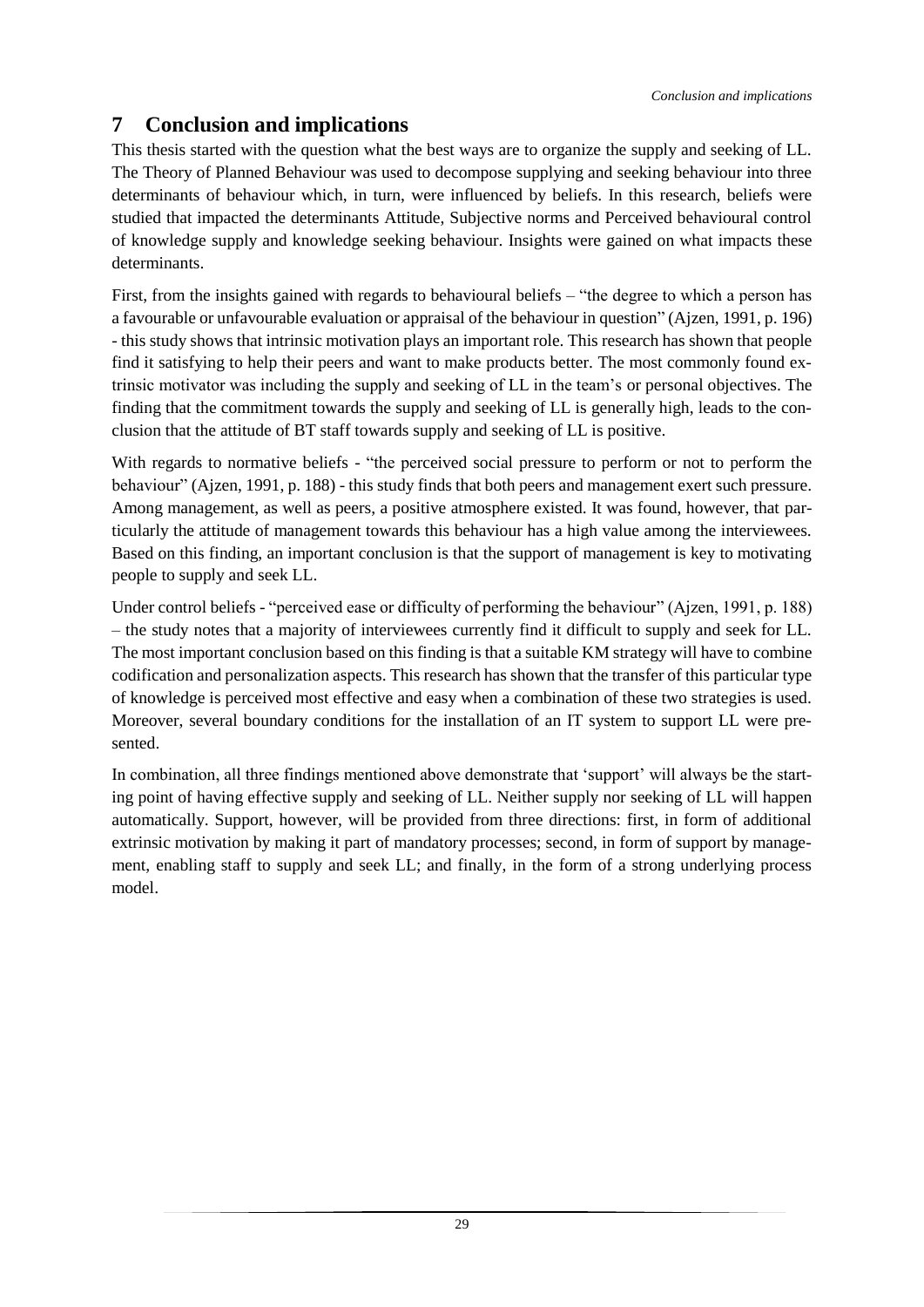# <span id="page-36-0"></span>**8 Limitations**

Limitations that may hamper the results or the interpretation of the results must be acknowledged. A limitation of the study is that some interviewees were biased by the fact that they want to give positive answers. Because the interviews were conducted on behalf of the Group function, interviewees might have felt the pressure of an assessment of their duties regarding LL. Even though the interviewees were provided a clear briefing that the interviews were part of a student's Master's Assignment, interviewees may have wanted to sketch a more positive image regarding LL than is actually the case. This transpires when comparing the answers for the part on commitment with answers for the part related to budgets. People mentioned a high commitment, but replied in the part covering budgets that the capturing of LL is often skipped when time is running out.

A methodological limitation is that two interviewers were used. Even though interviewers were in contact throughout the period the interviews were conducted, styles of interviewing have changed unavoidably. In order to have a consistent style of coding the results, the interrater reliability (IRR) was determined (cf [4.4.1\)](#page-28-1). Assessing the IRR for the first two interview parts, the research team established favourable values for IRR (cf[. Table 2\)](#page-29-0). The IRR of the remaining parts of the interview was not determined, due to time constraints of the second rater. The second rater was a fulltime employee of the company (Specialist Knowledge Management) and her day-to-day work had higher priority. Therefore, the current sample was taken. The sample consisted of 2 questions from the interview. The other questions had different content. Therefore, the sample might be a good indicator for the rest of the interview but it is difficult to establish whether or not this sample is representative.

Moreover, the interviews were accompanied by three complicating factors that were not expected during the preparation of the research. First, it was for some questions difficult to separate the effects on supply and seeking of LL. Especially the interview parts regarding the influence of people (peers, superiors etc.) were often answered in such a way that it was difficult to distinguish between the two. However, often it emerged from the context that the answer applied both to supplying and seeking. In the cases where it was justified, the same answer for both seeking and supplying was used. Second, not all interviewees were able to answer all questions. This is due to the research design deliberately chose managers and LL experts as interviewees, as the belief was that they would have a good insight in the perceptions of LL in their department. However, the questions about organizational climate, commitment and peer influence turned out to be difficult to answer and therefore the input on these questions is relatively low. The third complicating factor was that that some constructs were conceptually relatively close to each other. Even though they were theoretically defined, it turned out that interviewees found it difficult to make a distinction between organizational climate, commitment, peer and management influence. In order to overcome this problem the interviews were, after summarizing, reviewed and where the answers given did not match with the questions, the answers were moved before coding.

## <span id="page-36-1"></span>**8.1 Further research**

From this research six avenues for further research can be identified:

- First, the most important direction of further research is the addition of a third strategy for knowledge management, besides codification and personalization. Because codification only suffices for a limited part of the knowledge and personalization does not allow for dissemination of knowledge on a large scale, a third, new strategy should be identified. It would be of interest to further study the design and implications of such a third strategy.
- Second, and in line with the hypothesis of Gagné (2009) and the findings of this research, job design can have a big impact on the contribution and seeking of LL. The current research sug-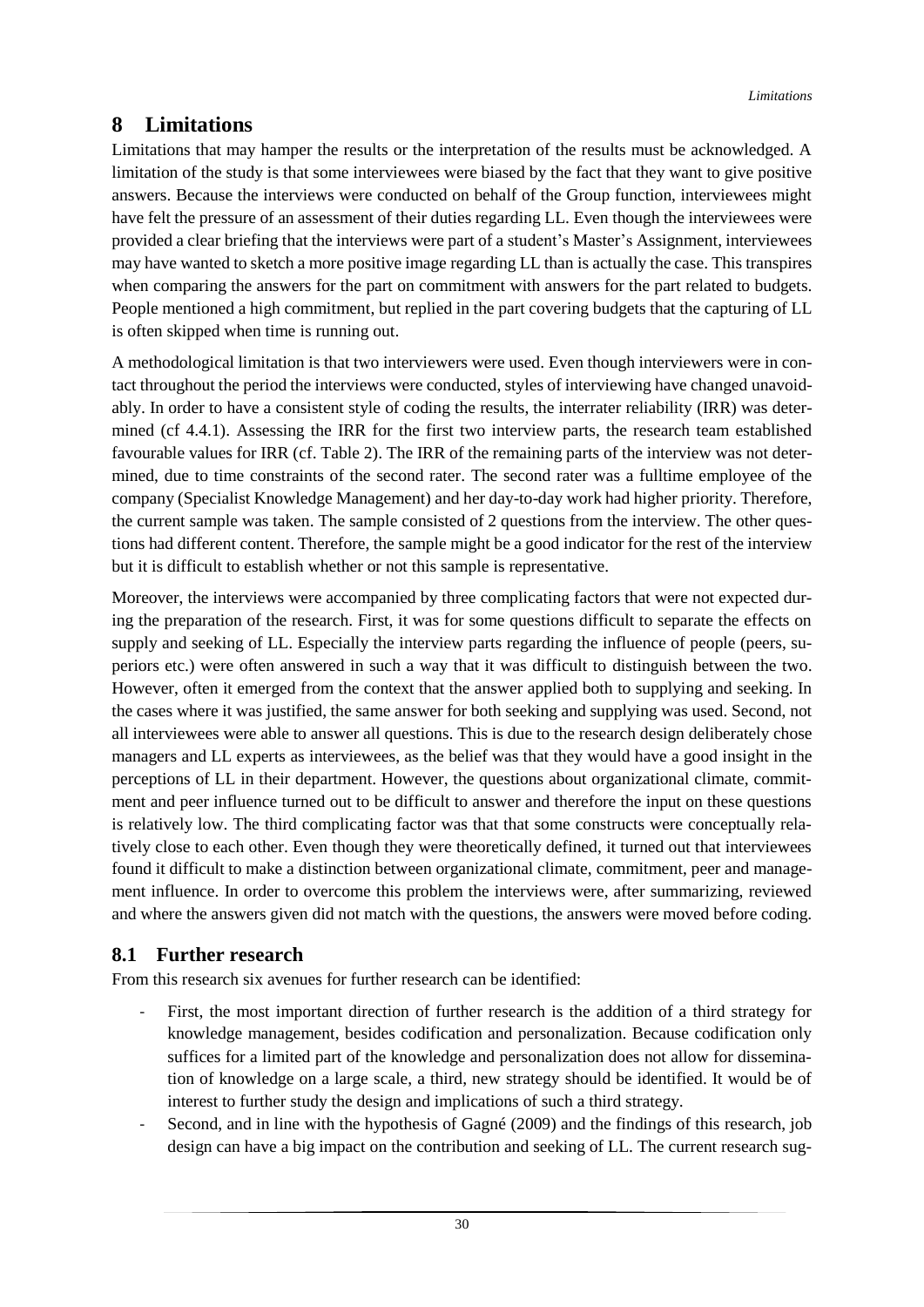gests two ways of job design that improve seeking and application of LL: including LL processes in personal or team objectives, as well as making them part of an obligatory part of the job, such as a workshop. The most effective job design, as well as the exact effectiveness is something that will be promising avenues for further research.

- Third, a review of existing literature did not yield any publications on the role of organizational climate on knowledge seeking behaviour. However, in this research, Receptivity of people, Trust, and Small group size were mentioned as factors that contribute positively to knowledge seeking. It would be of interest to investigate the effect of these factors on knowledge seeking behaviour.
- Fourth, a factor mentioned to contribute to the usefulness of supplying knowledge was the similarity of projects. This factor was not found in literature. Nonetheless, the effect of the similarity of projects on knowledge supply could be an interesting topic of further research. This research could lead to insights on contingencies that lead to knowledge supplying behaviour.
- Fifth, research on the availability of resources for supply of knowledge is focused on the role of incentives. The present study shows that incentivizing the supply of LL is not a common practice. Nor was the explicit availability of budget to cover the corresponding costs found in the organization. The effect of this is not known. Further research could reveal the effect of making budget (i.e., either time or money) available for the supply of LL as an incentive.
- Sixth and last, this research has shown that "positive contribution to the company" can be a motivation to supply LL. For seeking knowledge, this hypothesis is found in previous research, but not for supply of knowledge. The exact effects may be researched by means of a quantitative study.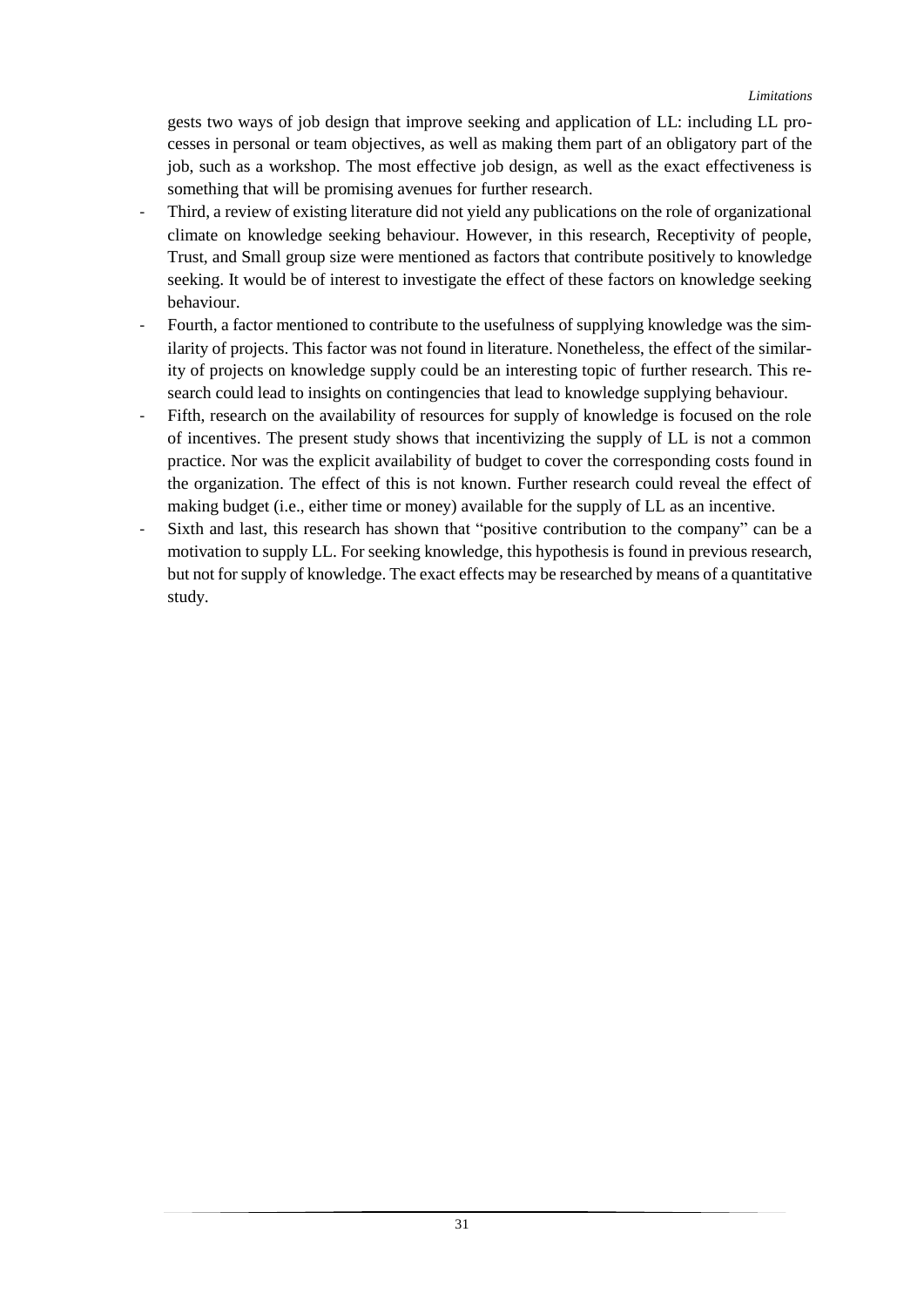# <span id="page-38-0"></span>**Bibliography**

Ajmal, M., Helo, P., & Kekäle, T. (2010). Critical factors for knowledge management in project business*. Journal of Knowledge Management*, 14(1), 156-168.

Ajzen, I. (1985). *From intentions to actions: A theory of planned behavior* (pp. 11-39). Springer Berlin Heidelberg.

Ajzen, I. (1991). The theory of planned behavior. *Organizational behavior and human decision processes*, *50*(2), 179-211.

Alavi, M., & Leidner, D. E. (2001). Review: Knowledge management and knowledge management systems. *MIS Quarterly*, 25(1), 107-136.

Ba, S., Stallaert, J., & Whinston, A. B. (2001). Research commentary: introducing a third dimension in information systems design—the case for incentive alignment. *Information Systems Research*, *12*(3), 225-239.

Babbie, E. R. (2010). *The practice of social research 12th Edition*. Wadsworth Publishing Company.

Bandura, A. (1978). Self-efficacy: Toward a unifying theory of behavioral change, *Psychological Review*, Vol 84(2), 191–215

Bartol, K. M., & Srivastava, A. (2002). Encouraging knowledge sharing: the role of organizational reward systems. *Journal of Leadership & Organizational Studies*, 9(1), 64-76.

Bock, G. W., & Kim, Y. G. (2002). Breaking the myths of rewards: an exploratory study of attitudes about knowledge sharing. *Information Resources Management Journal (IRMJ)*, 15(2), 14-21.

Bock, G. W., Kankanhalli, A., & Sharma, S. (2006). Are norms enough? The role of collaborative norms in promoting organizational knowledge seeking. *European Journal of Information Systems*, 15(4), 357-367.

Cabrera, A., & Cabrera, E. F. (2002). Knowledge-sharing dilemmas. *Organization studies*, *23*(5), 687-710.

Chen, C. J., & Huang, J. W. (2007). How organizational climate and structure affect knowledge management—The social interaction perspective. *International Journal of Information Management*, *27*(2), 104-118.

Chow, W. S., & Chan, L. S. (2008). Social network, social trust and shared goals in organizational knowledge sharing. *Information & Management*, *45*(7), 458-465.

Cohen, J. (1960). A coefficient for agreement for nominal scales. *Education and Psychological Measurement*. Vol. 20, pp. 37–46

Davenport, T. H., & Prusak, L. (2000). *Working knowledge: How organizations manage what they know*. Harvard Business Press.

Davis, F. D. (1989). Perceived usefulness, perceived ease of use, and user acceptance of information technology. *MIS quarterly*, 319-340.

Desouza, K. C., Awazu, Y., & Wan, Y. (2006). Factors governing the consumption of explicit knowledge. *Journal of the American Society for Information Science and Technology*, 57(1), 36-43.

DOE (1999). The DOE Corporate lessons learned program. United States Department of Energy, Washington, DC. Accessible via : http://www.hss.doe.gov/nuclearsafety/techstds/docs/standard/std750199.pdf accessed on 15 April 2013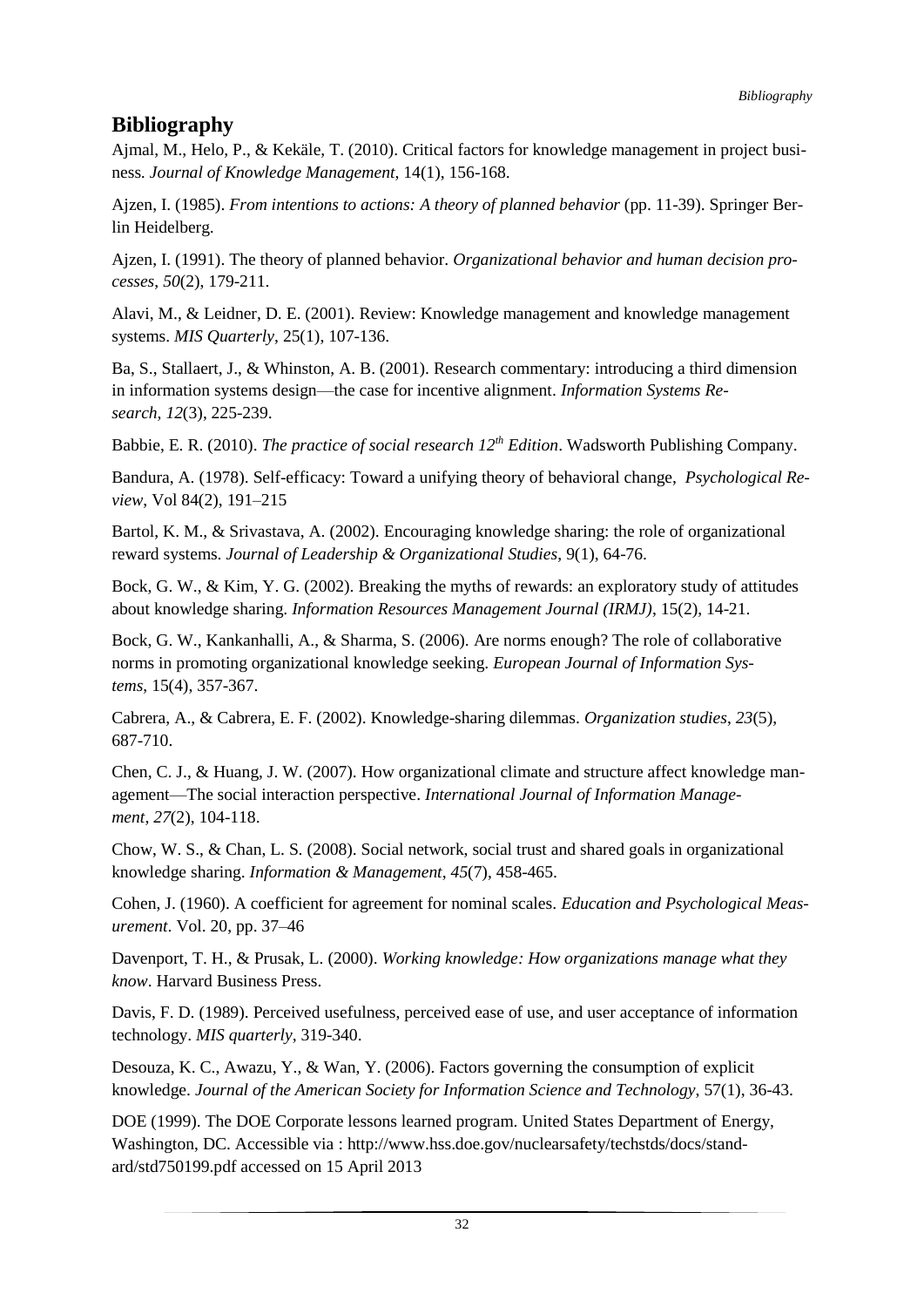Fleiss, J. L., Levin, B., & Paik, M. C. (1981). The measurement of interrater agreement. *Statistical methods for rates and proportions*, *2*, 212-236.

Gagné, M. (2009). A model of knowledge-sharing motivation. *Human Resource Management*. 48 (4), 571-589.

Gu, Y. (2004). Global knowledge management research: A bibliometric analysis. *Scientometrics*. 61(2), 171-190.

Guest, G., Bunce, A., & Johnson, L. (2006). How many interviews are enough? An experiment with data saturation and variability. *Field methods*, *18*(1), 59-82.

Hansen, M.T., Nohria, N. & Tierney, T. (1999). What's your strategy for managing knowledge? Harvard Business Review, Vol. 77, No. 2, 106-116.

He, W., & Wei, K. K. (2009). What drives continued knowledge sharing? An investigation of knowledge-contribution and-seeking beliefs. *Decision Support Systems*, 46(4), 826-838.

Hruschka, D. J., Schwartz, D., John, D. C. S., Picone-Decaro, E., Jenkins, R. A., & Carey, J. W. (2004). Reliability in coding open-ended data: Lessons learned from HIV behavioral research. *Field Methods*, *16*(3), 307-331.

Jick, T. D. (1979). Mixing qualitative and quantitative methods: Triangulation in action. *Administrative science quarterly*, *24*(4), 602-611.

Kankanhalli, A. M. (2003). *Understanding contribution and seeking behaviour in electronic knowledge repositories*. Unpublished doctoral dissertation, National University of Singapore, Singapore

Kankanhalli, A., Lee, O. K. D., & Lim, K. H. (2011). Knowledge reuse through electronic repositories: A study in the context of customer service support. *Information & Management*, *48*(2), 106-113.

Kankanhalli, A., Tan, B. C., & Wei, K. K. (2005). Understanding seeking from electronic knowledge repositories: An empirical study. *Journal of the American Society for Information Science and Technology*, 56(11), 1156-1166.

Kankanhalli, A., Tan, B. C., & Wei, K. K. (2005a). Contributing knowledge to electronic knowledge repositories: an empirical investigation. *Mis Quarterly*, 113-143.

Kasvi, J. J., Vartiainen, M., & Hailikari, M. (2003). Managing knowledge and knowledge competences in projects and project organisations. *International Journal of Project Management*, 21(8), 571-582.

King (2004) Using interviews in Qualitative research, published in Cassell, C., & Symon, G. (Eds.). (2004). *Essential guide to qualitative methods in organizational research*. Sage.

King, W. R., & Marks Jr, P. V. (2008). Motivating knowledge sharing through a knowledge management system. *Omega*, *36*(1), 131-146.

Landis, J. R., & Koch, G. G. (1977). The measurement of observer agreement for categorical data. *biometrics*, 159-174.

Lee, J. H., Kim, Y. G., & Kim, M. Y. (2006). Effects of managerial drivers and climate maturity on knowledge-management performance: empirical validation.*Information Resources Management Journal (IRMJ)*, *19*(3), 48-60.

Liyanage, C., Elhag, T., Ballal, T., & Li, Q. (2009). Knowledge communication and translation–a knowledge transfer model. *Journal of Knowledge Management*, 13(3), 118-131.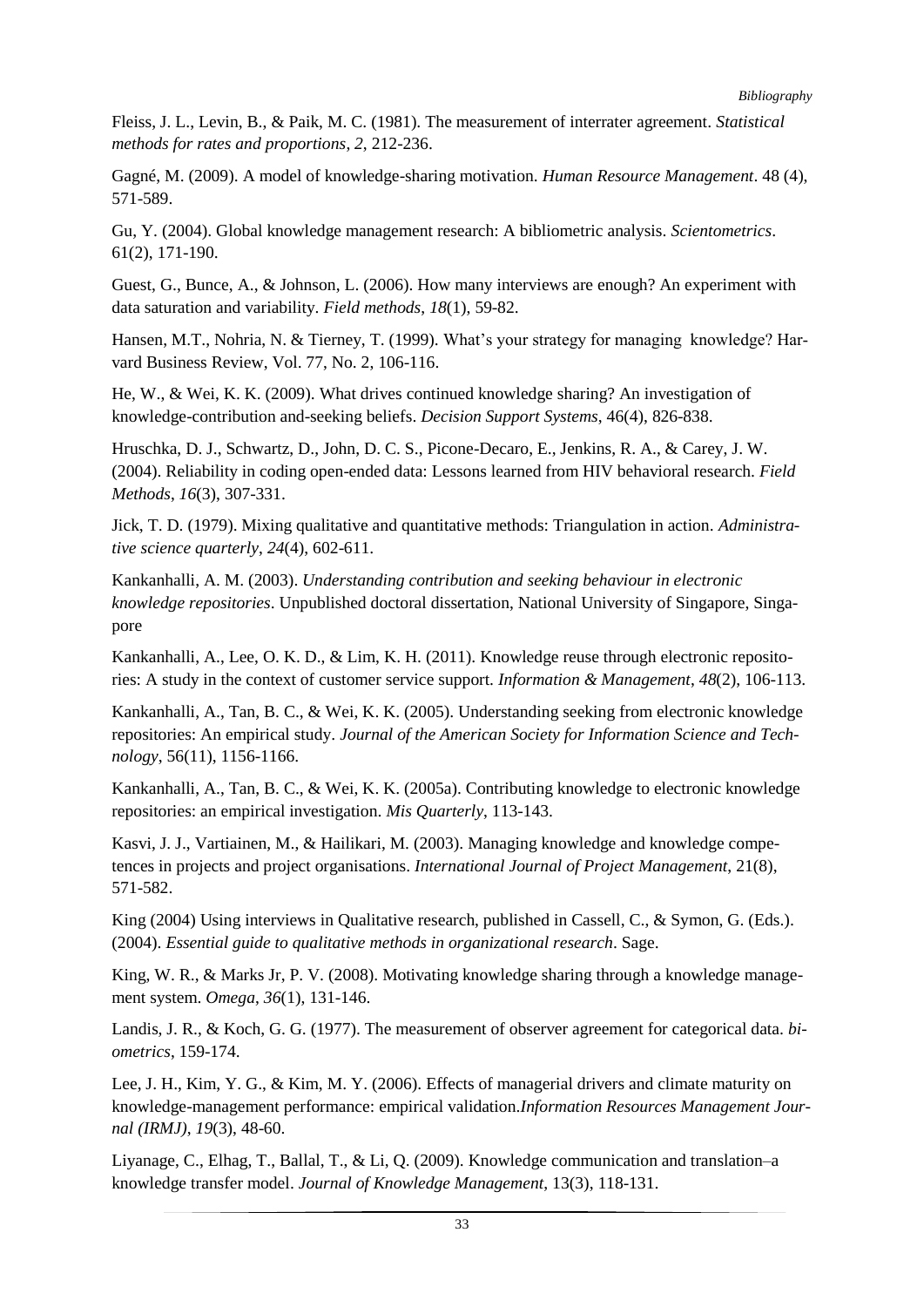Maglitta, J. (1995). Smarten up!. *Computerworld*, 29(23), 84-86.

McLure Wasko, M., & Faraj, S. (2000). "It is what one does": why people participate and help others in electronic communities of practice. *The Journal of Strategic Information Systems*, *9*(2), 155-173.

McLure Wasko, M. M., & Faraj, S. (2005). Why should I share? Examining social capital and knowledge contribution in electronic networks of practice. *Mis Quarterly*, 29(1), 35-57.

Morse, J. M., Barrett, M., Mayan, M., Olson, K., & Spiers, J. (2008). Verification strategies for establishing reliability and validity in qualitative research. *International journal of qualitative methods*, *1*(2), 13-22.

Nonaka, I. (1994). A dynamic theory of organizational knowledge creation. *Organization science*, 5(1), 14-37.

Polanyi, M. (1966). The Tacit Dimension. Garden City, NY: Doubleday and Co.

Ryan, R. M., & Deci, E. L. (2000). Intrinsic and extrinsic motivations: Classic definitions and new directions. *Contemporary educational psychology*, *25*(1), 54-67.

Saunders, M.N.K., Lewis, P., & Thornhill, A. (2009). Research Methods for Business Students (5th ed.). Harlow, United Kingdom: FT Prentice Hall.

Secchi, P., Ciaschi, R., & Spence, D. (1999). A Concept for an ESA lessons learned system. In P. Secchi (Eds.), *Proceedings of Alerts and LL: An Effective way to prevent failures and problems (Tech. Rep. WPP-167)* (pp. 57-61). Noordwijk, The Netherlands: ESTEC.

Sharma, S., & Bock, G. W. (2005). Factors Influencing Individual"s Knowledge Seeking Behavior in Electronic Knowledge Repository. *ECIS 2005 Proceedings*, 49.

Sharratt, M., & Usoro, A. (2003). Understanding knowledge-sharing in online communities of practice. *Electronic Journal on Knowledge Management*, *1*(2), 187-196.

Stabell, C. B., & Fjeldstad, Ø. D. (1998). Configuring value for competitive advantage: on chains, shops, and networks. *Strategic management journal*,*19*(5), 413-437.

Stewart, G., & Osei-Bryson, K. M. (2012). Exploration of factors that impact voluntary contribution to electronic knowledge repositories in organizational settings. *Knowledge Management Research & Practice*. Accessible via http://www.palgrave-journals.com/kmrp/journal/vaop/ncurrent/pdf/kmrp20129a.pdf , accessed on 21 May 2013

Stewart, T. A. 1997. Intellectual Capital: the new wealth of organizations. New York: Currency Doubleday

Taylor, S., & Todd, P. A. (1995). Understanding information technology usage: A test of competing models. *Information systems research*, *6*(2), 144-176.

United States Combined Arms Centre (2012) Chapter 4: Center for Army Lessons Learned: Collection Priorities, accessible via http://usacac.army.mil/cac2/call/docs/09-22/ch-4.asp, accessed on 15 April 2013.

Wang, S., & Noe, R. A. (2010). Knowledge sharing: A review and directions for future research. *Human Resource Management Review*, 20(2), 115-131.

Weber, R., Aha, D. W., & Becerra-Fernandez, I. (2000). Categorizing intelligent lessons learned systems. In *Intelligent Lessons Learned Systems: Papers from the AAAI 2000 Workshop* (pp. 63-67).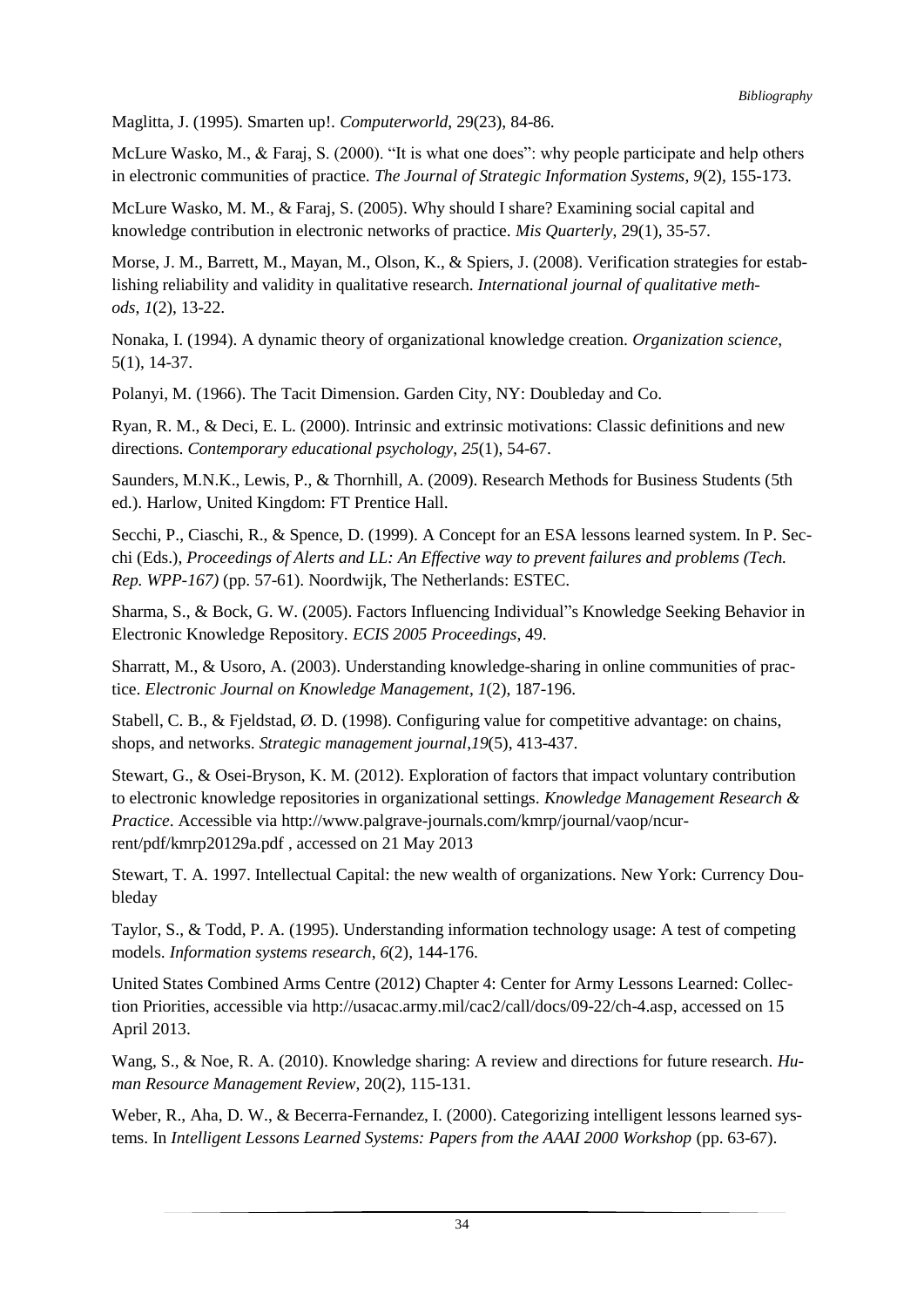Weber, R., Aha, D. W., & Becerra-Fernandez, I. (2001). Intelligent lessons learned systems. *Expert Systems with Applications*, 20(1), 17-34.

Wijnhoven, F. (2008). Manufacturing knowledge work: the European perspective. In: *Methods and Tools for Effective Knowledge Life-Cycle-Management* (pp. 23-44). Springer Berlin Heidelberg.

Wijnhoven, F. (2012). *Information services design: A design science approach for sustainable knowledge*. New York: Routledge.

Wijnhoven, F., Schuur, P., & Timmer, J. (2010). The Inventor game: game-theoretical analysis of knowledge-sharing between inventors and employers. *Knowledge Management Research & Practice*, 8(1), 61-75.

Ye, S., Chen, H., & Jin, X. (2006). Exploring the moderating effects of commitment and perceived value of knowledge in explaining knowledge contribution in virtual communities. In *The Tenth Pacific Asia Conference on Information Systems* (pp. 239-254).

Yin, R. K. (2009). Case study research: Design and methods (Vol. 5). Sage.

Zhang, H., Duan, H., & Liu, W. (2008). RRM: An incentive reputation model for promoting good behaviors in distributed systems. *Science in China Series F: Information Sciences*, *51*(11), 1871-1882.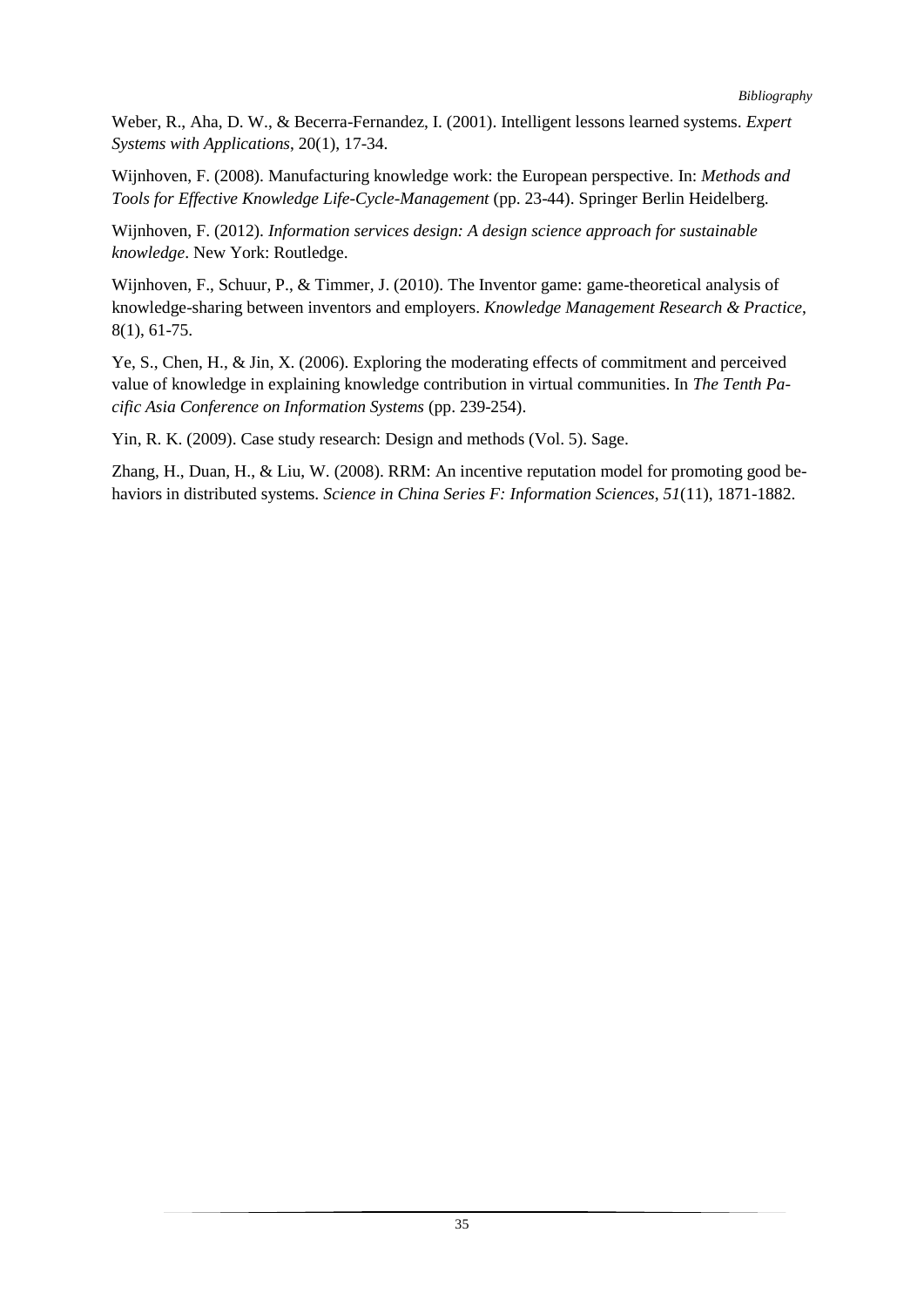## <span id="page-42-0"></span>**Appendix A: The interview protocol**

To facilitate our note-taking, we would like to audio tape our conversations today. For your information, only researchers on the project will be privy to the tapes. The following conditions apply: (1) all information will be held confidential, (2) your participation is voluntary and you may stop at any time if you feel uncomfortable, and (3) we do not intend to inflict any harm. Thank you for your agreeing to participate.

We have planned this interview to last no longer than one hour. During this time, we have several questions that we would like to cover. If time begins to run short, it may be necessary to interrupt you in order to push ahead and complete this line of questioning.

A. Interviewee Background

How long have you been …

in your present position?

\_\_\_\_\_\_\_ working for BT?

- B. Backgroup LL Process
- 1. Could you tell us briefly how the use of LL is organized in your organization?
- 2. How successful are LL used in your organization, both contributing as well as application?
- C. The contribution of LL
- C.1. Normative beliefs
- C.1.1. Extrinsic motivation

Which mechanisms for external motivation for contribution of LL exist in your organization (e.g. Monetary incentives, reputation)

If yes: Which mechanism? How do you think this influences the contribution (in terms of quantity and quality)?

If no: Why not? Do you think this would make a difference in the number/quality of contributions?

C.1.2. Intrinsic motivation

Which internal motivation for contribution of LL exist in your organization (e.g. Fun, learning effect)

How do you think this influences the contribution (in terms of quantity and quality)? If no: Why not? Do you think this would make a difference in the number/quality of contributions?

C.1.3. Organizational commitment

How committed are you and your colleagues to submitting LL (i.e. To what extent do they agree with the importance of LL)

Do you have an example of how this is expressed?

C.2. Behavioural beliefs

How does organizational climate contribute to the use of LL? (i.e. Norms, trust)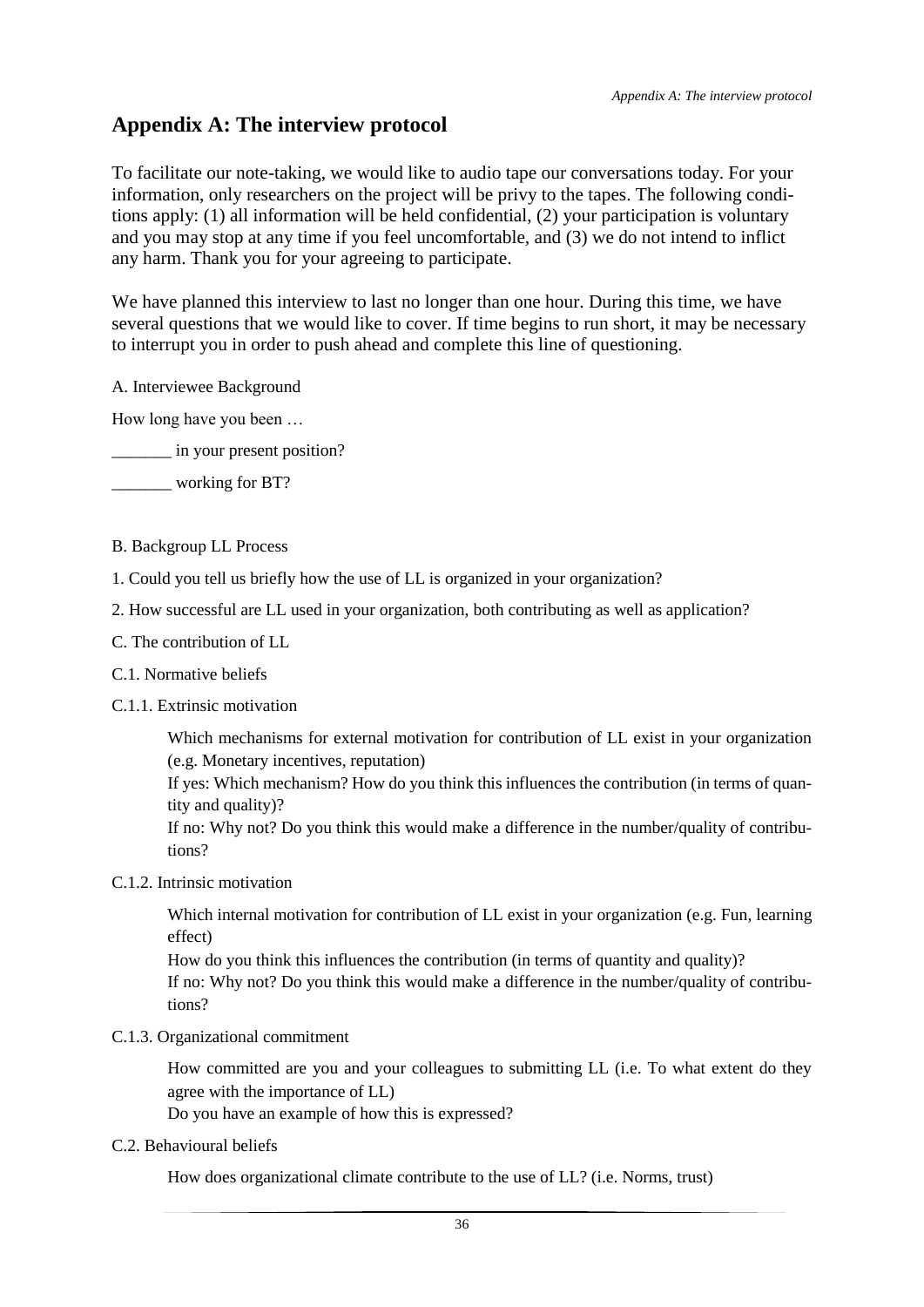More specific: How are people supported by their management to contribute LL? More specific: How are people supported by their peers to contribute LL? Does social inclusion play a role in this?

- C3. Control Beliefs
- C.3.1. Perceived ease of use and usefulness

Do you and your colleagues find it easy to submit LL? If no: what do they find difficult Do you and your colleagues find it useful to submit LL? If no: why not?

#### C.3.2. Knowledge self efficacy

Is the usefulness of the LL made explicit? (as in: can you see how many times a LL is (successfully used) If no, why not? Do you think this would contribute to the number of contributions?

#### C.3.3. Knowledge sharing costs

How do you and your colleagues perceive the costs of knowledge sharing? Is the payoff of knowledge sharing sufficient? (i.e. Do you and your colleagues have more benefits than costs out of the sharing of knowledge?

If no: what is the reason for this? (e.g. sharing takes too much time, loss of knowledge/power)

#### D: Knowledge seeking

#### D.1. Attitude

#### D.1.1. Perceived usefulness and ease of use

Is the ease of use a barrier for you and your colleagues to use LL? If yes: What exactly find people difficult? (e.g. Apply text to project, read different language) Is the perceived usefulness a barrier for you and your colleagues to use LL? If yes: which aspects do they not find useful? How can the perceived usefulness, according to you, be improved?

#### D.2. Subjective norms

#### D.2.1. Peer influence

How would you describe the influence of peers on eachother on the use of LL? Do they influence eachother positively? Do you have an example?

#### D.2.2. Superior influence

How do managers encourage their subordinates to use LL? Do managers give compliments when LL are used? Do managers give incentives when LL are used?

#### D3. Perceived behavioural control

#### D.3.1.: Knowledge self efficacy

How does self efficacy of LL (explain) play a role in the use of LL?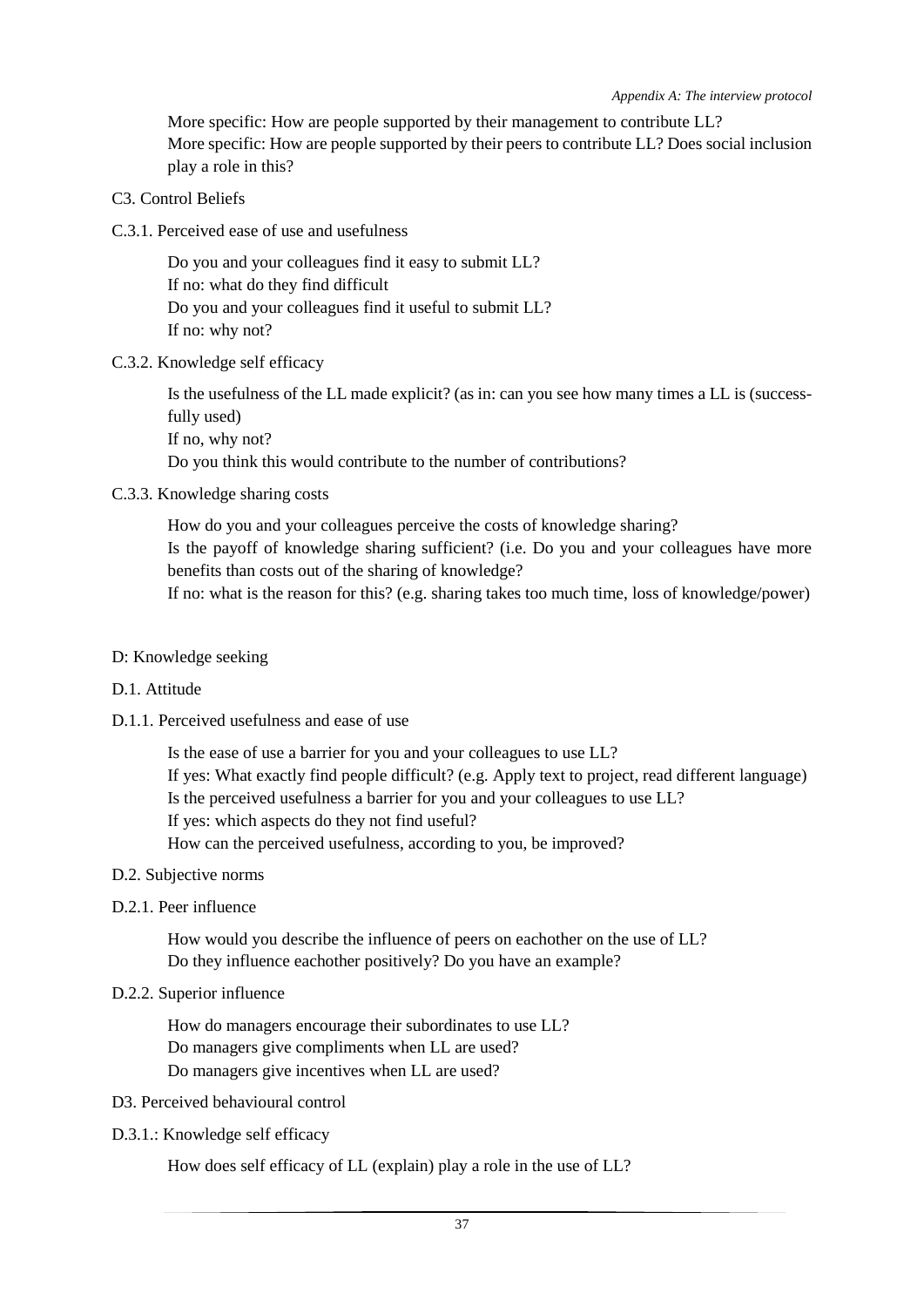#### D.3.2. Resource facilitating conditions

How are employees facilitated in terms of time and money to use LL Do you think this is enough? Do you think this can be improved?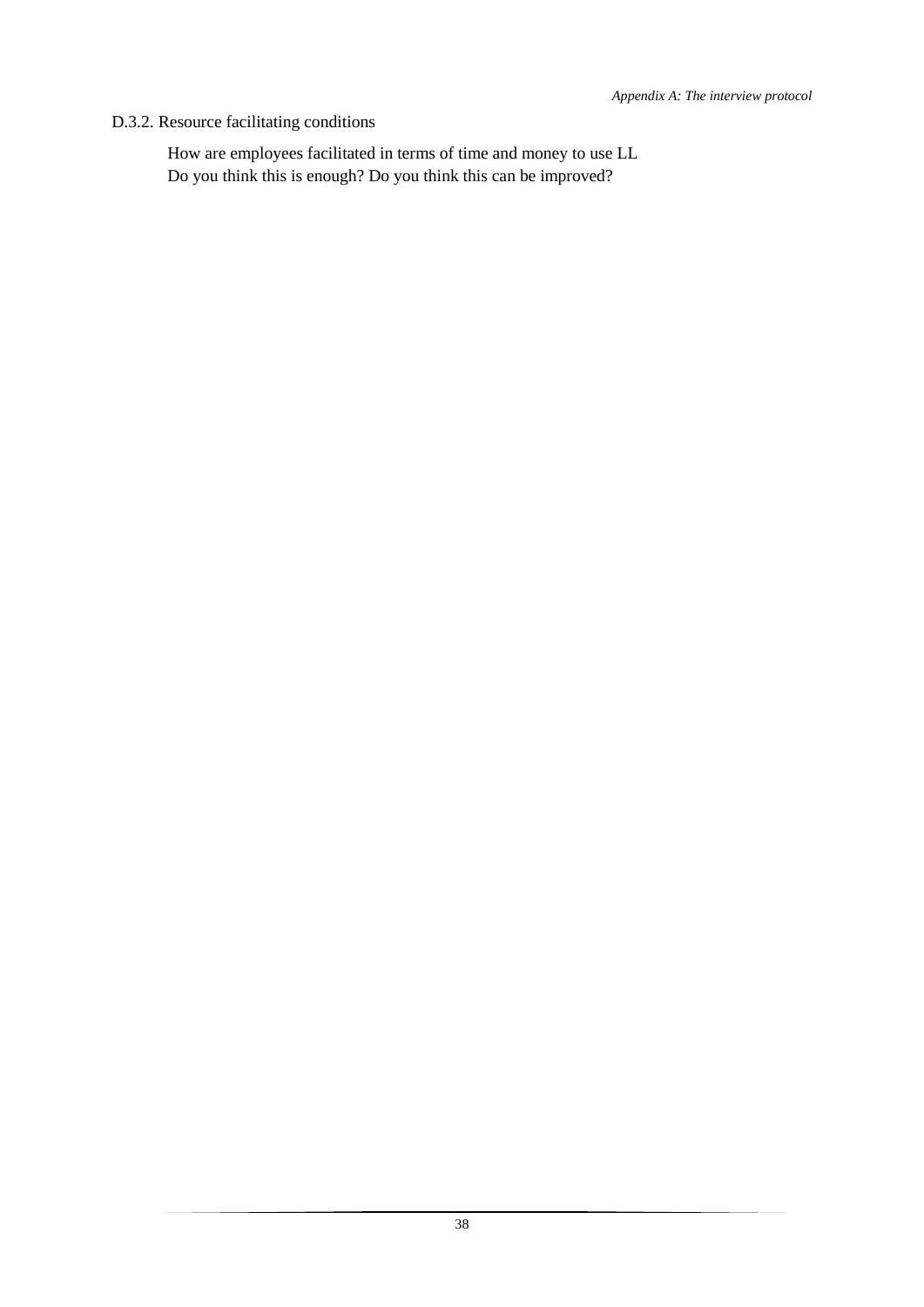# <span id="page-45-0"></span>**Appendix B: Interrater reliability**

Question C1 – Supply:

#### Frequencies:

|         |                         |    |                | Coder 2                 |                |                |                |
|---------|-------------------------|----|----------------|-------------------------|----------------|----------------|----------------|
|         |                         |    | $\overline{2}$ | $\overline{\mathbf{3}}$ | $\overline{4}$ | $\overline{5}$ | 6              |
|         |                         | 30 |                |                         |                |                |                |
|         | $\overline{2}$          |    | 14             |                         |                | 2              |                |
| Coder 1 | $\overline{\mathbf{3}}$ |    |                |                         |                |                |                |
|         | 4                       |    |                |                         | $\overline{2}$ |                |                |
|         | $\overline{5}$          |    | 2              |                         |                | 7              | 2              |
|         | 6                       |    |                | $\overline{2}$          |                | 3              |                |
|         |                         | 31 | 18             | 3                       | 3              | 13             | $\overline{2}$ |

Percentages:

|                         | 1        | $\overline{c}$ | 3                | $\overline{4}$ | 5        | 6        |              |
|-------------------------|----------|----------------|------------------|----------------|----------|----------|--------------|
| $\mathbf{1}$            | 0.428571 | $\theta$       | $\boldsymbol{0}$ | $\Omega$       | $\Omega$ | $\Omega$ | 0.428571     |
| $\overline{c}$          |          | 0.2            | $\theta$         | 0              | 0.028571 | $\Omega$ | 0.228571     |
| $\overline{\mathbf{3}}$ | 0        | 0.014286       | 0.014286         | 0              |          | $\Omega$ | 0.028571     |
| 4                       | $\Omega$ | $\Omega$       | $\theta$         | 0.028571       | 0.014286 | $\Omega$ | 0.042857     |
| 5                       | 0.014286 | 0.028571       | $\boldsymbol{0}$ | 0              | 0.1      | 0.028571 | 0.171429     |
| $\overline{6}$          | $\Omega$ | 0.014286       | 0.028571         | 0.014286       | 0.042857 | $\Omega$ | 0.1          |
|                         | 0.442857 | 0.257143       | 0.042857         | 0.042857       | 0.185714 | 0.028571 | $\mathbf{1}$ |

Used codes:

- 1. No incentive
- 2. Part of process (PMP, workshop)
- 3. Negative attitude towards ext mot
- 4. Positive attitude towards ext mot
- 5. Part of job (no process)
- 6. No entry